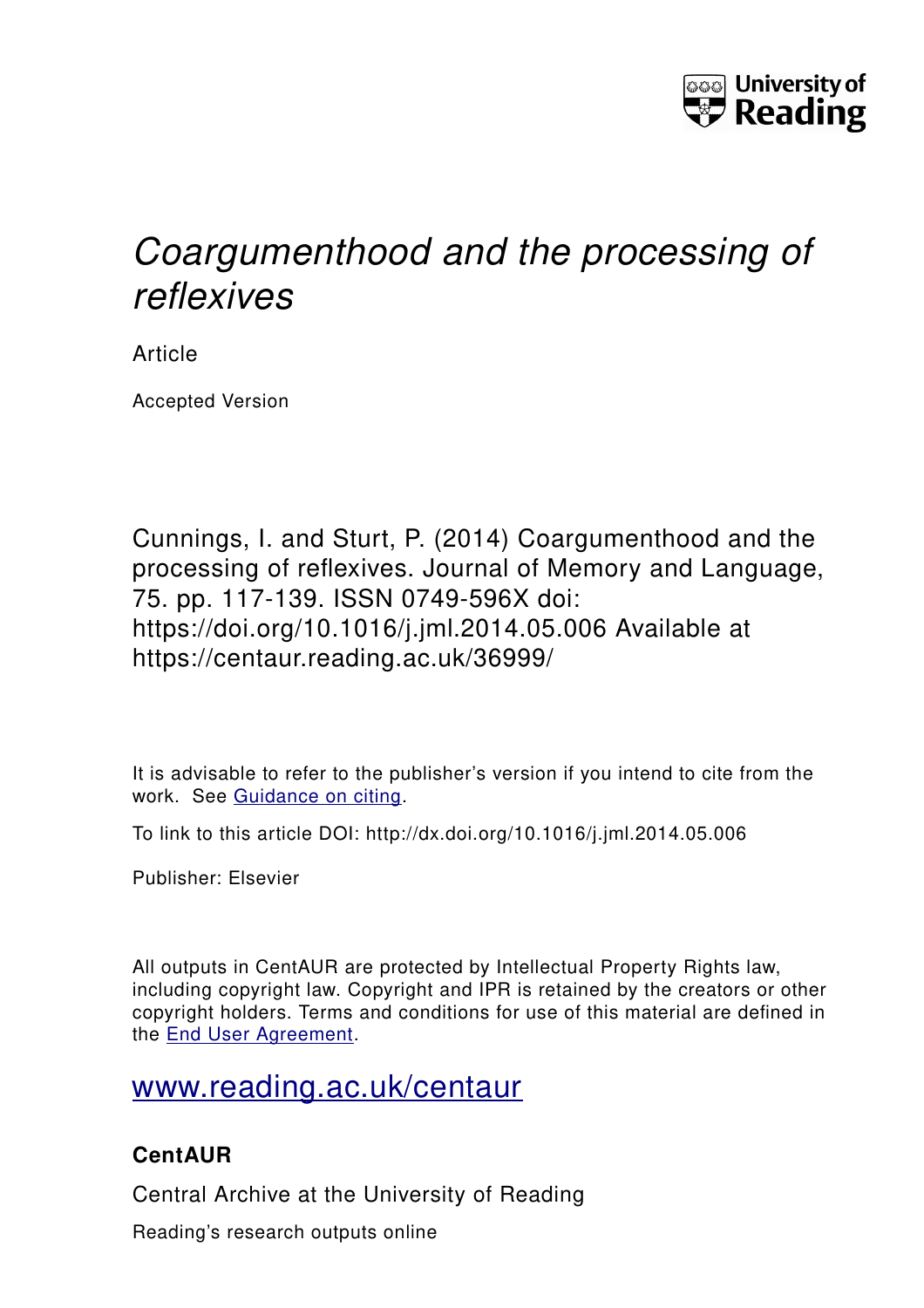Running Head: Binding constraints and anaphor resolution

### **Coargumenthood and the Processing of Reflexives**

**Ian Cunnings** University of Reading

**&**

**Patrick Sturt** University of Edinburgh

**Address for correspondence:**

Dr Ian Cunnings School of Psychology and Clinical Language Sciences The University of Reading Whiteknights Campus Reading RG6 7BE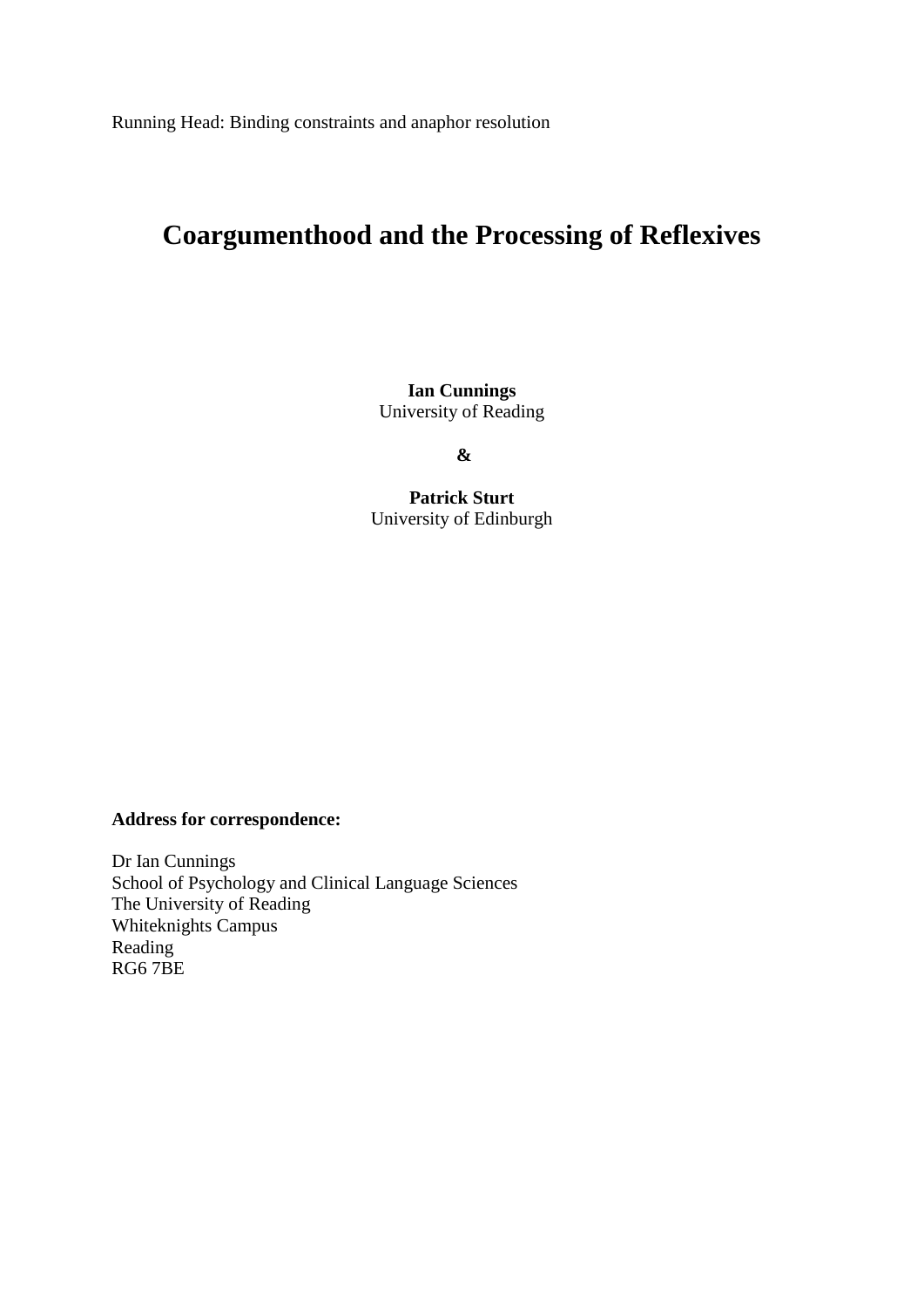#### **Abstract**

We report three eye-movement experiments and an antecedent choice task investigating the interpretation of reflexives in different syntactic contexts. This included contexts in which the reflexive and a local antecedent were coarguments of the same verbal predicate (John heard that the soldier had injured himself), and also so-called picture noun phrases, either with a possessor (John heard about the soldier's picture of himself) or without (John heard that the soldier had a picture of himself). While results from the antecedent choice task indicated that comprehenders would choose a non-local antecedent ('John' above) for reflexives in either type of picture noun phrase, the eye-movement experiments suggested that participants preferred to initially interpret the reflexive in each context as referring to the local antecedent ('the soldier'), as indexed by longer reading times when it mismatched in gender with the reflexive. We also observed a difference in the time-course of this effect. While it was observed during first-pass processing at the reflexive for coargument reflexives and those in picture noun phrases with a possessor, it was comparatively delayed for reflexives in possessorless picture noun phrases. These results suggest that locality constraints are more strongly weighted cues to retrieval than gender agreement for both coargument reflexives and those inside picture noun phrases. We interpret the observed time-course differences as indexing the relative ease of accessing the local antecedent in different syntactic contexts.

Keywords: Anaphora resolution; eye movements; reading; memory retrieval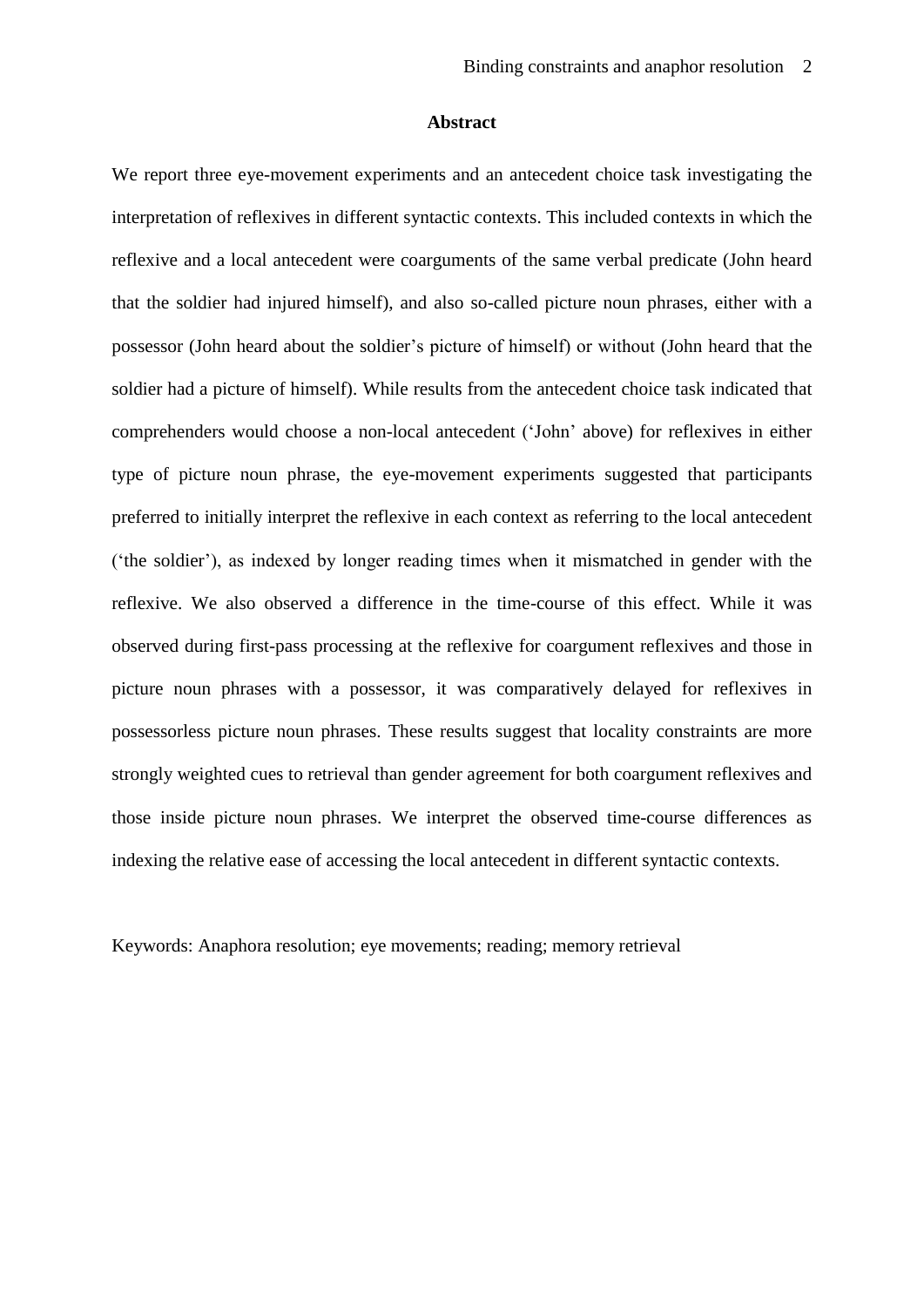#### **Introduction**

Successful language comprehension involves forming dependencies between constituents that may span several words or sentences. A key case in point is anaphora resolution, where the ability to link reflexives and pronouns to their antecedents quickly and accurately is essential for successful sentence and discourse comprehension. Anaphor resolution thus provides an opportunity to examine the memory system that subserves language comprehension, as the interpretation of such forms relies on the retrieval of an item, the antecedent, from memory. A number of syntactic, semantic and discourse level factors are known to guide the retrieval of antecedents during anaphora resolution (see Nicol & Swinney, 2003 for review). In the current study, we focus on the role of syntactic constraints and gender agreement during the resolution of reflexives.

A growing number of studies have examined the time-course of anaphor resolution during the processing of reflexives (Badecker & Straub, 2002; Clackson, Felser, & Clahsen, 2011; Cunnings & Felser, 2013; Dillon, Mishler, Sloggett, & Phillips, 2013; Nicol & Swinney, 1989; Sturt, 2003; Xiang, Dillon & Phillips, 2009). These studies have sought to examine how syntactic constraints, specifically Principle A of the binding theory (Chomsky, 1981), and gender agreement influence antecedent retrieval during processing. However, to date, most existing research has focused on the processing of reflexives in a single type of syntactic environment, and only a few studies have examined reflexives in other constructions (e.g. Kaiser, Runner, Sussman, & Tanenhaus, 2009; Runner, Sussman, & Tanenhaus, 2003, 2006). This is unfortunate given that research in theoretical linguistics has long established that certain constructions pose problems for classic binding theory (e.g. Pollard & Sag, 1992; Reinhart & Reuland, 1993). The aim of the current study was to further examine how the syntactic environment in which a reflexive occurs influences the timecourse of anaphor resolution during processing. We begin by discussing theoretical work on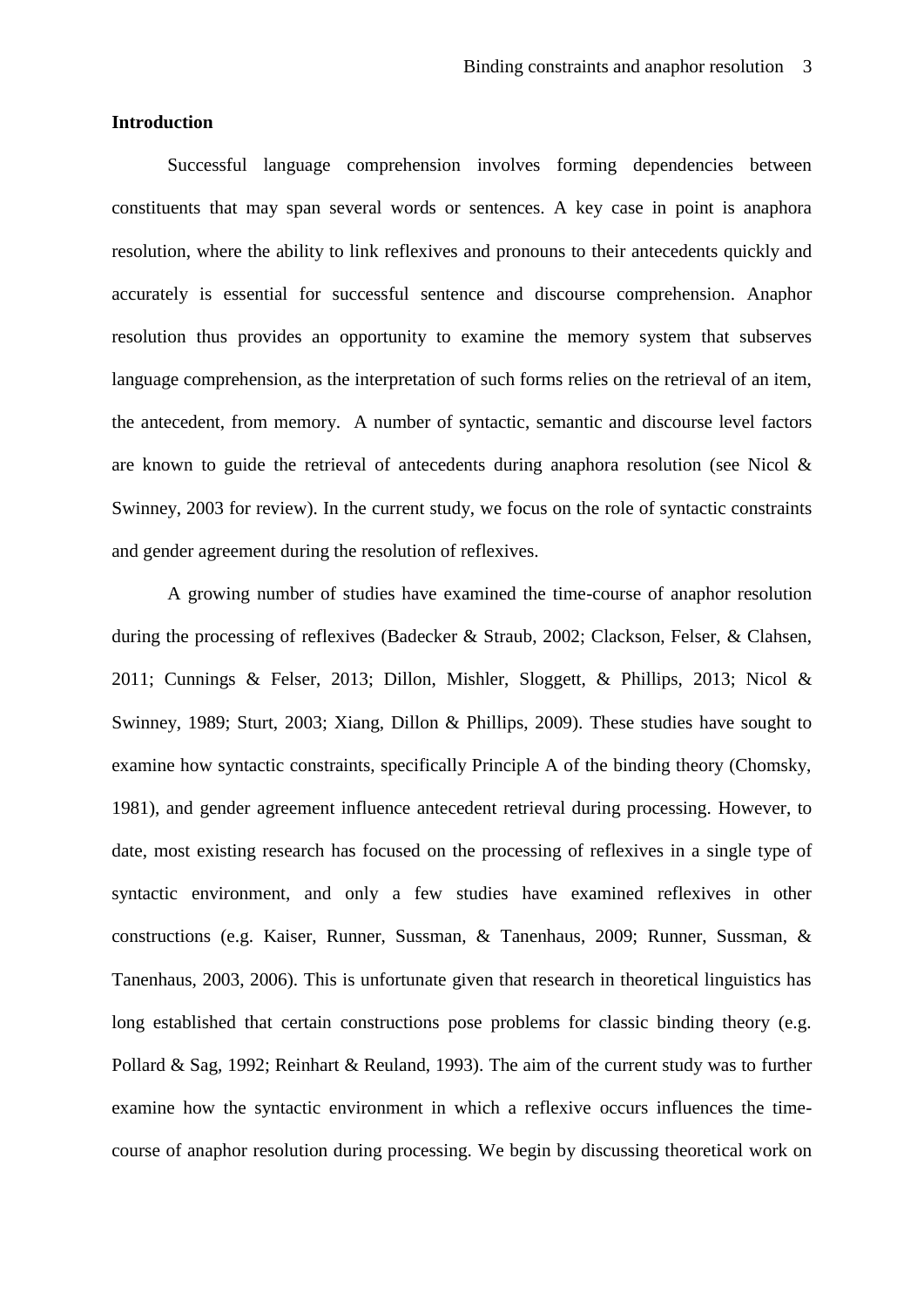the characterisation of syntactic constraints on reflexives, before discussing previous research examining how binding constraints and gender agreement guide antecedent retrieval during comprehension.

#### *Coargumenthood and Binding Principle A*

In theoretical linguistics, constraints on the interpretation of reflexives have traditionally been accounted for by binding theory (Chomsky, 1981). Binding Principles A and B were formulated to account for interpretive preferences for reflexives and pronouns as in (1).

(1) John injured himself/him yesterday afternoon.

In (1), the reflexive *himself* can only be interpreted as referring to *John*, while the pronoun *him* must refer to some other, in this case unmentioned, antecedent. In standard binding theory, these preferences are accounted for by Principle A, which states that a reflexive must be bound to an antecedent within the local syntactic domain, in this case the same verbal predicate, and Principle B, which states that pronouns must be free within the local domain. We will refer to local antecedents of reflexives such as *John* in (1), which are predicted to be preferred according to standard binding theory as *accessible antecedents*, and other antecedents in a piece of discourse as binding theory *inaccessible antecedents*.

A key prediction of binding theory as originally formulated is that interpretive preferences for reflexives and pronouns should be in complementary distribution. Whilst this prediction is true for cases such as (1), a number of counter-examples have long been noted (see e.g. Pollard & Sag, 1992; Reinhart & Reuland, 1993). One particularly well-discussed case is that of the so-called referential or picture noun phrase (henceforth PNP), as in (2).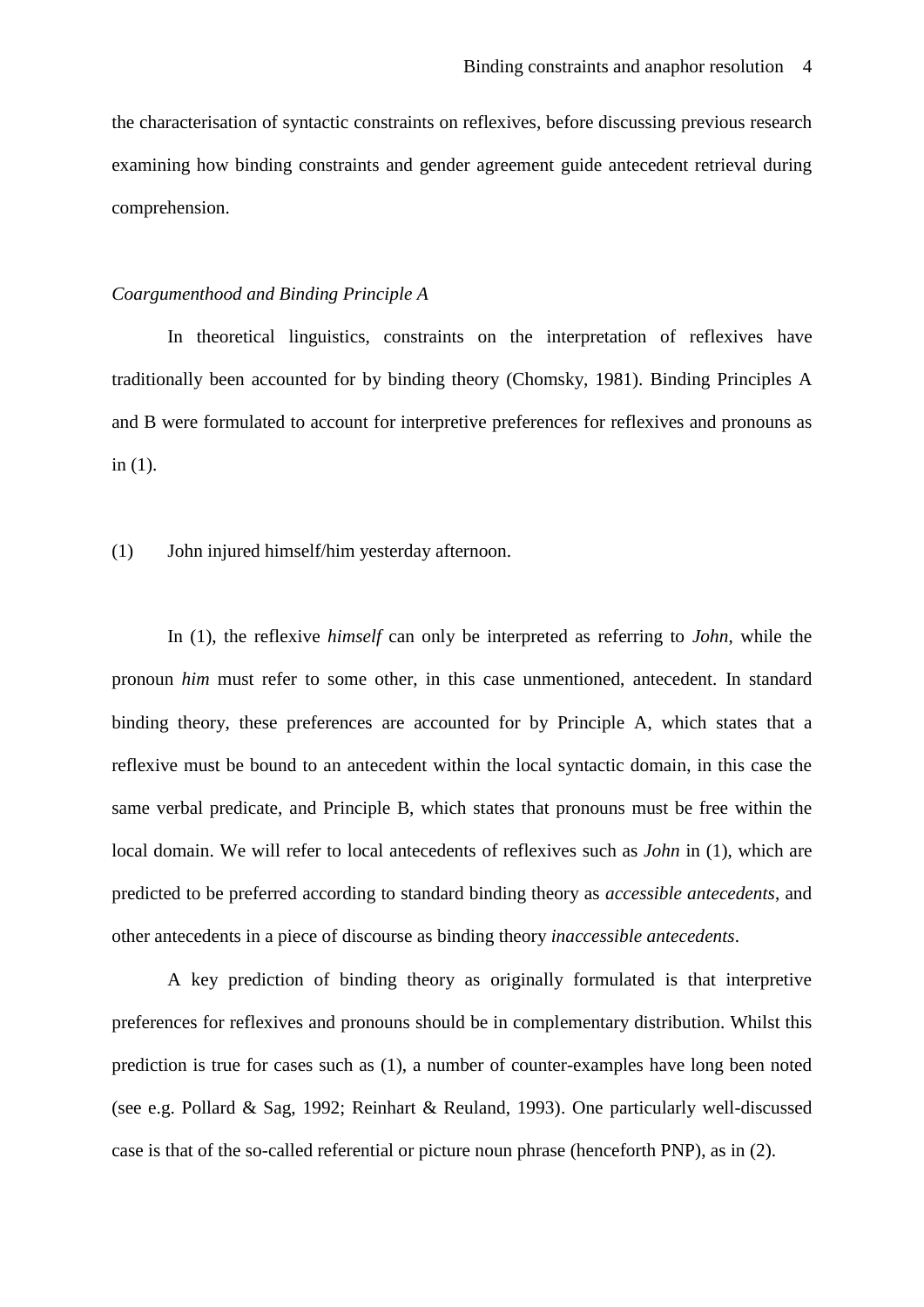- (2a) John saw the picture of himself/him by the fireplace.
- (2b) John saw that there was a picture of himself/him by the fireplace.

While in (2a), the predictions of binding theory superficially may appear to hold, it is clear from example (2b) that reflexives inside PNPs can be bound to an antecedent outside of the local domain, in this case to an antecedent in a higher clause. Additionally, the complementary distribution of reflexives and pronouns appears to have broken down. In (2b) in particular, the acceptability of use of either a reflexive or pronoun to refer to *John* is not nearly as marked as in (1). The interpretation of reflexives in PNPs is also sensitive to nonsyntactic factors, including pragmatic properties of the text such as 'point of view' or the 'source' of information (Kaiser et al., 2009; Kuno, 1987).

Considerations such as these led to a reformulation of the constraints on binding. Chomsky (1986) provided an account that maintained the core claims of structural binding theory, but in which the binding domain for reflexives can be enlarged if no binder is available within the most local domain. In this way, binding to the higher clause in (2b) is possible, as no antecedent is available in the reflexive's most local domain. Others have proposed more radical departures from standard binding theory, and have in particular highlighted the importance of the *coargument* relationship (Pollard & Sag, 1992; Reinhart, 1983; Reinhart & Reuland, 1993; Reuland, 2001, 2011). Although there are differences in the precise characterisation of these different theories, they share in common the importance of coargumenthood as an explanation for the contrast between (1), where the original predictions of binding theory seem to hold, and exceptional cases as in (2). Coargumenthood refers to a relationship between the core arguments of a predicate. In (1), the reflexive and antecedent are both core coarguments (subject and object) of the same verbal predicate. In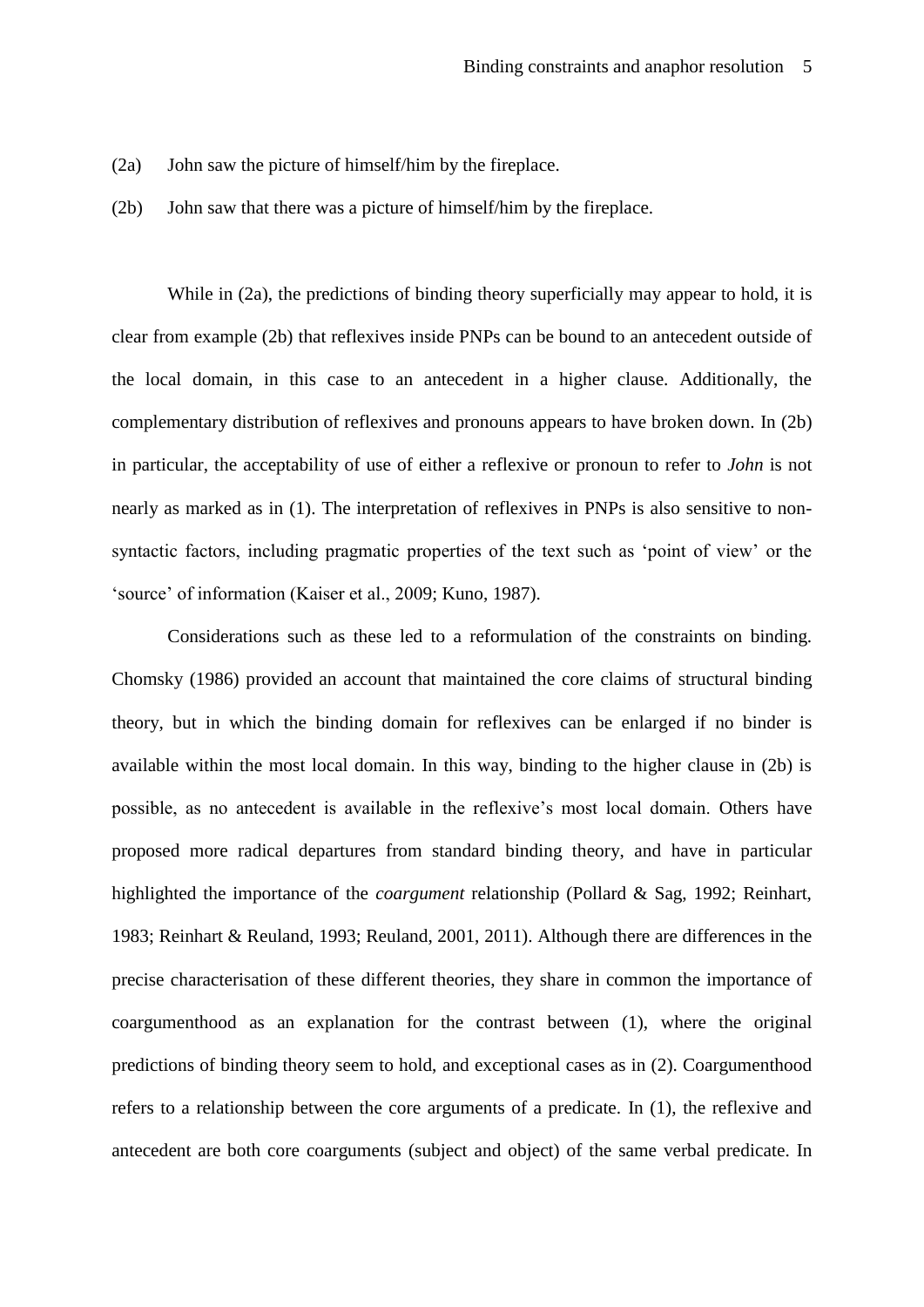such coargument contexts the predictions of binding theory are predicted to hold, such that the reflexive must be bound to one of its coarguments (and a pronoun must be free from it). Thus, complementarity is predicted to hold, and the reflexive must be bound, in this case, to *John*. In cases such as (2), the PNP itself is argued to form a nominal predicate. Here, the reflexive has no coarguments within the local domain (the nominal PNP predicate) that it can bind to and as such, under this account, binding constraints simply cannot apply. In this case, a breakdown in complementarity is expected. Pollard and Sag (1992) refer to such reflexives as being binding theory exempt anaphors, while others (e.g. Reuland 2001, 2011) restrict use of the term *anaphor* to coargument reflexives, and refer to other types of reflexives as *logophors*. In both cases, it is claimed that it is only coargument reflexives that are syntactically bound.

A related construction is that of the PNP with a possessor, or possessed picture noun phrase (henceforth PPNP), as in (3).

(3) John's picture of himself/him was found by the fireplace.

In contrast to debate regarding reflexives inside PNPs without a possessor, it has generally been assumed in the linguistics literature that PPNPs are restricted by binding constraints, such that a reflexive must bind to the possessor, while a pronoun must be free from it (Pollard & Sag, 1992; Reinhart & Reuland, 1993). If PNPs form nominal predicates, as argued by Pollard and Sag, an antecedent within this predicate (the possessor) must be bound to a reflexive in much the same way that reflexives have to be bound to an antecedent in the same verbal predicate in standard coargument contexts. In this way, the possessor of the PNP in (3) behaves just as the subject of the verb does in (1). However, in contrast to this account of binding in PPNPs, some have found that PPNP reflexives can indeed take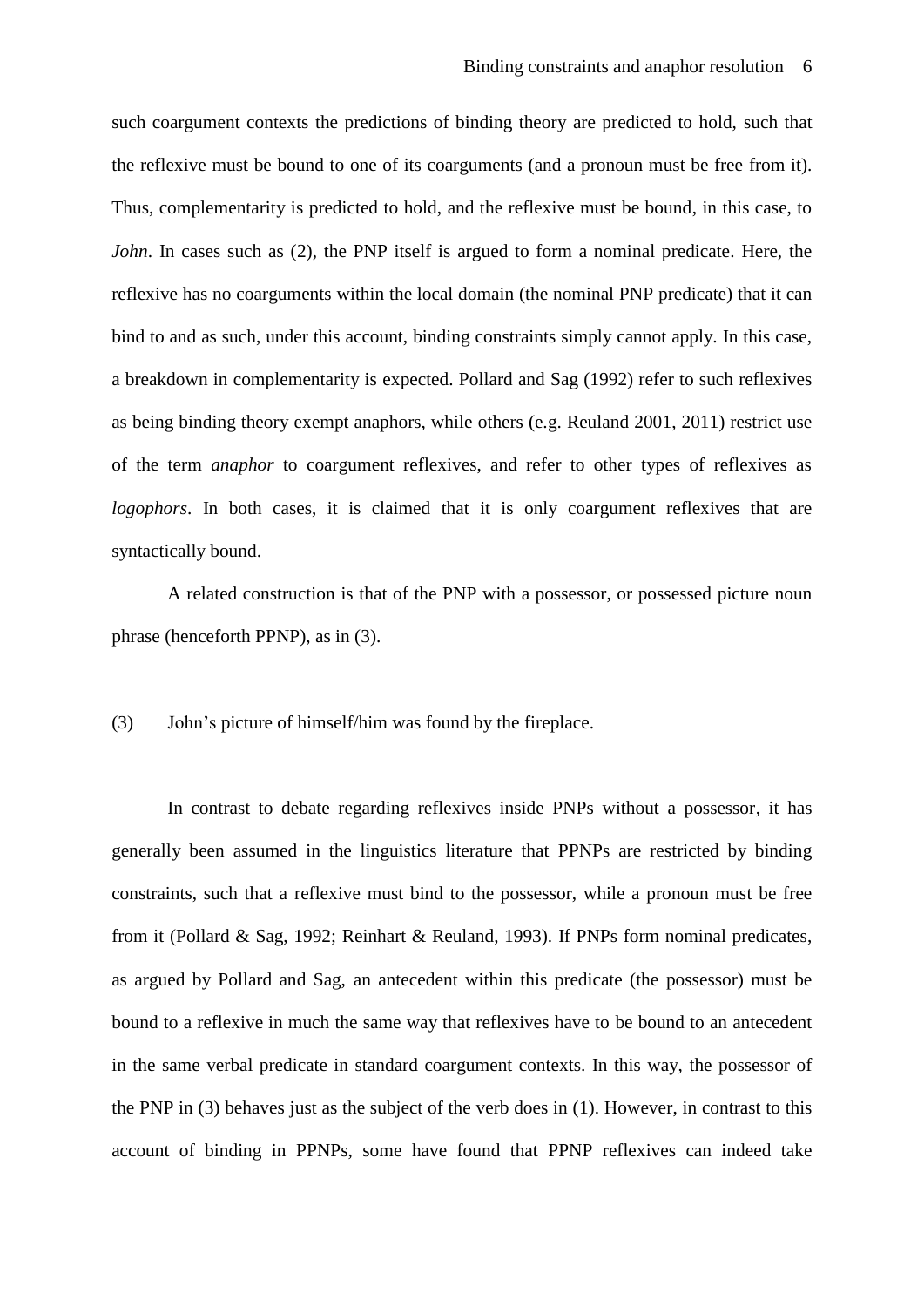antecedents other than the possessor (Keller & Asudeh, 2001; Runner et al., 2003, 2006). Based on evidence from a series of visual wold paradigm studies (see below), Runner et al. claim that *all* reflexives inside PNPs, irrespective of whether or not they have a possessor, should be considered as being exempt from binding theory.

#### *Antecedent retrieval during sentence processing*

The formation of anaphoric dependencies during language processing clearly implicates the memory mechanisms that underlie language comprehension. A growing body of research has claimed that language comprehension is subserved by a content-addressable memory architecture (for review see Lewis, Vasishth, & Van Dyke, 2006; Van Dyke & Johns, 2012). Such theories assume that there is a severely limited focus of attention that is only capable of holding up to four items (Cowan, 2000), and potentially only one item (McElree, 2001), in the focus at one time. Retrieval is required for all other previously encountered items. Interpreting an anaphor will thus likely involve retrieval of the antecedent from memory, as it is unlikely to still be in the focus of attention when the anaphor is encountered.

A hallmark of content-addressable memory systems is that of direct access to items in memory without the need to search through irrelevant items. As items are accessed directly, this predicts that there should be no differences in retrieval speed as dependency length increases. In content-addressable architectures, retrieval occurs when an item in memory matches a set of retrieval cues. As retrieval cues are matched against all items in memory in parallel, all items that (partially) match the cues receive some amount of activation. This leads to the possibility of similarity-based interference, if a (partially) content-matching but ultimately incorrect item is retrieved. Key evidence that implicates such a memory architecture during language processing has been the demonstration of invariable access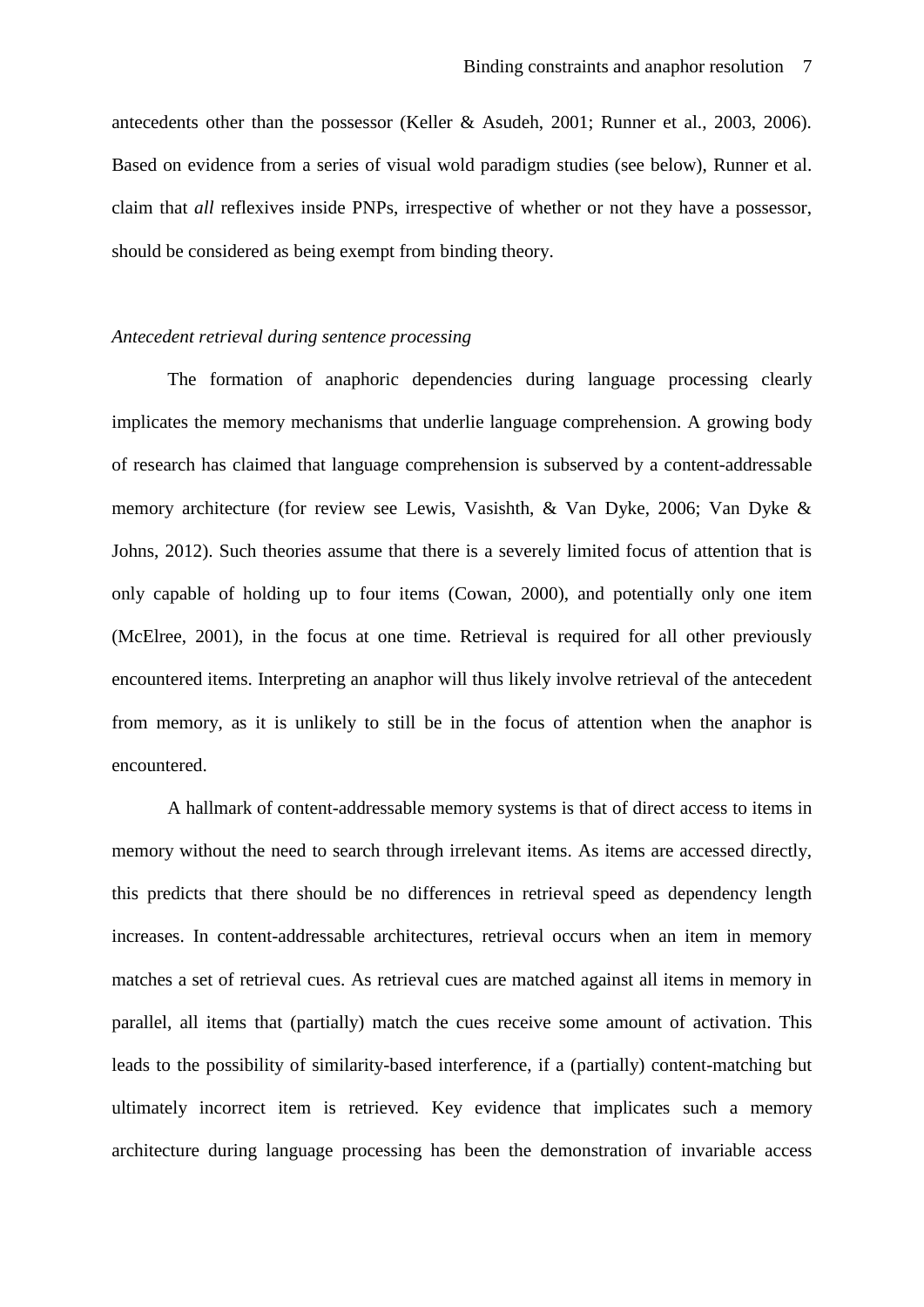times to items in memory irrespective of dependency length (Martin & McElree, 2008; McElree, 2000; McElree, Foraker, & Dyer, 2003), and of similarity-based interference from competitors (Van Dyke, 2007, Van Dyke & McElree, 2006; 2011).

An important issue that such models must address relates to the question of what sources of information constitute cues to retrieval. Across different dependencies, a number of potential information sources could act as cues to memory retrieval during language processing. In the case of anaphora, a number of cues could potentially guide retrieval, including gender/number agreement, discourse prominence and syntactic constraints. That agreement might cue memory retrieval during language comprehension is most clearly demonstrated by 'attraction' effects in the processing of subject-verb agreement (Pearlmutter, Garnsey, & Bock, 1999; Wagers, Lau, & Phillips, 2009). For example, Wagers et al. examined sentences such as (4).

(4a) The key to the cell unsurprisingly were rusty from many years of disuse.

(4b) The key to the cells unsurprisingly were rusty from many years of disuse.

Both (4a,b) are ungrammatical as the verb *were* mismatches in number agreement with the head noun *the key*. Wagers et al. found longer reading times shortly after the critical verb for ungrammatical in comparison to grammatical control sentences. However, the size of this effect was reliably attenuated when the local 'attractor' noun *cells* matched in number agreement with the verb. Wagers et al. concluded that this attraction effect strongly implicates a direct access content-addressable memory architecture with highly ranked agreement cues. When the correct subject head noun does not fully match with the retrieval cues of the verb (which cue for a number matching head noun), a grammatically illicit but number matching noun is sometimes retrieved.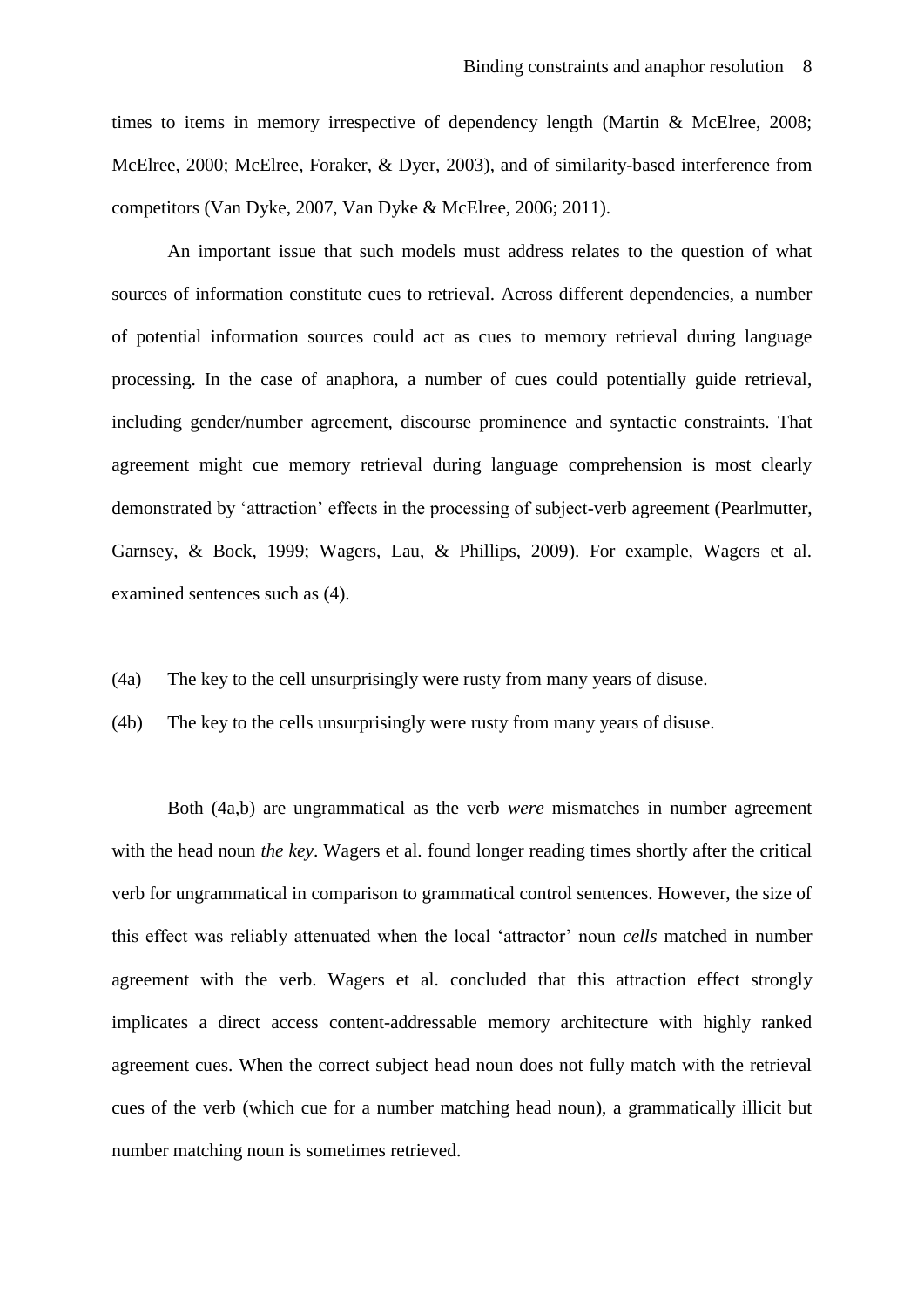In contrast to subject-verb agreement, reliable attraction effects have not been reported for reflexives in coargument contexts (Dillon et al., 2013; Sturt, 2003; Xiang et al., 2009). In two experiments, Sturt (2003) recorded participants' eye-movements as they read sentences similar to (5).

- (5a) Jonathan/Jennifer remembered that the surgeon had pricked himself/herself with a used syringe needle.
- (5b) The surgeon who treated Jonathan/Jennifer had pricked himself/herself with a used syringe needle.

Sturt manipulated gender agreement between the reflexive and both the bindingtheory accessible antecedent *the surgeon* and the inaccessible antecedent (*Jonathan/Jennifer*). In his Experiment 1, the accessible antecedent was linearly closer to the reflexive than the inaccessible antecedent, as in (5a), while in his Experiment 2, the order was reversed as in (5b). Across both experiments, reading times were longer when the binding theory accessible antecedent *the surgeon* mismatched in stereotypical gender with the reflexive, during firstpass processing at the reflexive. Some effects of the nonlocal inaccessible antecedent were observed in Experiment 1, but they were restricted to second-pass processing measures, and were not in the direction predicted by attraction. At the sentence prefinal region (*used syringe*  in (5)), in conditions when the local accessible antecedent matched the gender of the reflexive, reading times were longer when the nonlocal inaccessible antecedent mismatched the reflexive's gender. The inaccessible antecedent did not reliably affect processing at any point in time in Experiment 2 however. As such, Sturt hypothesised that binding constraints act as an initial filter to anaphor resolution, which nevertheless may be defeasible during later stages of processing. In this way, binding constraints may guide the initial retrieval, but this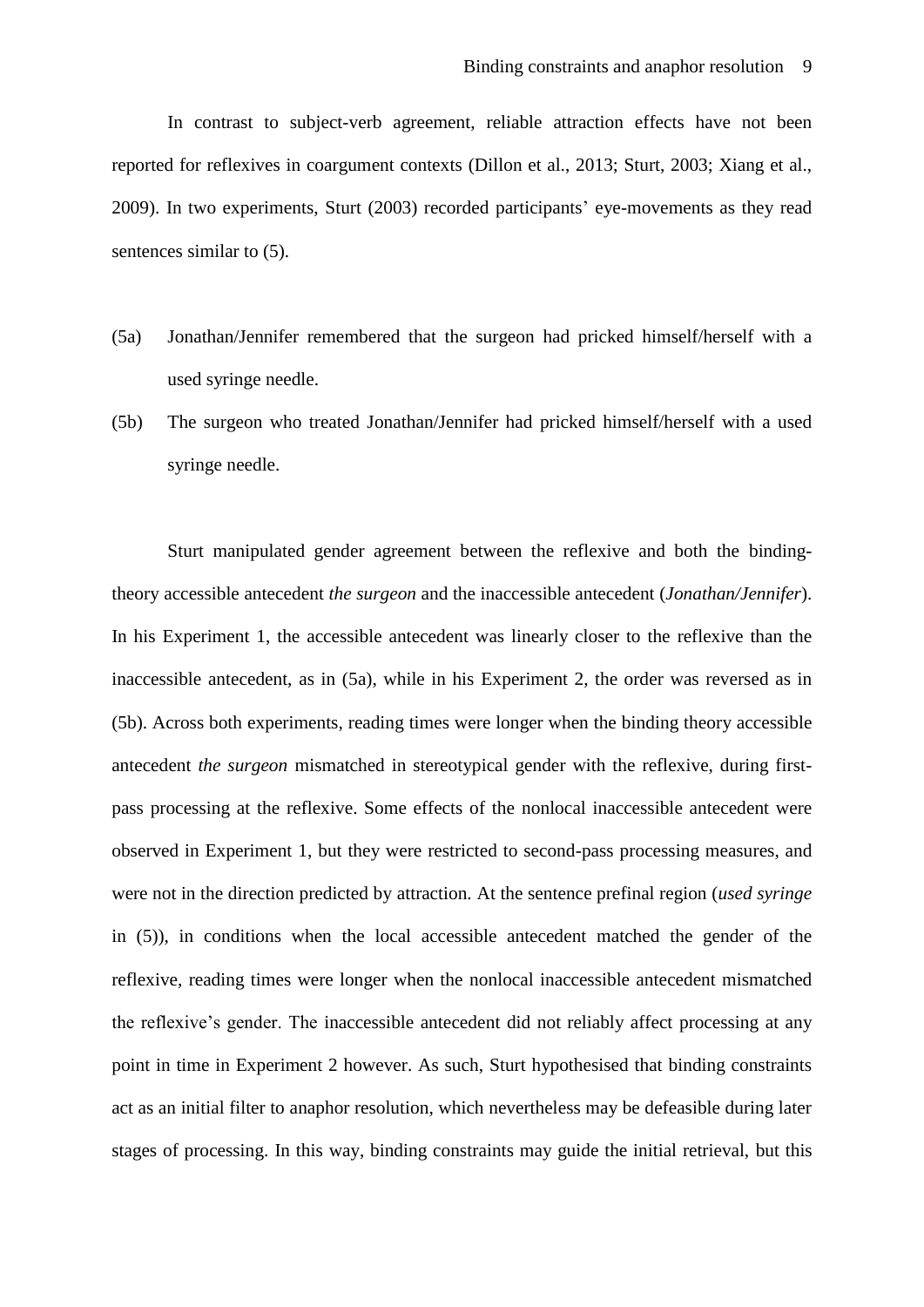initial retrieval can be subsequently reanalysed. Indeed, Sturt originally reasoned that one possible reason for a defeasible but not absolute filter would be to allow for the interpretation of reflexives that are not governed by binding constraints.

More recently, Dillon et al. (2013) directly compared attraction effects for both subject-verb agreement and reflexive binding. While they replicated the results of Wagers et al. (2009) for agreement, they failed to observe reliable attraction effects for reflexives in sentences similar to (5b), but which contained number agreement rather than gender agreement manipulations. They concluded that, at least for coargument reflexives, Principle A acts as a 'hard constraint' that solely guides antecedent retrieval during anaphor resolution.

The hypothesis that certain types of information might take priority over others during antecedent retrieval raises questions with regard to how different cues to retrieval are combined during processing. Some cue-based models (e.g. Lewis & Vasishth, 2005) assume that all sources of information, and thus all cues, are weighted equally. More recently however it has been claimed that at least for some dependencies, some cues might take priority over others. Van Dyke and McElree (2011), for example, claimed that certain cues may 'gate' access to other types of information. In their examination of constituent retrieval across relative clause boundaries they claimed that syntactic cues, in this case subjecthood, may gate access to semantic cues such as animacy. While attraction effects in subject-verb agreement suggest that agreement is a highly weighted cue in such cases, the results of Sturt (2003) and Dillon et al. (2013) suggest that for coargument reflexives, binding constraints may be more heavily weighted cues to retrieval than gender/number agreement.

Whether or not binding constraints *uniquely* cue memory access for coargument reflexives has however been the subject of considerable debate. In addition to the delayed effects observed by Sturt (2003) in his Experiment 1, in a self-paced reading experiment Badecker and Straub (2002) observed longer reading times when a nonlocal inaccessible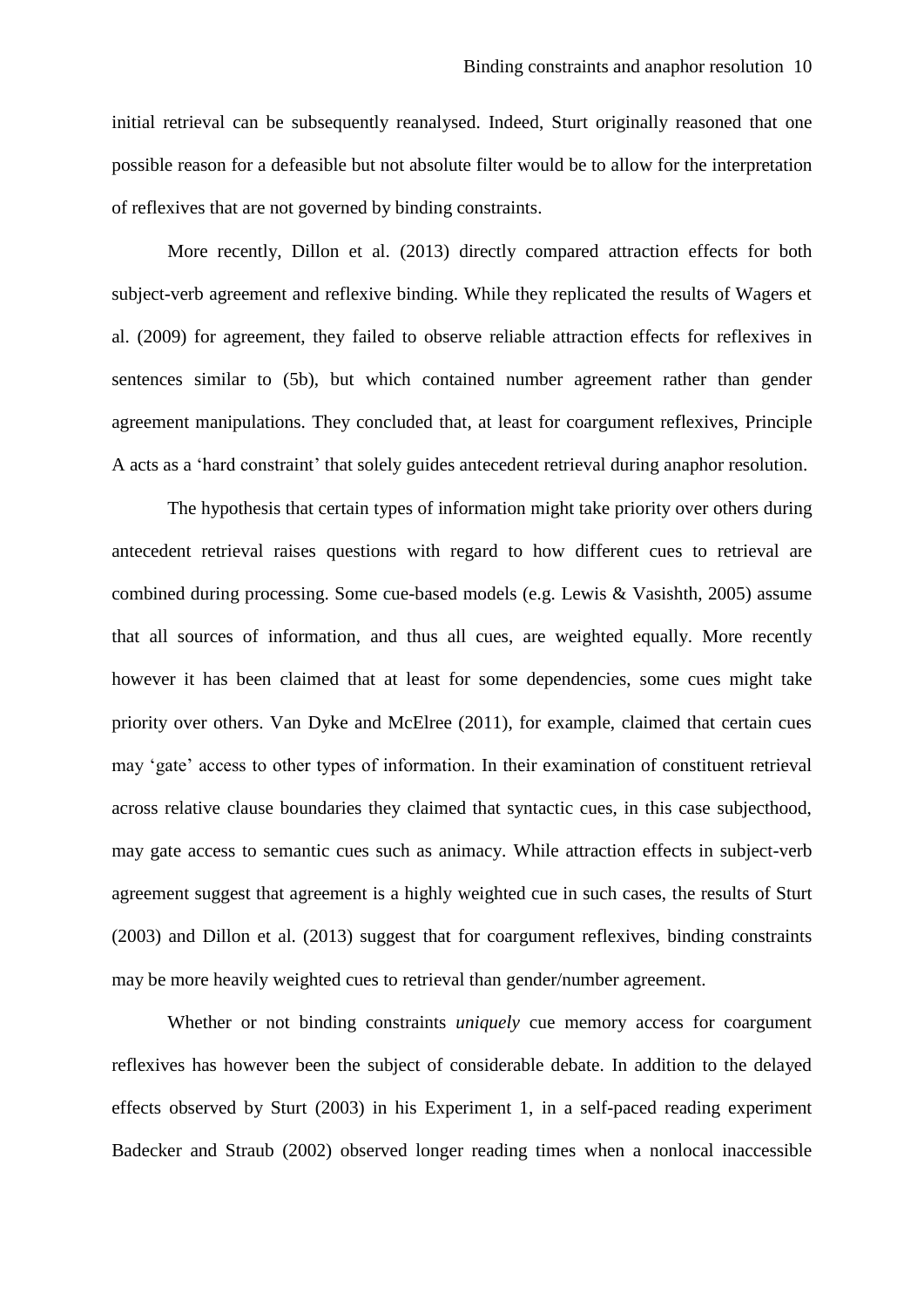antecedent matched in gender with the reflexive in comparison to when it did not, in sentences such as *John/Jane thought that Bill owed himself another opportunity to solve the problem*. Badecker and Straub interpreted this result as indicating competition between antecedents when multiple gender matching antecedents are available in the discourse. Cunnings & Felser (2013) also recently reported an eye-movement experiment which used materials similar to (5b), where the accessible antecedent was linearly more distant to the reflexive than the inaccessible one. However, in their experiment the inaccessible antecedent appeared as the subject of the relative clause, while in the materials tested by Sturt, as in (5b), it was the object. In comparison to a 'double match' condition in which both antecedents matched in gender with the reflexive (e.g. '*the surgeon … Jonathan ... himself…*'), Cunnings & Felser observed longer reading times during first-pass processing at the reflexive in conditions when either antecedent mismatched in gender with the reflexive (e.g. '*the surgeon … Jennifer ... himself…*' and '*the surgeon … Jonathan ... herself…*'). This effect however, was restricted to participants who scored comparatively lower on a standard reading span test (Daneman & Carpenter, 1980). These results indicate that individual differences may affect anaphor resolution, and suggest that for readers with a lower working memory span, a binding theory inaccessible antecedent may be retrieved if it intervenes between the reflexive and accessible antecedent, and is a discourse prominent subject.

In summary, the results of a number of studies suggest that binding constraints constitute highly weighted cues to antecedent retrieval during the processing of coargument reflexives. Whether such structural constraints uniquely cue retrieval has been debated. While effects of structurally inaccessible antecedents have been reported, they have not been observed consistently across experiments, and numerical trends are not always in the same direction. Badecker and Straub (2002), for example, observed longer reading times following multiple gender *matching* antecedents, whereas a different effect was observed by Sturt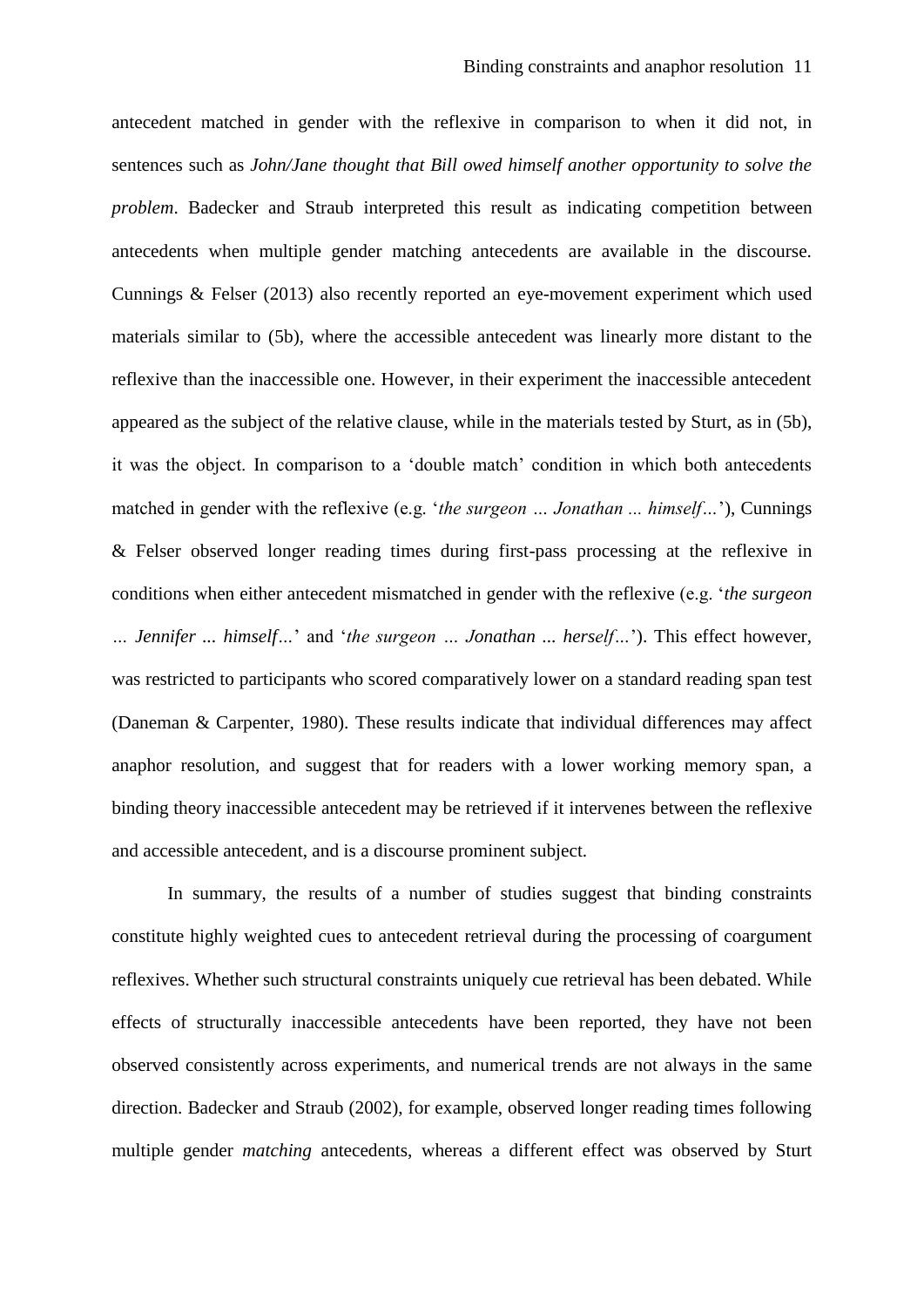(2003) in his Experiment 1, and for lower working memory span readers by Cunnings and Felser (2013) in their Experiment 2. In contrast to these studies examining coargument reflexives, far fewer researchers have investigated the processing of reflexives inside PNPs.

We are aware of only one study to date that has examined the time-course of antecedent retrieval for reflexives inside PNPs without possessors. Kaiser at el. (2009) conducted a visual world paradigm experiment using sentences as in (6), in which the pragmatic properties of the discourse were manipulated. Participants in this task both viewed a visual scene of the participants described in the sentences while their eye-movements were monitored, and additionally had to provide an overt response as to who they thought the reflexive referred to.

(6a) Peter told Andrew about the picture of himself on the wall.

(6b) Peter heard from Andrew about the picture of himself on the wall.

In (6a), *Peter* is the 'source' of information and *Andrew* the 'perceiver', while in (6b) these roles are reversed. Kaiser et al. hypothesised that reflexives may prefer antecedents that are 'sources' of information (see Kuno, 1987). They observed that while participants generally preferred the subject as the antecedent of the reflexive over 80% of the time, this preference was stronger when the subject was a source of information. Participants' eye-movements across a visual display also exhibited a subject advantage, which was stronger when the subject was the source of information, during an early time window starting 200ms after the onset of the reflexive. Kaiser et al. concluded that the resolution of PNP reflexives is immediately sensitive to both structural (in this case subjecthood) and pragmatic (source vs. perceiver) properties of the discourse, a finding potentially compatible with the hypothesis that reflexives inside PNPs are exempt from binding constraints.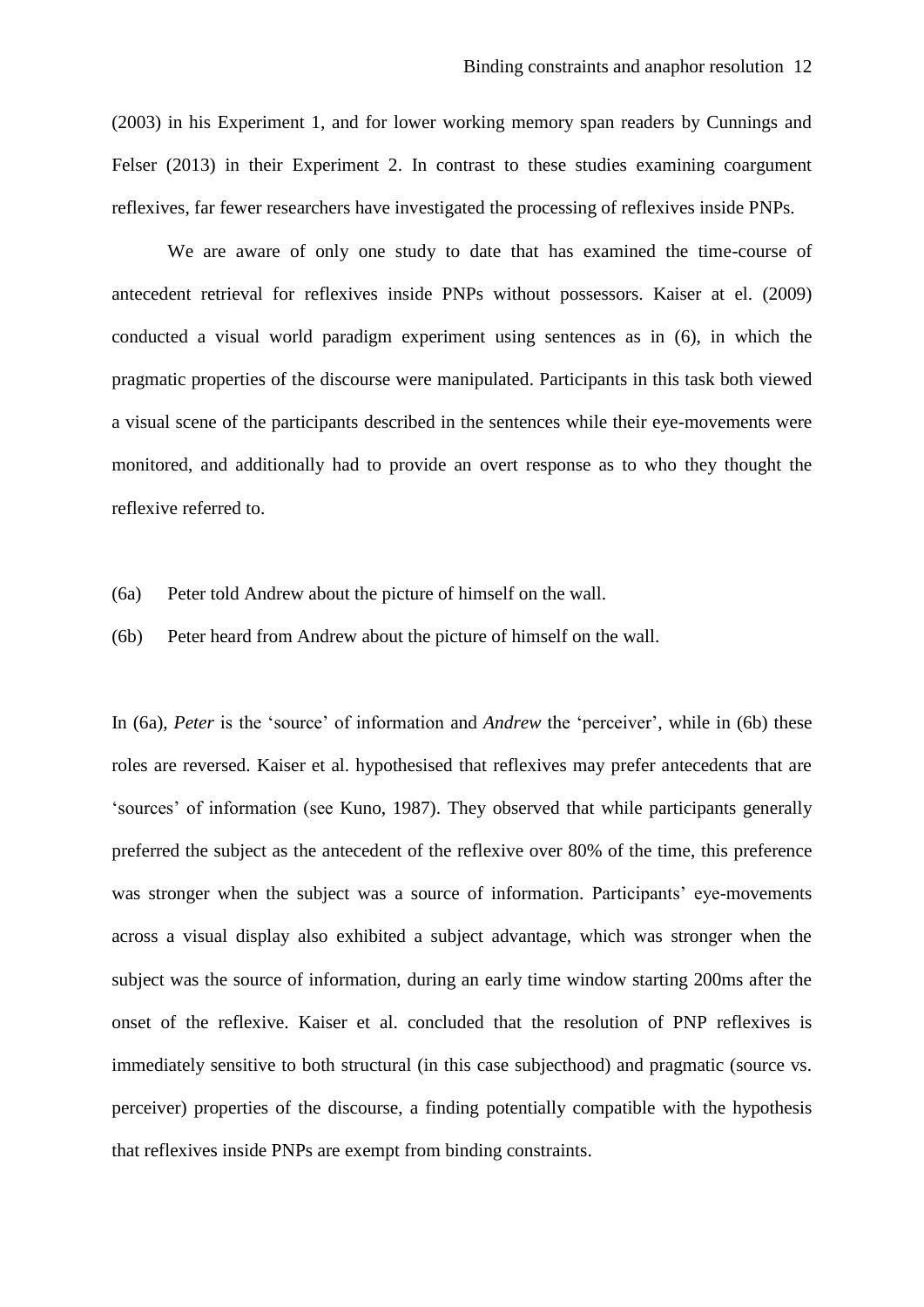Keller and Asudeh (2001) presented results from an acceptability judgement study using magnitude estimation examining PPNP reflexives. They found that participants did not rate sentences such as 'Hanna found Peter's picture of herself' as being fully unacceptable. This finding suggests that, at least in an untimed task, reflexives in PPNPs do not necessarily have to be bound to the possessor, contrary to the predictions of both binding theory (Chomsky, 1981) and subsequently revised proposals (Pollard & Sag, 1992; Reinhart & Reuland, 1993). Runner et al. (2003, 2006) also examined PPNP reflexives in a series of visual world paradigm experiments. Participants in their studies acted out instructions as in (7) while their eye-movements were monitored.

#### (7) Look at Ken. Have Joe touch Harry's picture of himself.

Across their experiments, Runner et al. observed that participants chose an antecedent other than the possessor up to approximately 30% of the time. Additionally, looks to antecedents other than the possessor were observed in a time-window starting 300ms after the onset of the reflexive. Here, they observed that participants were equally likely to fixate upon either the possessor or subject of the critical sentence, but not the antecedent in the lead-in sentences. Runner et al. concluded that antecedents other than the possessor are immediately considered during processing, and as such claimed that reflexives inside PPNPs should be treated as exempt from binding theory.

Kaiser et al. (2009) also examined PPNP reflexives in sentences such as (8) in a visual world paradigm experiment. As in their experiment on PNP reflexives without a possessor, they manipulated the source/perceiver properties of potential antecedents.

(8a) Peter told Andrew about Greg's picture of himself.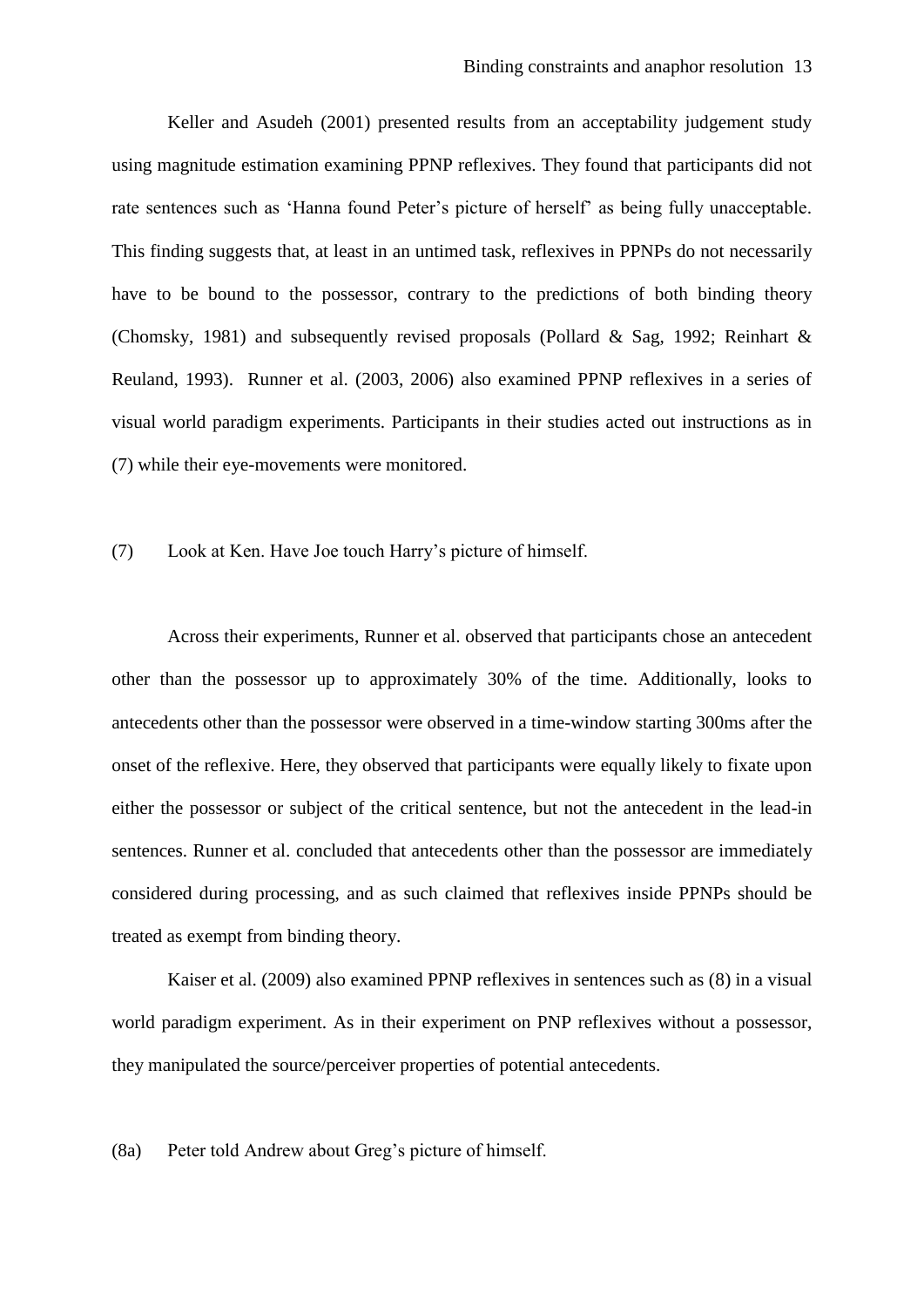(8b) Peter heard from Andrew about Greg's picture of himself.

In contrast to their findings for PNP reflexives without a possessor, in this experiment Kaiser et al. observed no reliable effect of their pragmatic manipulation, and instead participants chose the possessor as the antecedent for the reflexive over 90% of the time. Participants' eye-movements across a visual display were also focused on the possessor, with no reliable influence of the pragmatic manipulation at any point in time.

In summary, previous studies examining coargument reflexives have suggested that binding constraints constitute a highly weighted cue to antecedent retrieval. Kaiser et al. (2009) showed that the resolution of PNP reflexives is sensitive to pragmatic properties of the text, suggesting that the resolution of reflexives inside PNPs is not guided solely by structural cues. Research examining PPNP reflexives has shown that antecedents other than the possessor are sometimes considered immediately during processing (Runner et al, 2003, 2006), suggesting that such reflexives should be considered as being exempt from binding theory. However, this finding was not replicated in a subsequent study, in which there was no evidence that antecedents other than the possessor were being considered during early stages of processing (Kaiser et al., 2009).

#### *The present study*

Against this background, the aim of the current study was to further investigate how the syntactic context in which a reflexive appears influences the extent to which binding theory accessible and inaccessible antecedents are considered. In order to investigate both the time-course of anaphor resolution and the final interpretations given to reflexives in different contexts, we report three eye-movement experiments and an antecedent choice task. The eyemovement experiments were conducted to examine initial preferences and the relative time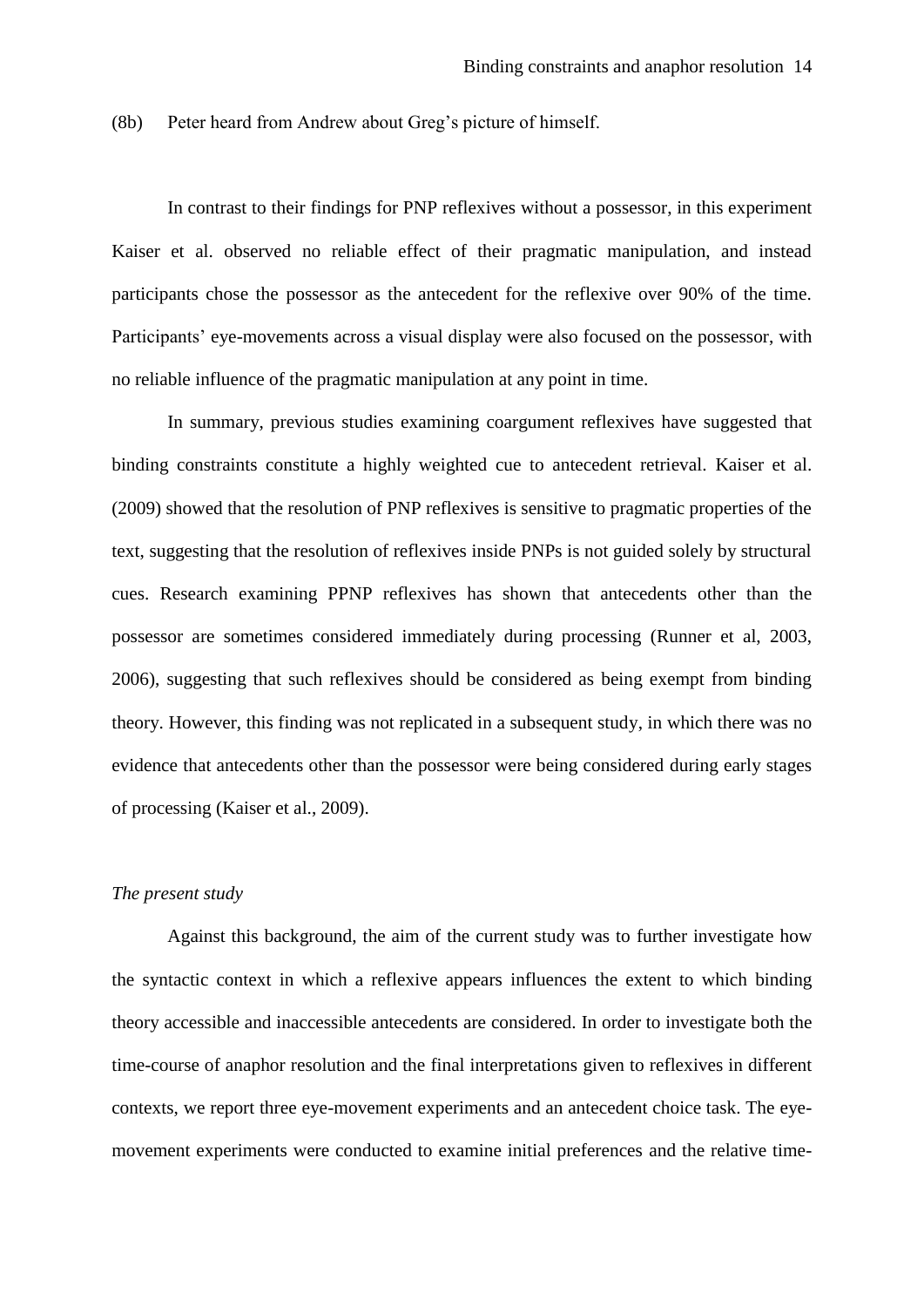course of antecedent retrieval in coargument contexts (Experiment 1), PNP contexts (Experiment 2) and PPNP contexts (Experiment 3). The antecedent choice task (Experiment 4) was designed to gauge the extent to which comprehenders are willing to ultimately consider local and nonlocal antecedents for coargument and (P)PNP reflexives. We are unaware of any previous studies that have compared coargument reflexives to reflexives in (P)PNPs with maximally similar materials. In contrast to Runner et al. (2003, 2006) and Kaiser et al. (2009), our eye-movement experiments adopted a reading paradigm rather than the visual world paradigm to investigate anaphora resolution. We are particularly interested in the early stages of anaphora resolution to investigate what cues are used to guide the earliest stages of antecedent retrieval in different structural contexts. To this end, we used the gender mismatch paradigm (Cunnings & Felser, 2013; 2013; Sturt, 2003; Xiang et al., 2009) to examine the extent to which binding theory accessible and inaccessible antecedents are preferentially retrieved during comprehension.

#### **Experiment 1**

To examine the time-course of anaphora resolution, we monitored participants' eyemovements as they read a series of texts as shown in (9) below. The aim of Experiment 1 was to replicate Sturt (2003) and provide a 'yardstick' of the time-course of antecedent retrieval during anaphora resolution for coargument reflexives, to contrast with reflexives inside PNPs and PPNPs in Experiments 2 and 3 respectively. Gender congruence between a reflexive and two antecedents in the discourse was manipulated as in (9).

(9a) *Local antecedent match, nonlocal antecedent match* Jonathan was walking through the military barracks. He heard that the soldier had positioned himself in the middle of the mess hall.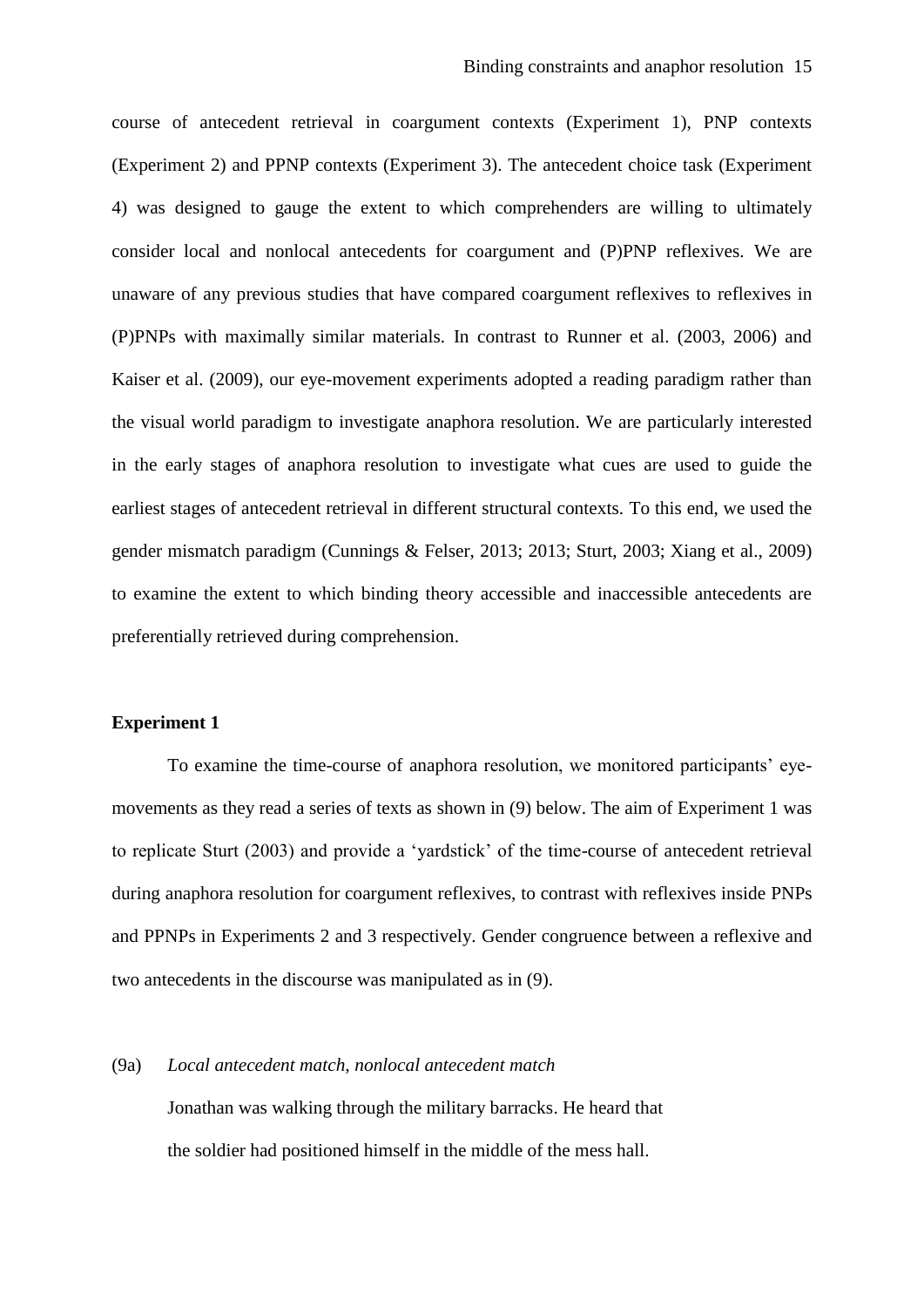The food being served for dinner did not look very appetising.

- (9b) *Local antecedent match, nonlocal antecedent mismatch* Jennifer was walking through the military barracks. She heard that the soldier had positioned himself in the middle of the mess hall. The food being served for dinner did not look very appetising.
- (9c) *Local antecedent mismatch, nonlocal antecedent match* Jennifer was walking through the military barracks. She heard that the soldier had positioned herself in the middle of the mess hall. The food being served for dinner did not look very appetising.
- (9d) *Local antecedent mismatch, nonlocal antecedent mismatch* Jonathan was walking through the military barracks. He heard that the soldier had positioned herself in the middle of the mess hall. The food being served for dinner did not look very appetising.

In (9a-d), the local antecedent *the soldier* is the only antecedent that is accessible according to both standard binding theory (Chomsky, 1981) and accounts reformulated in terms of coargumenthood (Pollard & Sag, 1992; Reinhart & Reuland, 1993). In (9a,b) this local antecedent matches in stereotypical gender with the reflexive, while in (9c,d) there is a stereotypical gender mismatch. Additionally, the gender of the non-local antecedent (Jonathan/Jennifer), predicted to be inaccessible according to binding theory, has also been manipulated. In (9a,c), the nonlocal antecedent matches in gender with the reflexive, while in (9b,d) there is a gender mismatch.

If antecedent retrieval is guided solely by binding constraints (Dillon et al., 2013), such that coargument reflexives must be bound to an antecedent in the same clause, we should observe reliable effects of the gender of the local antecedent only. In this case, reading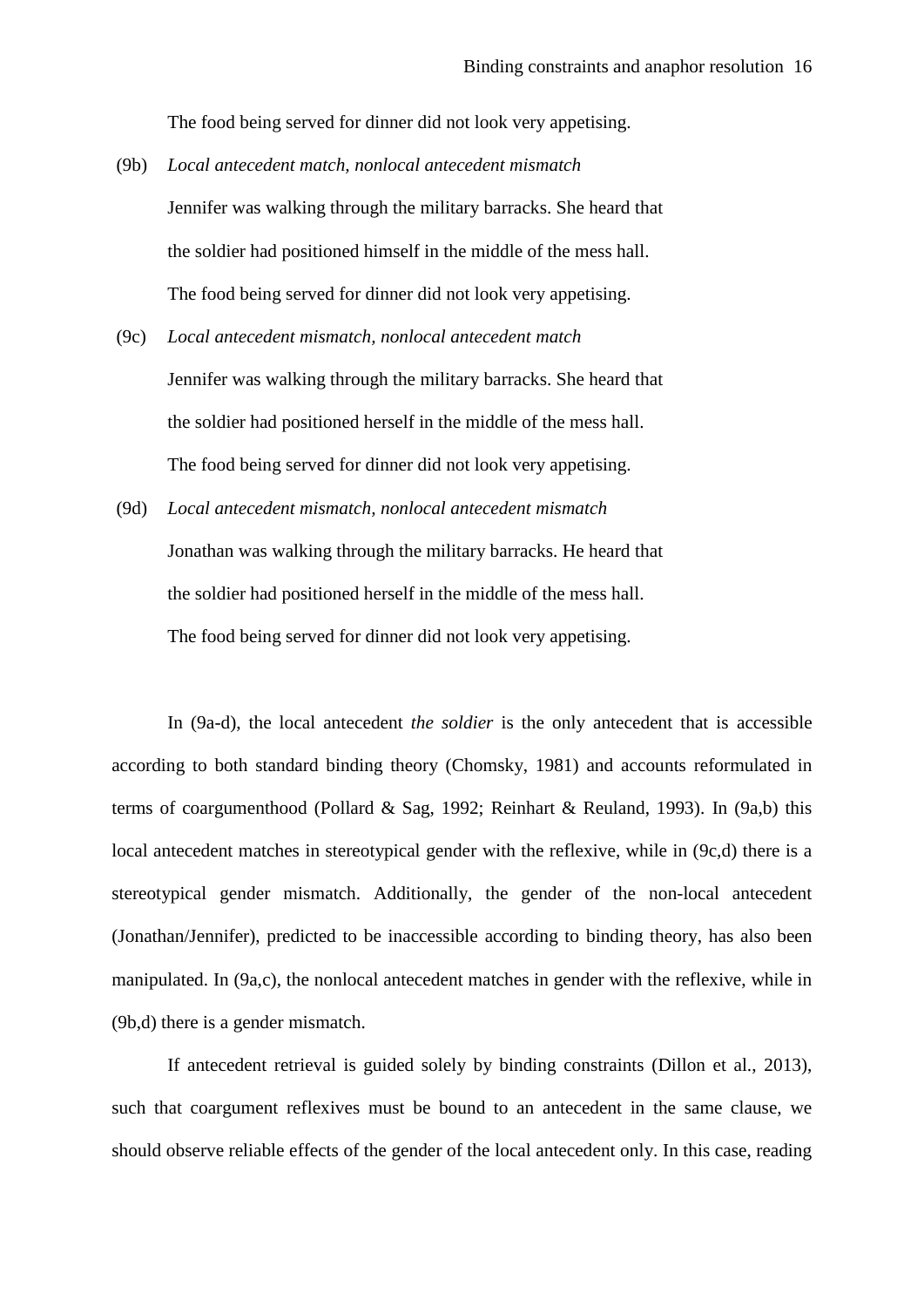times in (9c,d), when the local antecedent mismatches in stereotypical gender with the reflexive, should be longer than in (9a,b), when there is a gender match. Reading times should not differ as a result of the gender of the nonlocal antecedent. If binding theory acts as an initial but nevertheless defeasible filter (Sturt, 2003), effects of the nonlocal antecedent might be observed but these should be relatively delayed in comparison to effects of the local antecedent. There are different ways in which the nonlocal antecedent might influence reading times, in either early or later stages of processing.

One possibility could be that both binding constraints and gender agreement combine to cue antecedent retrieval during processing. The strongest evidence for this would be an attenuation of the local antecedent gender mismatch effect when a gender matching but structurally inaccessible nonlocal antecedent is available in the discourse, as is observed in agreement attraction (Dillon et al., 2013; Wagers et al., 2009). In this case, the local antecedent gender mismatch effect in (9c), when the nonlocal antecedent matches in gender with the reflexive, should be attenuated in comparison to  $(9d)$ , when neither antecedent match the reflexive's gender. Alternatively, if gender is not a strongly weighted cue to retrieval for reflexives, there is the possibility that other potential cues (e.g. subjecthood) might combine with binding constraints such that nonlocal antecedents are sometimes retrieved. If discourseprominent but binding theory inaccessible subjects are sometimes retrieved irrespective of gender (*Jonathan/Jennifer* in our examples), we might observe main effects of gender mismatch for both the local and nonlocal antecedents. Yet another possibility could be that reading times are longer in double match condition (9a) compared to the local antecedent match, nonlocal antecedent mismatch condition (9b). This could be taken as evidence of competition between the two antecedents when both match in gender with the reflexive (Badecker & Straub, 2002).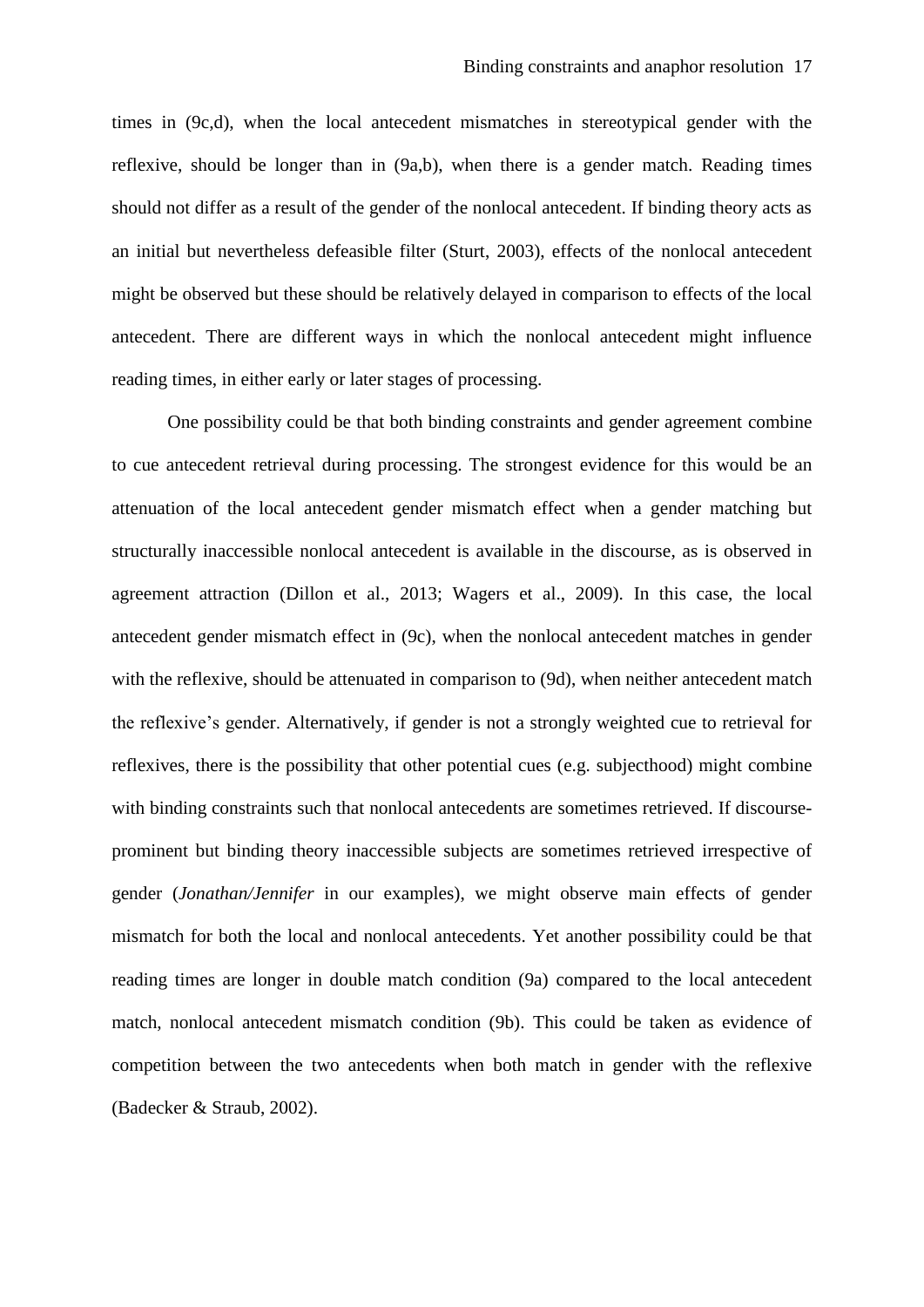#### *Method*

#### *Participants*

28 native English speakers (9 males, mean age 23) were paid a small fee to participate in the experiment. All participants had normal or corrected to normal vision and were recruited from the University of Edinburgh community.

#### *Materials*

32 sets of experimental items were constructed as in (9). Gender congruence between the local antecedent and the reflexive was manipulated using highly gender biased nouns, all of which had previously been rated for gender stereotypicality in previous studies (Cunnings & Felser, 2013; Kennison & Trofe, 2003; Kreiner, Sturt, & Garrod, 2008). The gender of the nonlocal antecedent was manipulated using proper names. For each item, the nonlocal antecedent was introduced in the first introduction sentence, and then referred to with a pronoun at the start of the second, critical sentence to place this character strongly into discourse focus (Sanford & Garrod, 1988). The second sentence always included the local antecedent and critical reflexive, while a third final 'wrap-up' sentence was included to avoid the influence of end-of-trial artefacts from affecting reading times of the critical second sentence. The full set of experimental items is provided in the Appendix.

In addition to the experimental items, 64 filler texts were also constructed. These included distractor items that were structurally similar to the experimental items but did not contain reflexives.

#### *Procedure*

The experimental and filler items were pseudo-randomised such that no two experimental items appeared adjacent to each other and were spread across four presentation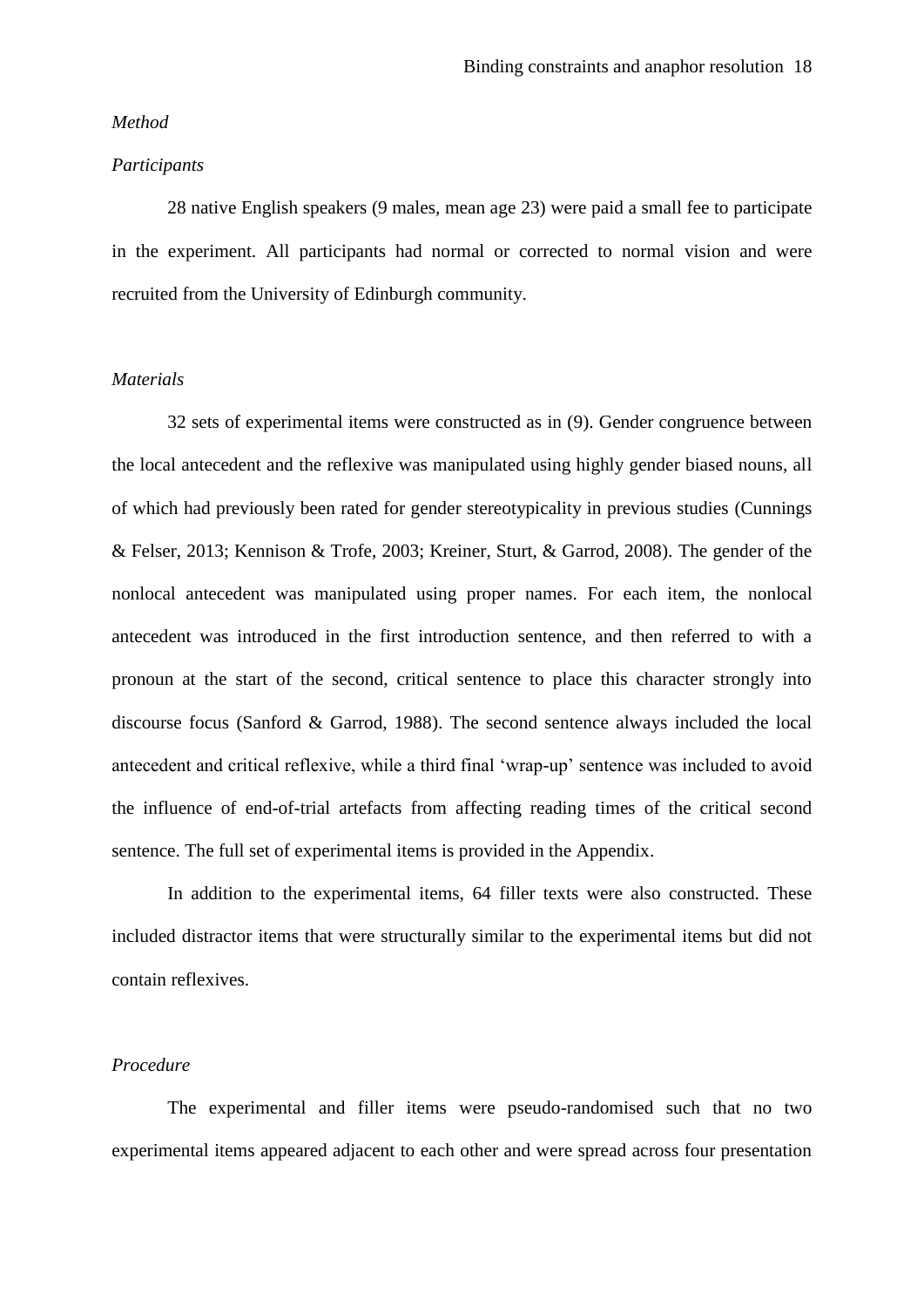lists in a Latin-square design. The experiment was divided into four blocks at which point participants could take a break if required. Forward and reverse orders within each block were constructed and the ordering of each block was different for each participant. The experiment began with some practice items to familiarize participants with the procedure. All items were presented in Consolas fixed width font and displayed across up to three lines of text onscreen. Critical items were always spread across three lines, with line breaks after the complementiser 'that' and after the end of the critical sentence.

Eye-movements were recorded using the EYELINK 2000 system, with eyemovements being recorded at a rate of 1000Hz. While viewing was binocular, the eyemovement record was recorded from the right eye only. Each experimental session began with calibration of the eye-tracker on a nine-point grid, and any drift in calibration was compensated for via recalibration between trials if required. Before each trial, participants fixated on a fixation marker above the first word of the trial to be displayed. Upon fixation on this marker, the trial text appeared. Participants read each text silently at their normal reading rate, pressing a button on a control pad once completed. Content questions requiring a yes-no push button response followed all critical trials and half of the fillers. Half of the questions required a 'yes' response and half a 'no' response. The entire experiment lasted approximately 30-45 minutes in total.

#### *Data analysis*

To examine the time-course of anaphor resolution we calculated reading times for four regions of text. The critical *reflexive region* consisted of the critical reflexive (*himself/herself*), while the *spillover region* consisted of the two words directly after it. The *prefinal region* consisted of the two words following the spillover region, and finally the *final region* consisted of the rest of the sentence. Three reading time measures are reported for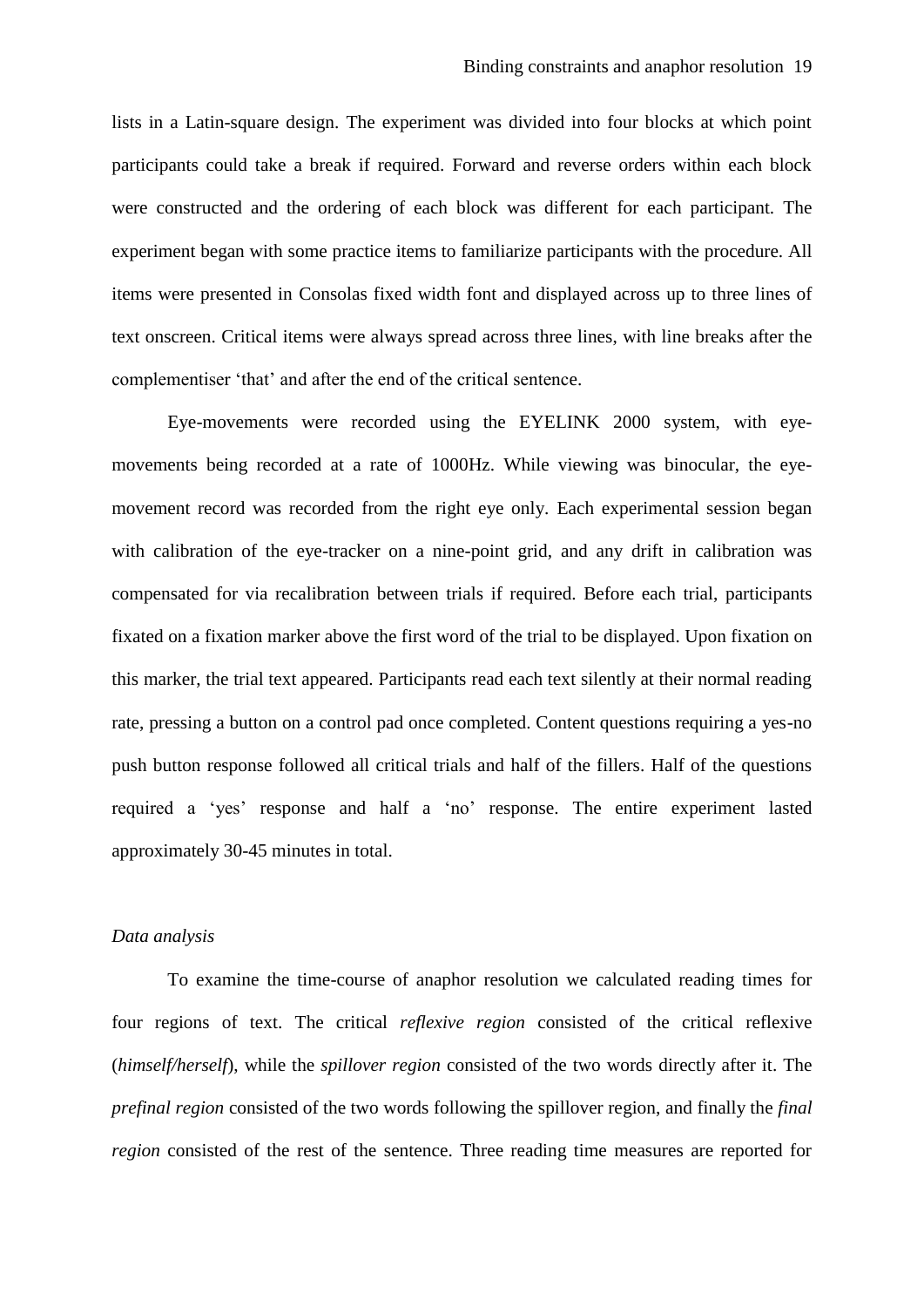each region of text. *First pass reading time* is the summed duration of fixations within a region during its first inspection, until it is exited to the left or right, while *regression path duration* is calculated by summing the duration of each fixation, starting with the first fixation when a region is entered from the left, up until but not including the first fixation in a region to the right. In addition to these two *first-pass* processing measures, we also calculated *second pass times*, which included all fixations within a region *after* it has been exited following the first-pass.

All trials in which track loss occurred were discarded, and regions which were initially skipped during reading were treated as missing data in the two first-pass measures. For second pass times, trials in which a region was not fixated after the first-pass contributed a second pass time of zero to the calculation of averages. Following Sturt (2003), to increase the probability of a first pass fixation at the critical reflexive region, a leftward-shifting procedure was used in calculation of the first pass and regression path times at the reflexive. If the reflexive was not fixated during the first pass, we included fixations that landed up to 4 characters to the left of the region boundary (see Sturt 2003: 548). Prior to the calculation of all reading time measures an automatic procedure merged short fixations of 80ms or below that were within one degree of visual arc of another fixation. All other fixations of 80ms or below, as well as those above 800ms, were removed before further analysis.

#### *Results*

Overall accuracy to the comprehension questions was 95% (all above 85%), indicating that participants paid attention to the content of the sentences. Track loss accounted for 0.22% of the data, and skipping rates for the reflexive region (after leftwardshifting) was 3.24%. Skipping rates for the spillover, prefinal and final regions were 19.98%, 8.26% and 7.14% respectively.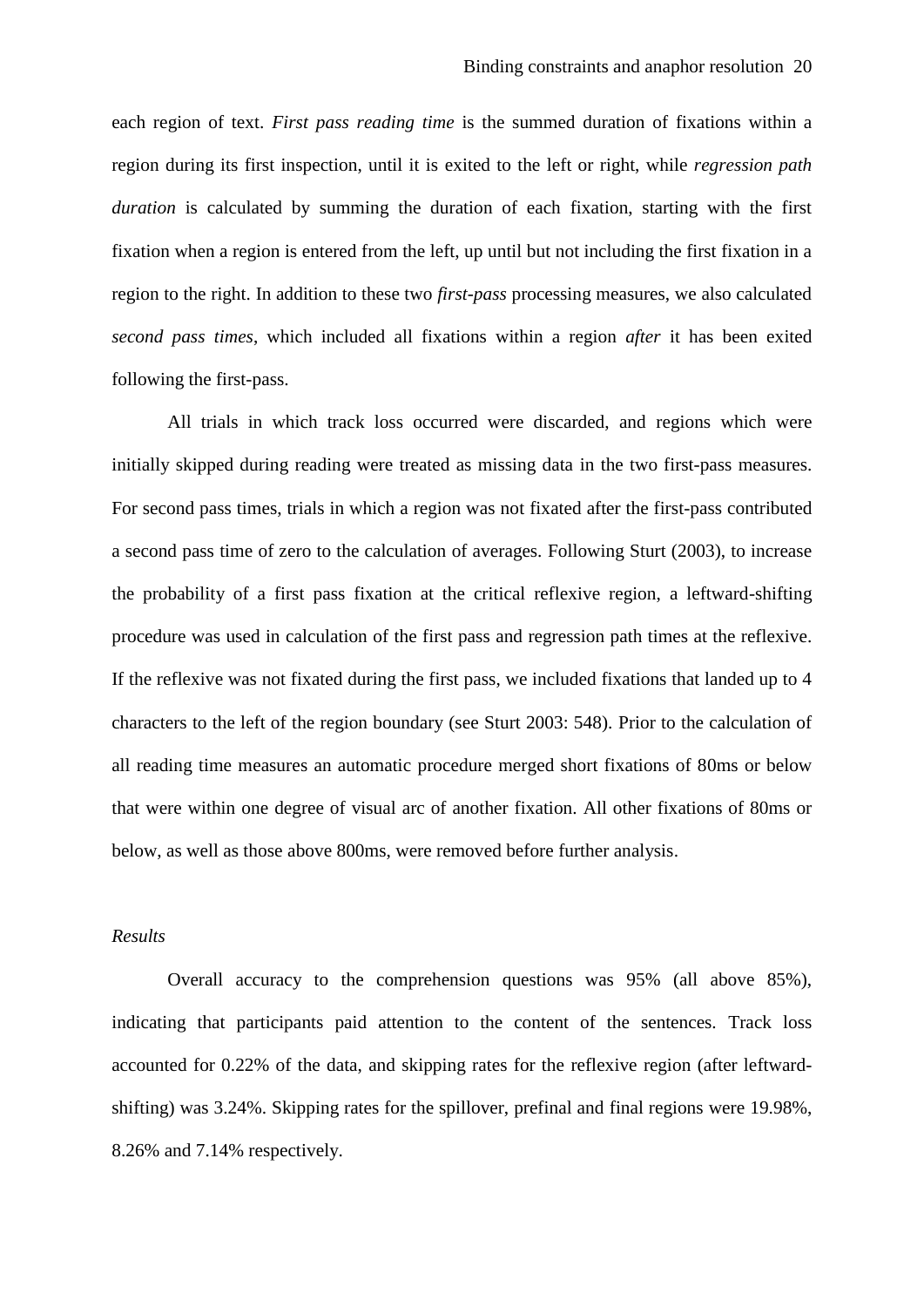Analysis was conducted using linear-mixed effects models with crossed random effects for subjects and items (see Baayen, 2008; Baayen, Davidson, & Bates, 2008) using the lme4 package in R. For each reading time measure the analysis included sum coded, fixed main effects of 'local antecedent' (match vs. mismatch), 'nonlocal antecedent' (match vs. mismatch) and the 'local antecedent' by 'nonlocal antecedent' interaction. Subject and item random intercepts, as well as subject and item random slopes for each fixed effect, were included using a 'maximal' random effects structure (Barr, Levy, Scheepers, & Tily, 2013). Models were fit using restricted maximum likelihood. If the maximal model failed to converge, the random effect parameter that accounted for the least variance in the data was removed, and the model refit until convergence was achieved. For each measure, *p* values for each fixed effect were calculated from the *t* distribution (Baayen, 2008: 248).

Summaries of the reading time data and statistical analysis for Experiment 1 are presented in Tables 1 and 2 respectively.

#### (TABLE 1 ABOUT HERE)

At the reflexive region, first pass reading times were marginally longer in conditions (9c,d), when the stereotypical gender of the local antecedent mismatched in gender with the reflexive, in comparison to conditions (9a,b), when there was a stereotypical gender match (235ms vs 222ms). The same stereotypical gender mismatch effect was significant in both the regression path times (295ms vs. 249ms), and the second pass times (193ms vs, 135ms). In contrast to these local antecedent effects, the nonlocal antecedent did not significantly affect reading times at the reflexive region.

#### (TABLE 2 ABOUT HERE)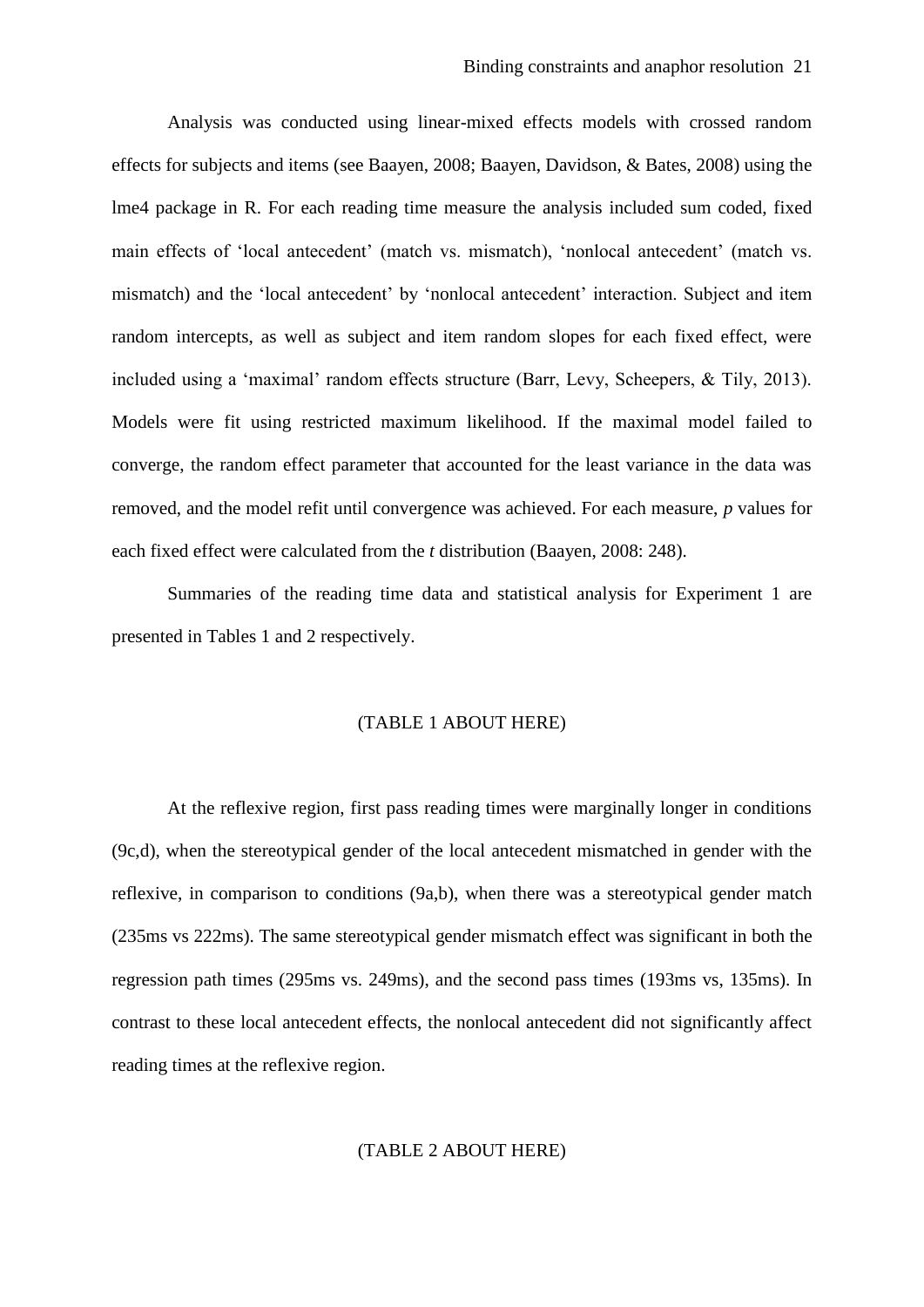At the spillover region, there was a trend for first pass reading times to be longer in conditions (9a,c), when the nonlocal antecedent matched in gender with the reflexive, in comparison to conditions (9b,d), when it mismatched (278ms vs. 255ms), but the main effect of the nonlocal antecedent was only marginally significant. In regression path times and second pass reading times there were significant main effects of the local antecedent. In both measures, reading times were longer when the local antecedent mismatched in stereotypical gender with the reflexive in comparison to when there was a gender match (for regression path times, 431ms vs. 345ms; for second pass times, 251 vs 190ms).

At the prefinal region, there was a marginally significant main effect of the local antecedent in regression path times, with reading times again tending to be longer following stereotypical gender mismatches (513ms vs. 434ms) in the absence of any reliable effects in either first pass or second pass times. No reliable effects were observed at the sentence final region.

#### *Discussion*

The results of Experiment 1 replicate previous studies showing relatively early effects of the gender of the local, structurally accessible antecedent at a point in time when no reliable influence of the nonlocal inaccessible antecedent was observed (Sturt, 2003). Reading times at the reflexive, in both first- and second-pass measures, were reliably influenced by the stereotypical gender of the local antecedent, with reading times being longer following stereotypical gender violations. The only hint of an effect of the nonlocal antecedent was observed in first-pass times at the spillover region. We did not replicate the delayed nonlocal inaccessible antecedent effect observed by Sturt (2003), but instead found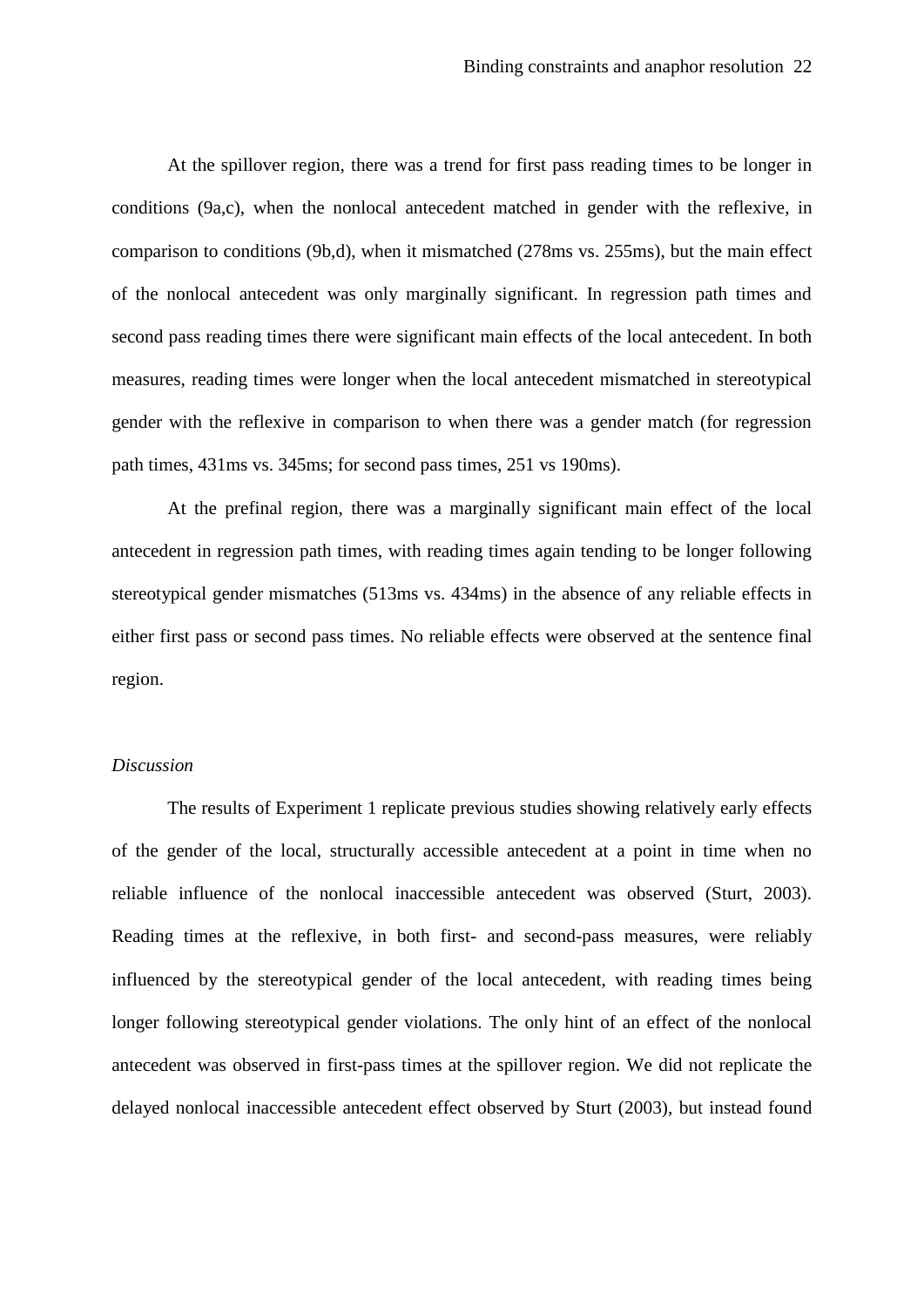marginally significant trends similar to Badecker  $\&$  Straub (2002), in that reading times were longer when the structurally inaccessible antecedent matched in gender with the reflexive.

In sum, these results are compatible with the hypothesis that binding constraints cue antecedent retrieval during the processing of coargument reflexives (Clackson et al., 2011; Dillon et al., 2013; Nicol & Swinney, 1989; Sturt, 2003; Xiang et al., 2009). Experiment 2 sought to examine PNP reflexives with similar materials.

#### **Experiment 2**

In Experiment 2, we examined the time-course of reference resolution for reflexives inside PNPs. The items used were identical to those in Experiment 1, except that the reflexive now appeared inside a picture noun phrase. The items from Experiment 1 were adapted as in  $(10).$ 

- (10a) *Local antecedent match, nonlocal antecedent match* Jonathan was walking through the military barracks. He heard that the soldier had a picture of himself in the middle of the mess hall. The food being served for dinner did not look very appetising.
- (10b) *Local antecedent match, nonlocal antecedent mismatch* Jennifer was walking through the military barracks. She heard that the soldier had a picture of himself in the middle of the mess hall. The food being served for dinner did not look very appetising.
- (10c) *Local antecedent mismatch, nonlocal antecedent match* Jennifer was walking through the military barracks. She heard that the soldier had a picture of herself in the middle of the mess hall. The food being served for dinner did not look very appetising.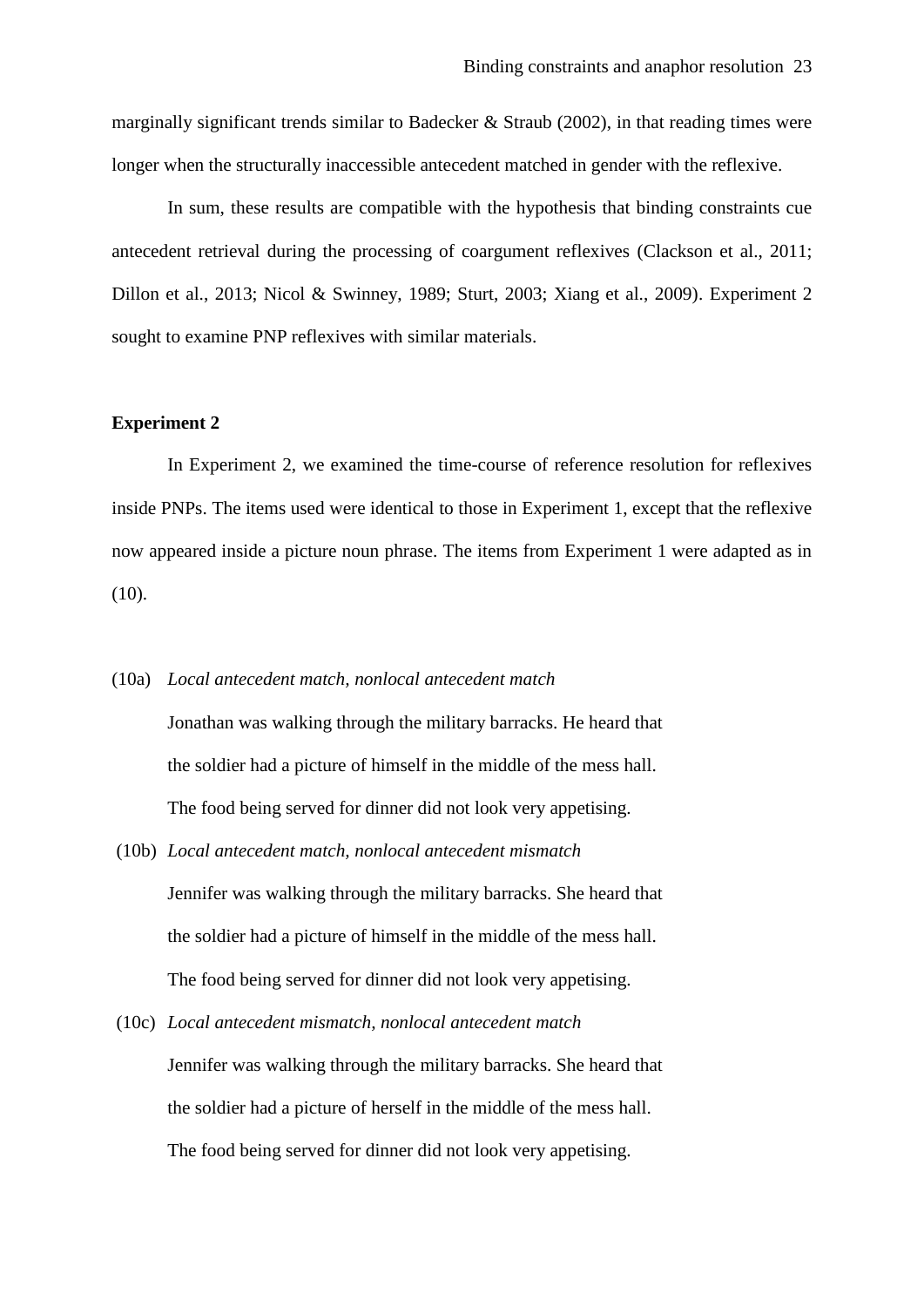#### (10d) *Local antecedent mismatch, nonlocal antecedent mismatch*

Jonathan was walking through the military barracks. He heard that the soldier had a picture of herself in the middle of the mess hall. The food being served for dinner did not look very appetising.

As in Experiment 1, *the soldier* is the only antecedent accessible according to standard binding theory (Chomsky, 1981, 1986), as it is the only antecedent in the same clause as the reflexive. Accordingly, *Jonathan/Jennifer* should be inaccessible. If this is indeed the case, then we should observe similar results in Experiment 2 as in Experiment 1. In this case, reading times should be reliably longer at or soon after the reflexive in conditions (10c,d), when the local antecedent mismatches in stereotypical gender with the reflexive, in comparison to conditions (10a,b), when there is a gender match.

An alternative set of predictions can be considered if reflexives inside PNPs are exempt from binding theory. If this is the case, then it may be that reflexives in such contexts may optionally take a nonlocal antecedent. As in Experiment 1, there are different ways in which this effect might be observed. If PNP reflexives cue retrieval of any gender matching antecedent, we might find processing difficulty in 'double mismatch' condition (10d) only. In all other conditions, the reflexive can find a gender-matching antecedent by either retrieving *the soldier* or *Jonathan/Jennifer*. Another possibility could be that discourse-salience and/or subjecthood, rather than gender agreement, guide antecedent retrieval for PNP reflexives. In this case, we might observe main effects of *either* the local or nonlocal antecedent, as both are subjects, such that reading times might be longer in (10c,d) in comparison to (10a,b) and also in conditions (10b,d) in comparison to (10a,c). This pattern of results would suggest that either antecedent was equally likely to be retrieved. Longer reading times in double match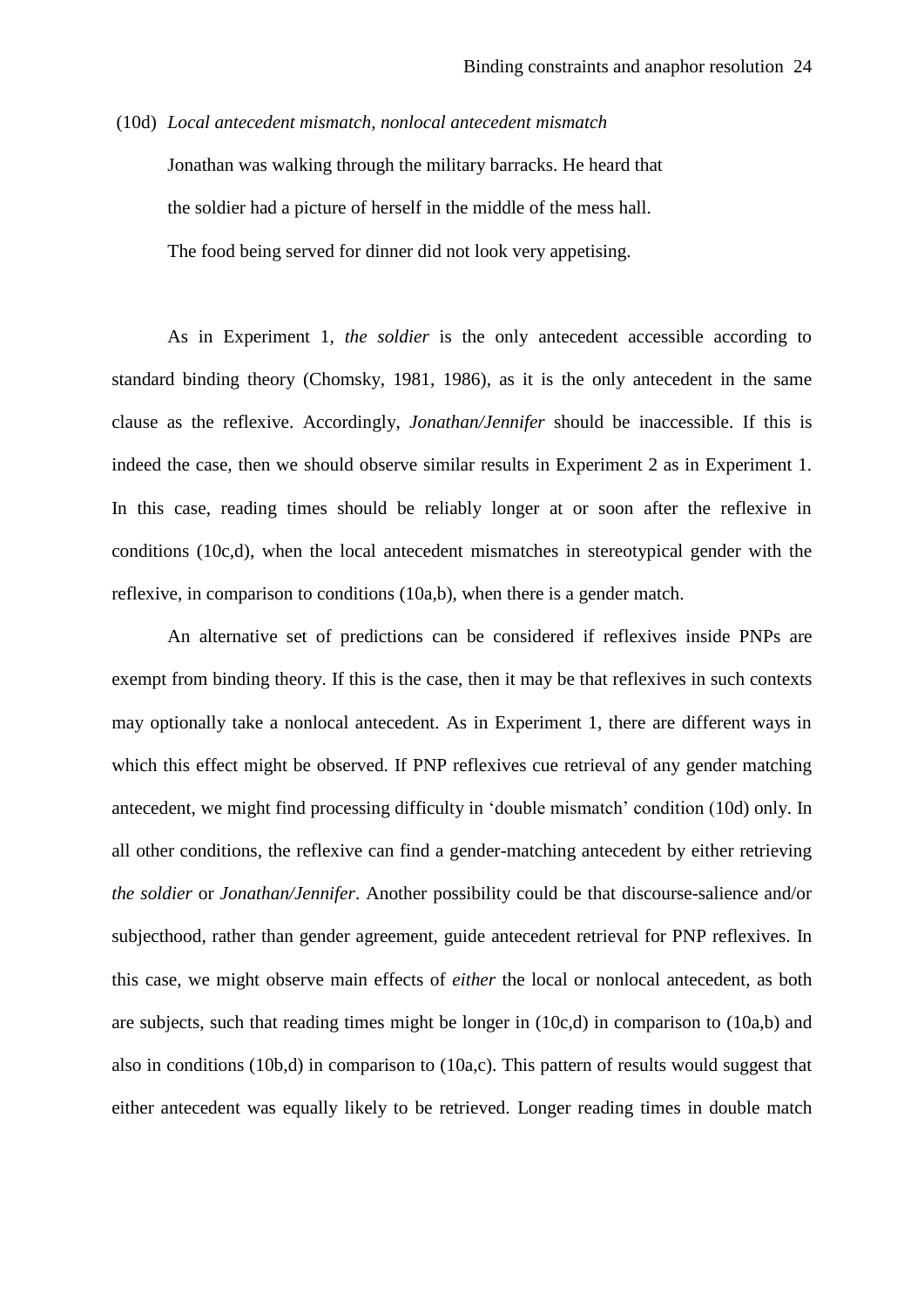condition (10a) compared to the local antecedent match, nonlocal antecedent mismatch condition (10b) could also be taken as evidence of competition between the two antecedents.

Note that although Pollard and Sag (1992) claim that PNP reflexives are exempt from binding constraints, interpretation of such reflexives is argued to be subject to additional factors, including an 'intervention' constraint. This constraint states that reflexives can only take a long distance antecedent as long as there is no other potential binder in a more local domain. Consider sentences such as (11).

(11a) James said that John published a picture of himself yesterday afternoon.

(11b) James said that the newspaper published a picture of himself yesterday afternoon.

Pollard and Sag claim that the reflexive is unlikely to refer to *James* in (11a) as a more local antecedent (*John*) intervenes. However, in cases when there is no local *animate*  intervener, it is possible for the reflexive to take a long distance antecedent (e.g. *James* in (11b)). Pollard and Sag take this contrast as evidence that there is no absolute *grammatical*  constraint on binding reflexives in PNPs, but that their interpretation is subject to additional factors. Assuming this account, then the predictions for Experiment 2 would again be similar to those in Experiment 1, such that we should observe gender mismatch effects for the local antecedent only.

#### *Method*

#### *Participants*

28 native English speakers (9 males, mean age 22), none of whom took part in Experiment 1, were paid to participate. All had normal or corrected to normal vision and were recruited from the University of Edinburgh community.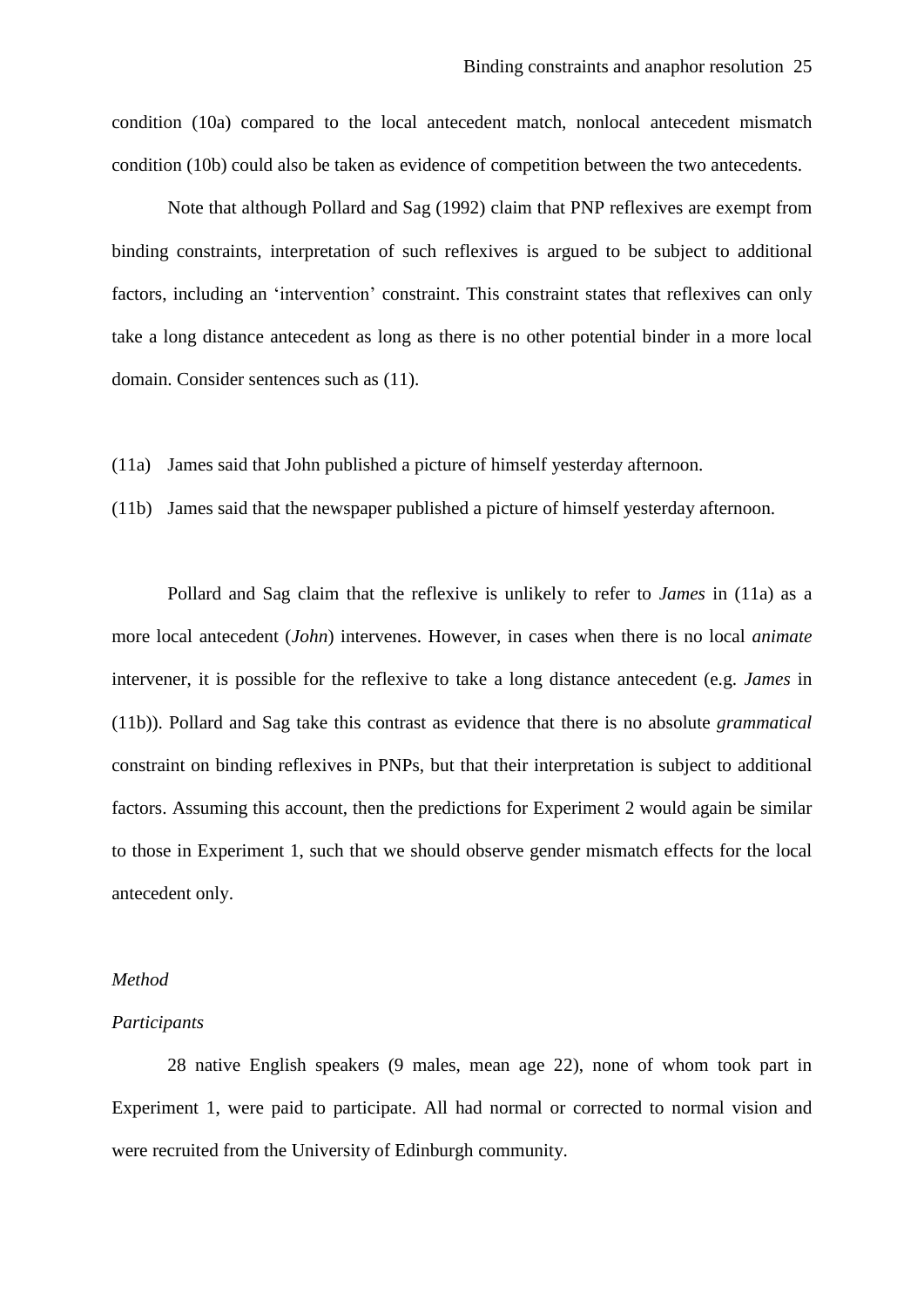#### *Materials*

The 32 sets of experimental items from Experiment 1 were adapted as in (10). Apart from the reflexive now appearing inside a PNP, all other aspects of the experimental items were identical to those used in Experiment 1. Note that as in Experiment 1, the nonlocal antecedent is in a discourse-prominent position. Additionally note that in (10), the local antecedent is the subject of a verb that does *not* specifically entail that the local antecedent was the producer/creator of the picture. Creation verbs of this type (e.g. *took* a picture) were not used as it has been claimed that they in particular force the reflexive to be obligatorily bound to (and a pronoun free from) the local antecedent (Keller & Asudeh, 2001). We avoided such verbs to thus further increase the chances of the nonlocal antecedent being retrieved. The full set of experimental items can be found in the Appendix.

As in Experiment 1, 64 filler texts were also constructed which included distractor items that were structurally similar to the experimental items but did not contain reflexives.

#### *Procedure and Data Analysis*

The procedure and data analysis was the same as in Experiment 1.

#### *Results*

Overall accuracy to the comprehension questions was 95% (all above 89%), indicating that participants paid attention to the content of the sentences. There was no track loss, and skipping rates for the reflexive, spillover, prefinal and final regions were 7.59%, 22.11%, 14.89% and 12.21% respectively. Summaries of the reading time data and statistical analysis for Experiment 2 are presented in Tables 3 and 4 respectively.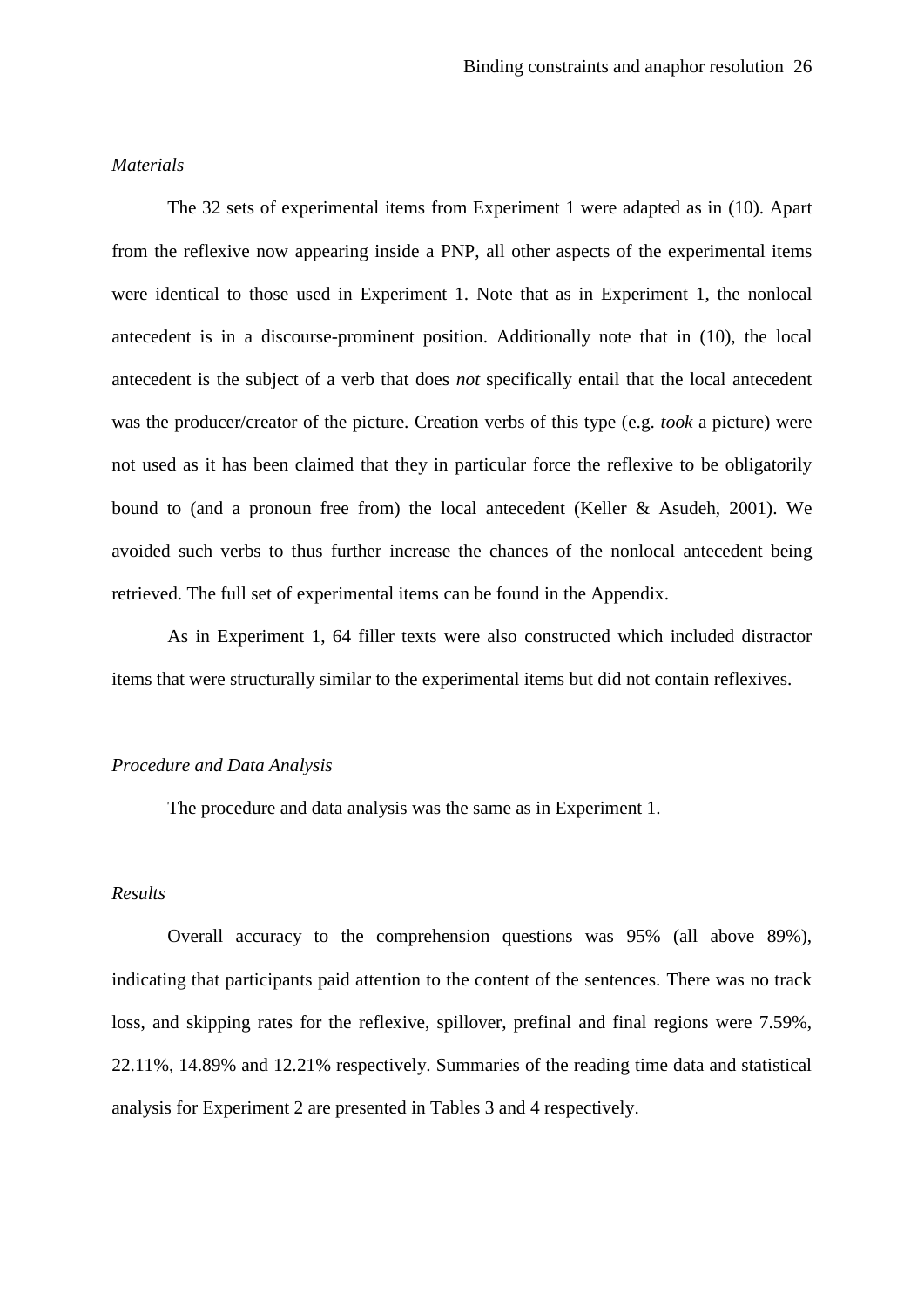#### (TABLE 3 ABOUT HERE)

In contrast to Experiment 1, we did not observe any significant effects in either first pass reading times or regression path times at the reflexive. There was however a significant main effect of the local antecedent in second pass times. Here, reading times were longer in conditions (10c,d), when the local antecedent mismatched in stereotypical gender with the reflexive, in comparison to conditions (10a,b), when there was a gender match (120ms vs. 88ms). No reliable effects of the nonlocal antecedent were observed at the reflexive region.

#### (TABLE 4 ABOUT HERE)

At the spillover region, we again observed significant main effects of the local antecedent. In each reading time measure at this region, we observed longer reading times when the local antecedent mismatched in stereotypical gender with the reflexive in comparison to when there was a gender match (for first pass reading times, 279ms vs. 253ms; for regression path times, 415ms vs. 321ms; for second pass times, 148ms vs. 113ms).

At the prefinal region, we again observed a significant stereotypical gender mismatch effect for the local antecedent in the regression path times (497ms vs. 420ms). In second pass times at this region, we observed a marginally significant main effect of the nonlocal antecedent. In this measure, reading times tended to be longer in conditions (10a,c), when the nonlocal antecedent matched in gender with the reflexive, in comparison to conditions (10c,d), when it did not (148ms vs. 116ms). No reliable effects were observed at the final region.

#### *Discussion*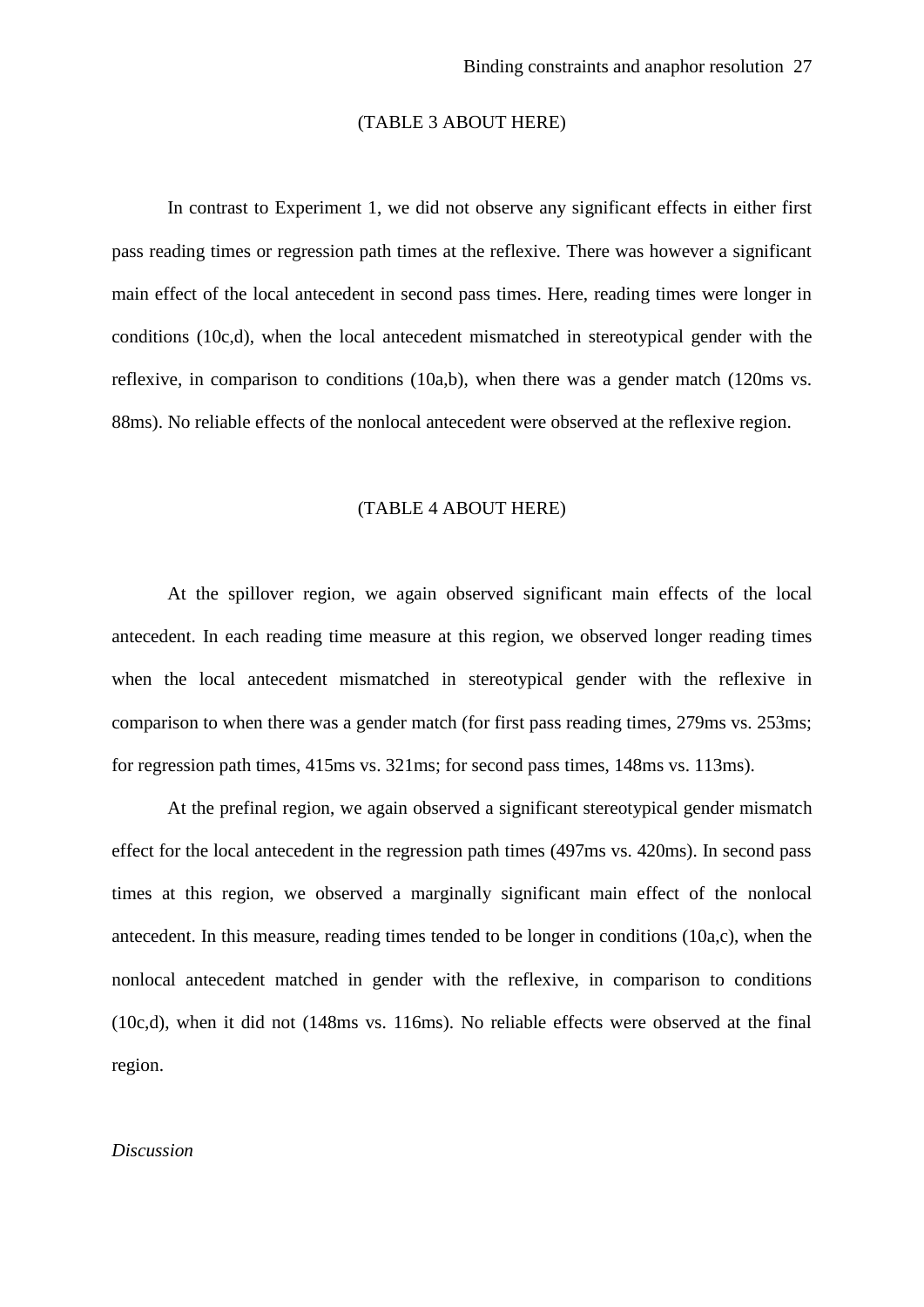The results of Experiment 2 can be summarised as follows. In second pass reading times at the reflexive and both first and second pass measures at subsequent regions of text, we observed reliably longer reading times when the local antecedent mismatched in stereotypical gender with the reflexive in comparison to when there was a gender match. The only trend of an effect of the nonlocal antecedent was comparatively delayed until secondpass times at the prefinal region where, similar to Experiment 1, we observed longer reading times when the nonlocal antecedent matched in gender with the reflexive in comparison to when it mismatched.

The results of Experiment 2 are similar to those of Experiment 1 in that reading times were reliably influenced by the gender of the local antecedent. However, one difference between Experiments 1 and 2 appears to be the relative time-course of the local antecedent gender mismatch effect. While we observed this mismatch effect during first pass processing at the reflexive in Experiment 1, it was delayed until second pass reading times at the reflexive, and first pass times at the spillover region, in Experiment 2. To statistically evaluate this potential time-course difference between coargument and PNP reflexives, we conducted an additional between-experiment analysis for the two critical first pass measures at the reflexive region where this difference in time-course was most apparent. This additional 2x2x2 analysis contained sum coded, fixed effects for the 'local antecedent' (match vs. mismatch), 'nonlocal antecedent' (match vs. mismatch), 'structure' (coargument reflexive vs. PNP reflexive), and their interactions. The 'maximal' random effects structure that converged was again used (Barr et al., 2013), with 'structure' treated as a between subjects but within items variable. For first pass reading times, this analysis revealed no significant main effects or interactions (all  $t < 1.65$ , all  $p > .101$ ). For regression path times however, there was a significant main effect of structure (estimate = 52,  $SE = 25$ ,  $t = 2.06$ , p = .040) that was qualified by a significant structure by local antecedent interaction (estimate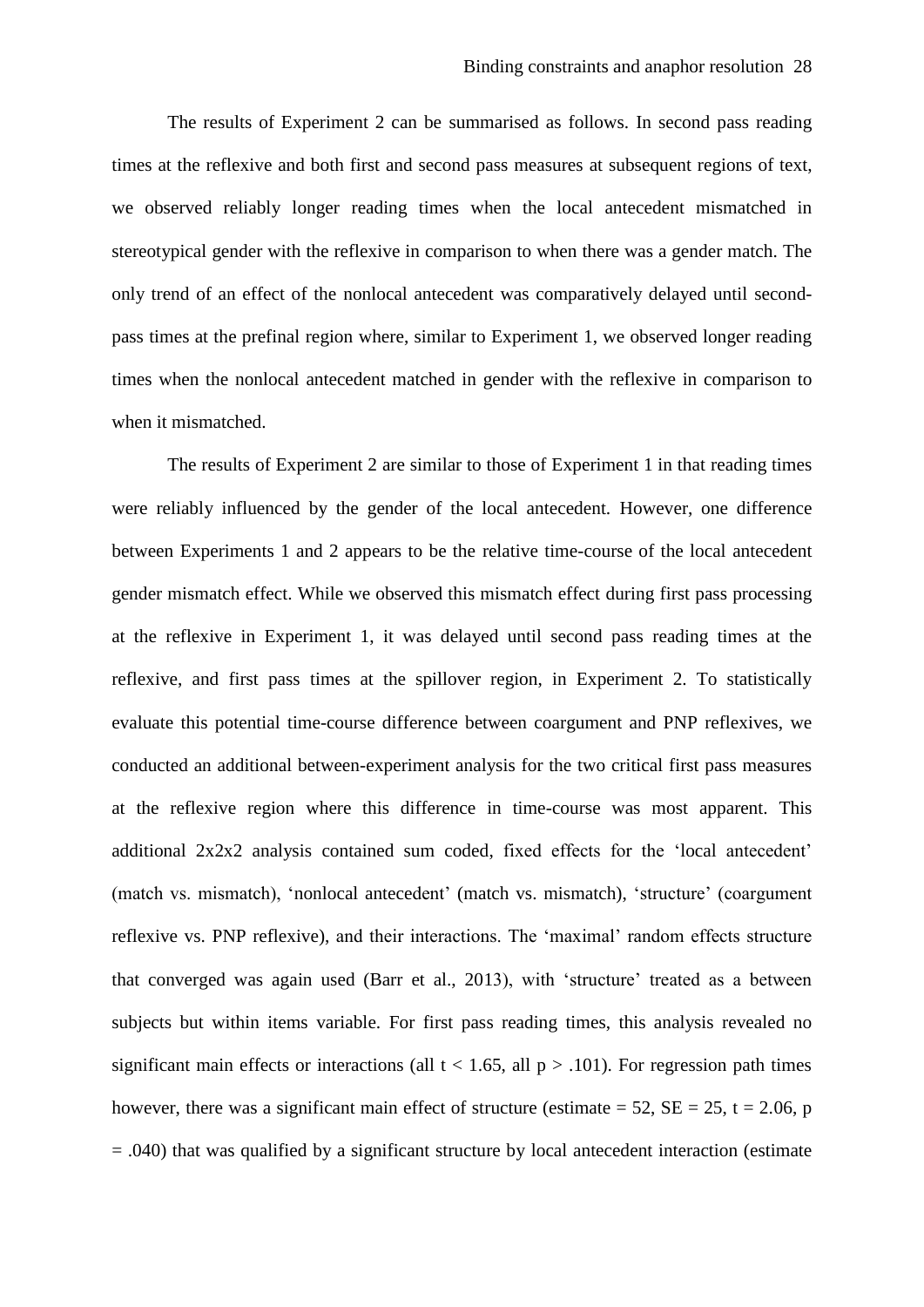$= 60$ , SE  $= 28$ , t  $= 2.18$ , p  $= .030$ ). No other main effects or interactions were significant (all other  $t < 1.13$ , all other  $p > .260$ . The reliable structure by local antecedent interaction in regression path times at the reflexive confirms that the local antecedent stereotypical gender mismatch effect was indeed observed at an earlier point in time in Experiment 1 than Experiment 2. One possible account of this is that while the reflexive can access an antecedent in the most local domain (the same verbal predicate) in Experiment 1, if picture noun phrases form a type of nominal predicate (Chomsky, 1981, 1986; Pollard & Sag, 1992), reflexives in Experiment 2 cannot access an antecedent within their most local domain. This may suggest that dependency formation is comparatively easier or quicker when an antecedent is available in the most local domain. We return to discussion of these time-course differences in the General Discussion.

The results of Experiment 2 suggest that reflexives inside PNPs preferentially cue retrieval of an antecedent in the same clause. Whether or not the reflexives in PNPs as tested in Experiment 2 are ever interpreted as referring to a nonlocal antecedent is further examined in Experiment 4, which tested interpretive preferences in an offline task. We first report the results of a third eye-movement experiment examining reflexives in PNPs with a possessor.

#### **Experiment 3**

In Experiment 3, we adapted the materials from Experiments 1 and 2 to investigate the processing of reflexives in PPNP contexts. The items were adapted as in (12).

#### (12a) *Local antecedent match, nonlocal antecedent match*

Jonathan was walking through the military barracks. He heard about the soldier's picture of himself in the middle of the mess hall. The food being served for dinner did not look very appetising.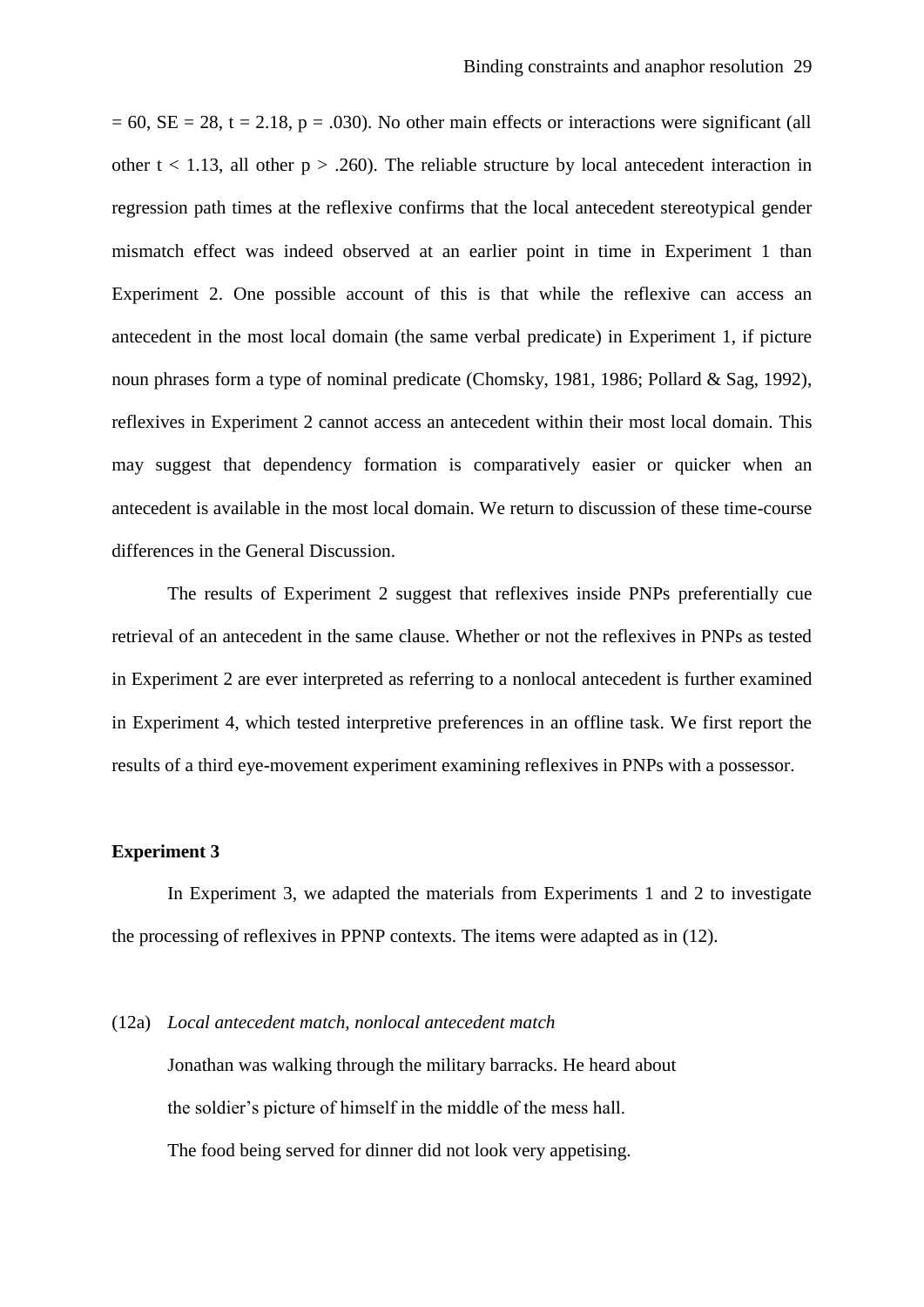- (12b) *Local antecedent match, nonlocal antecedent mismatch* Jennifer was walking through the military barracks. She heard about the soldier's picture of himself in the middle of the mess hall. The food being served for dinner did not look very appetising.
- (12c) *Local antecedent mismatch, nonlocal antecedent match* Jennifer was walking through the military barracks. She heard about the soldier's picture of herself in the middle of the mess hall. The food being served for dinner did not look very appetising.
- (12d) *Local antecedent mismatch, nonlocal antecedent mismatch* Jonathan was walking through the military barracks. He heard about the soldier's picture of herself in the middle of the mess hall. The food being served for dinner did not look very appetising.

As in Experiments 1 and 2, *the soldier* is the only antecedent accessible according to standard binding theory (Chomsky, 1981, 1986), whereas *Jonathan/Jennifer* should be inaccessible. The same predictions also hold for revised theories (Pollard & Sag, 1992; Reinhart & Reuland, 1993) under the assumption that PNPs form nominal predicates which thus require obligatory binding to the possessor (Pollard & Sag, 1992; Reinhart & Reuland, 1993). Such accounts would also predict that *the soldier* is the only accessible antecedent. In this case, we should find effects of the stereotypical gender of this local antecedent only, with reading times being longer in conditions (12c,d) in comparison to (12a,b).

If antecedents other than the possessor are immediately considered during processing for PPNP reflexives (Runner et al, 2003, 2006), then this would predict that antecedents other than the possessor might sometimes be retrieved upon encountering the reflexive. In this case, we might find that only 'double mismatch' condition (12d) causes processing difficulty,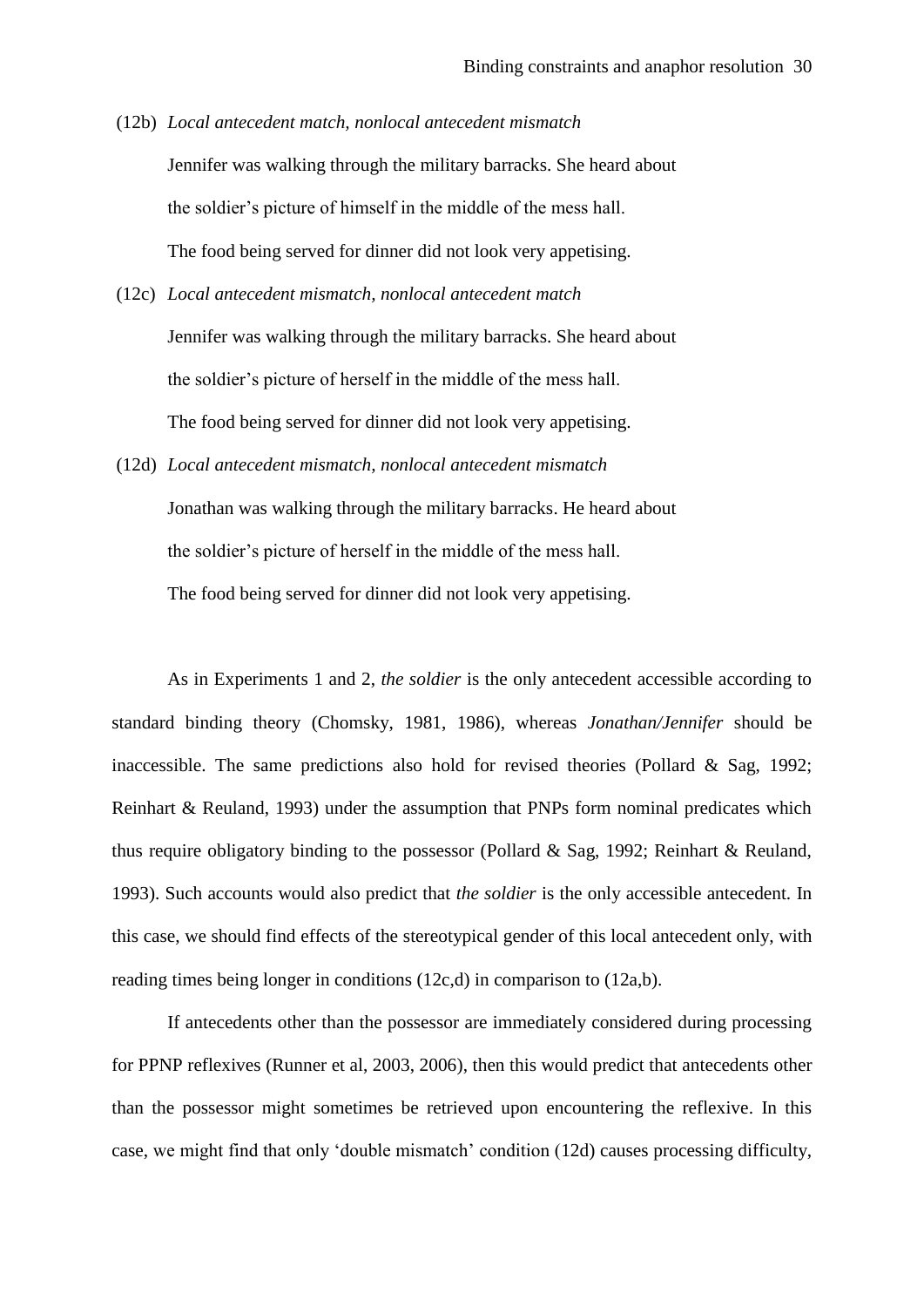as this is the only condition in which no gender matching antecedent is available. Alternatively, based on evidence from their visual world experiments, Runner et al. claimed that both the possessor and a sentential subject are initially considered as the antecedent for a PPNP reflexives. If PPNP reflexives thus cue retrieval of discourse-prominent subjects, we may observe main effects of the gender of either (or both) antecedents, such that reading times may be longer in conditions  $(12c,d)$  in comparison to  $(12a,b)$ , and also  $(12b,d)$  in comparison to (12a,c). As in Experiments 1 and 2, longer reading times in double match condition (12a) compared to condition (12b) might also index competition between the two antecedents when both match in gender.

In light of the results of Experiments 1 and 2, additional predictions can also be made with regard to the time-course of observed effects. Recall that in Experiment 2, the local antecedent gender mismatch effect was observed at a relatively later point in time in comparison to Experiment 1. One possible explanation of this is that in Experiment 2 there is no antecedent in the most local syntactic domain, the nominal picture noun phrase predicate. In Experiment 1 however, the antecedent and reflexive are both within the same verbal predicate. If picture noun phrases form a type of complex predicate (Pollard & Sag 1992), then the possessor in Experiment 3 can be considered a predicate-internal antecedent. Under this analysis, as local antecedent retrieval in Experiment 1 involves retrieval of a predicateinternal antecedent, so too does retrieval of the possessor in Experiment 3. If this is indeed the case, then we should observe no relative difference in the time-course of local antecedent gender mismatch effects in Experiment 3 in comparison to Experiment 1.

#### *Method*

#### *Participants*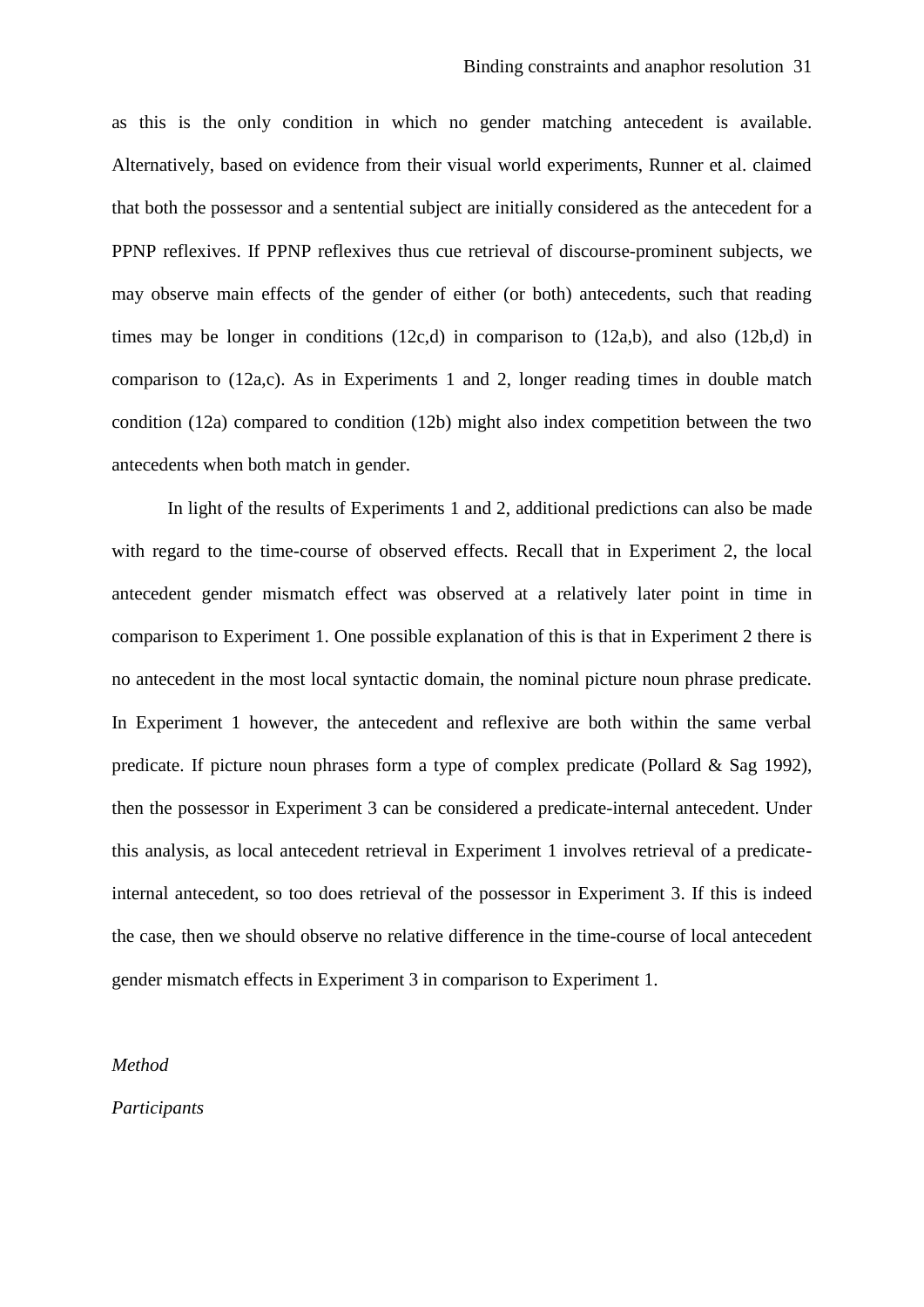28 native English speakers (4 males, mean age 21) with normal or corrected to normal vision from the University of Edinburgh community were paid to participate. None had taken part in either Experiments 1 or 2.

#### *Materials*

The 32 sets of experimental items from Experiments 1 and 2 were adapted as in (12). While the reflexive now appeared inside a possessed picture noun phrase, all other aspects of the experimental items were identical to those used in Experiments 1 and 2, and a full set of experimental items can be found in the Appendix. Note that in this experiment, the nonlocal inaccessible antecedent is in the same clause as the reflexive and accessible local antecedent. As in the previous experiments, the nonlocal antecedent is also highly discourse-salient. The materials were constructed with these factors in mind in an attempt to increase the possibility of the nonlocal antecedent being retrieved. As in the other experiments, 64 filler texts were also included which included distractor items that were structurally similar to the experimental items but did not contain reflexives.

#### *Procedure and Data Analysis*

The procedure and data analysis was the same as in Experiment 1.

#### *Results*

Overall accuracy to the comprehension questions was 94% (all above 84%), indicating that participants paid attention to the content of the sentences. Track loss occurred in 0.22% of trials, and skipping rates for the reflexive, spillover, prefinal and final regions were 3.21%, 24.01%, 13.30% and 11.50% respectively. Summaries of the reading time data and statistical analysis for Experiment 3 are presented in Tables 5 and 6 respectively.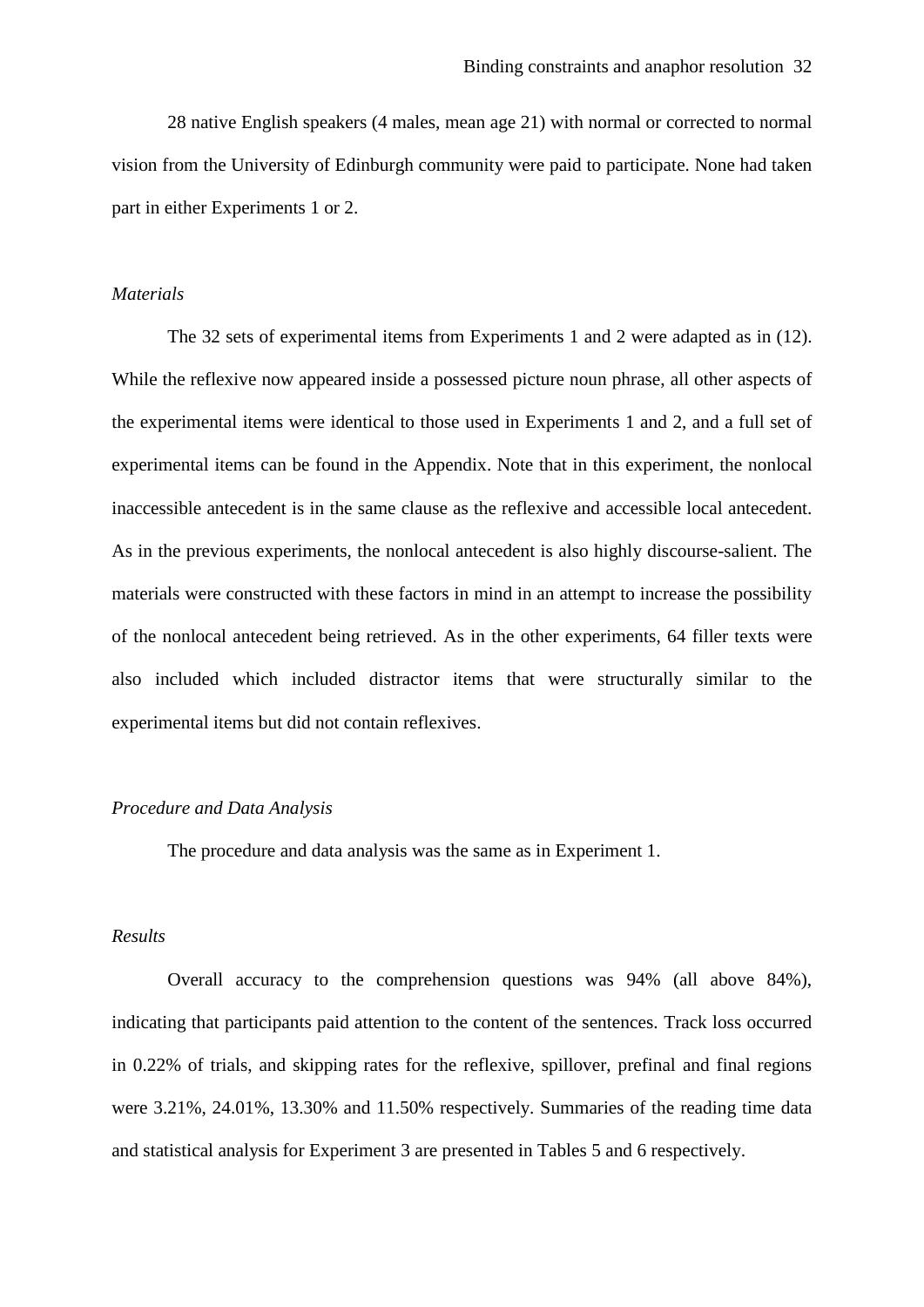#### (TABLE 5 ABOUT HERE)

At the reflexive region, there were marginally significant main effects of the local antecedent in both first pass and regression path times. In both measures, reading times tended to be longer in conditions (12c,d), when the local antecedent mismatched in stereotypical gender with the reflexive, in comparison to conditions (12a,b), when there was a gender match (for first pass times, 259ms vs. 240ms; for regression path times, 330ms vs. 297ms). In the second pass times at the reflexive, the stereotypical gender mismatch effect for the local antecedent was significant (114ms vs. 72ms). No reliable effects of the nonlocal antecedent were observed at the reflexive region.

#### (TABLE 6 ABOUT HERE)

At the spillover region, there was a significant main effect of the local antecedent in regression path times. Here, reading times were longer when the local antecedent mismatched in stereotypical gender with the reflexive in comparison to when there was a gender match (371ms vs. 316ms). In second pass times, there was a significant main effect of the nonlocal antecedent. In this measure, reading times were longer in conditions (12a,c), when the nonlocal antecedent matched in gender with the reflexive, in comparison to conditions (12b,d), when there was a gender mismatch (139ms vs. 100ms).

No reliable effects were observed at the prefinal or final regions in Experiment 3.

#### *Discussion*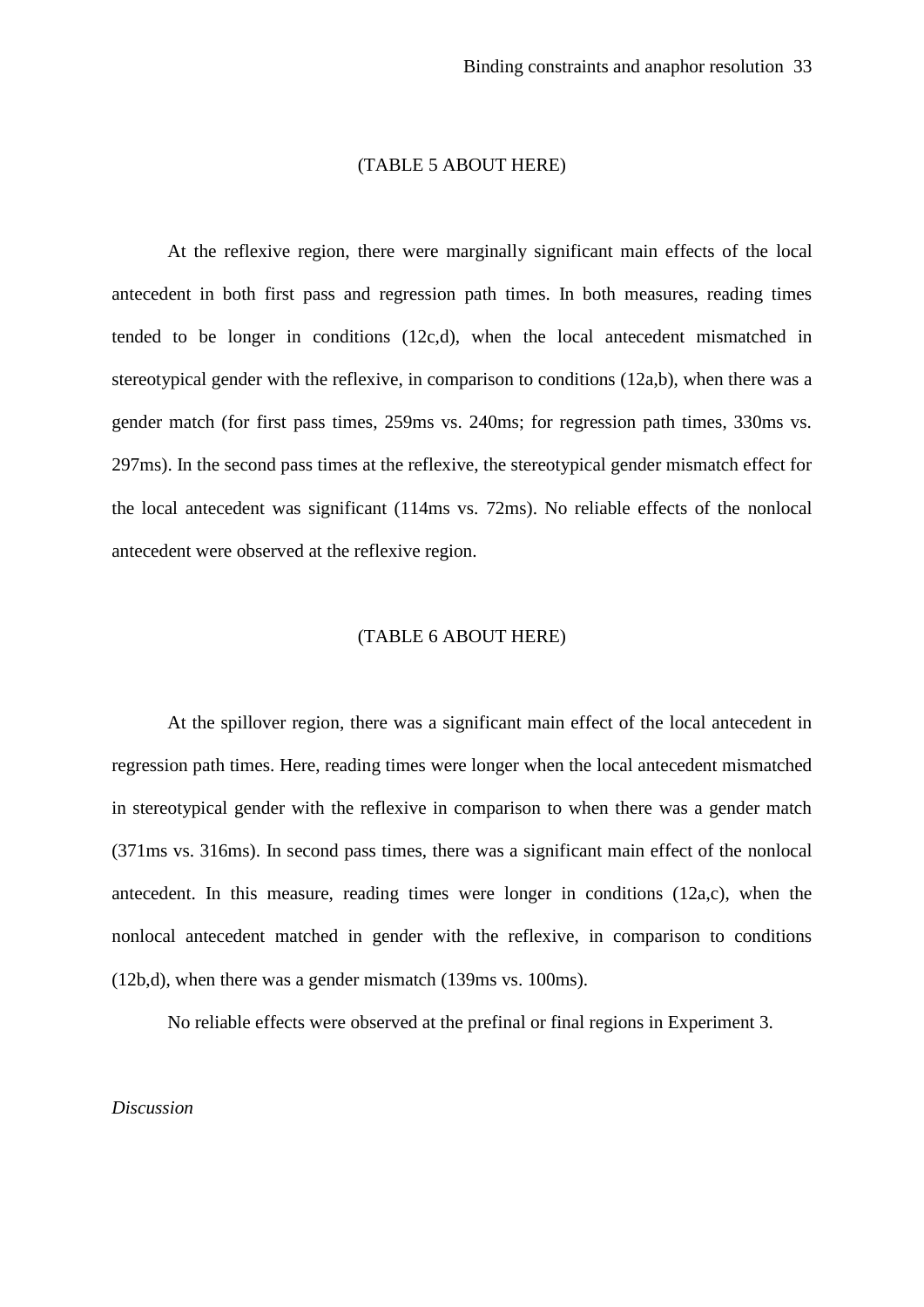In Experiment 3, the only reliable effects we observed at the reflexive region were of the local antecedent, with reading times being longer following stereotypical gender violations. We also observed a similar effect in regression path times at the spillover region. In this experiment we did observe a comparatively delayed significant main effect of the nonlocal antecedent. This effect was restricted to second-pass times at the spillover region and, as was observed numerically in Experiments 1 and 2, the direction of the effect indicated longer reading times when the nonlocal antecedent matched in gender with the reflexive, as also observed by Badecker & Straub (2002).

In contrast to Experiment 2, there did not seem to be any noticeable difference in the time-course of the local antecedent stereotypical gender mismatch effect observed in Experiment 3 in comparison to Experiment 1. To statistically analyse the time-course of this effect across Experiments 1 and 3, we again conducted a between experiment analysis containing 'local antecedent' (match vs. mismatch), 'nonlocal antecedent' (match vs. mismatch) and 'structure' (coargument reflexive vs. PPNP reflexive) as independent variables for the two first pass measures at the reflexive, where effects of the local antecedent were first observed in Experiment 1. For first pass reading times, this analysis revealed a significant main effect of the local antecedent (estimate = 15,  $SE = 7$ ,  $t = 2.36$ ,  $p = .018$ ) in the absence of any other reliable main effects or interactions (all other  $t < 1.41$ , all other  $p >$ .161). For regression path times there was a marginally significant main effect of structure (estimate  $= 20$ ,  $SE = 10$ ,  $t = 1.92$ ,  $p = .055$ ), with reading times tending to be longer for reflexives inside PPNPs than those in coargument contexts. The main effect of the local antecedent was significant (estimate = 37,  $SE = 11$ ,  $t = 3.36$ ,  $p < .001$ ) in the absence of any other main effects or interactions (all other  $t < 1$ , all other  $p > .364$ ). This additional analysis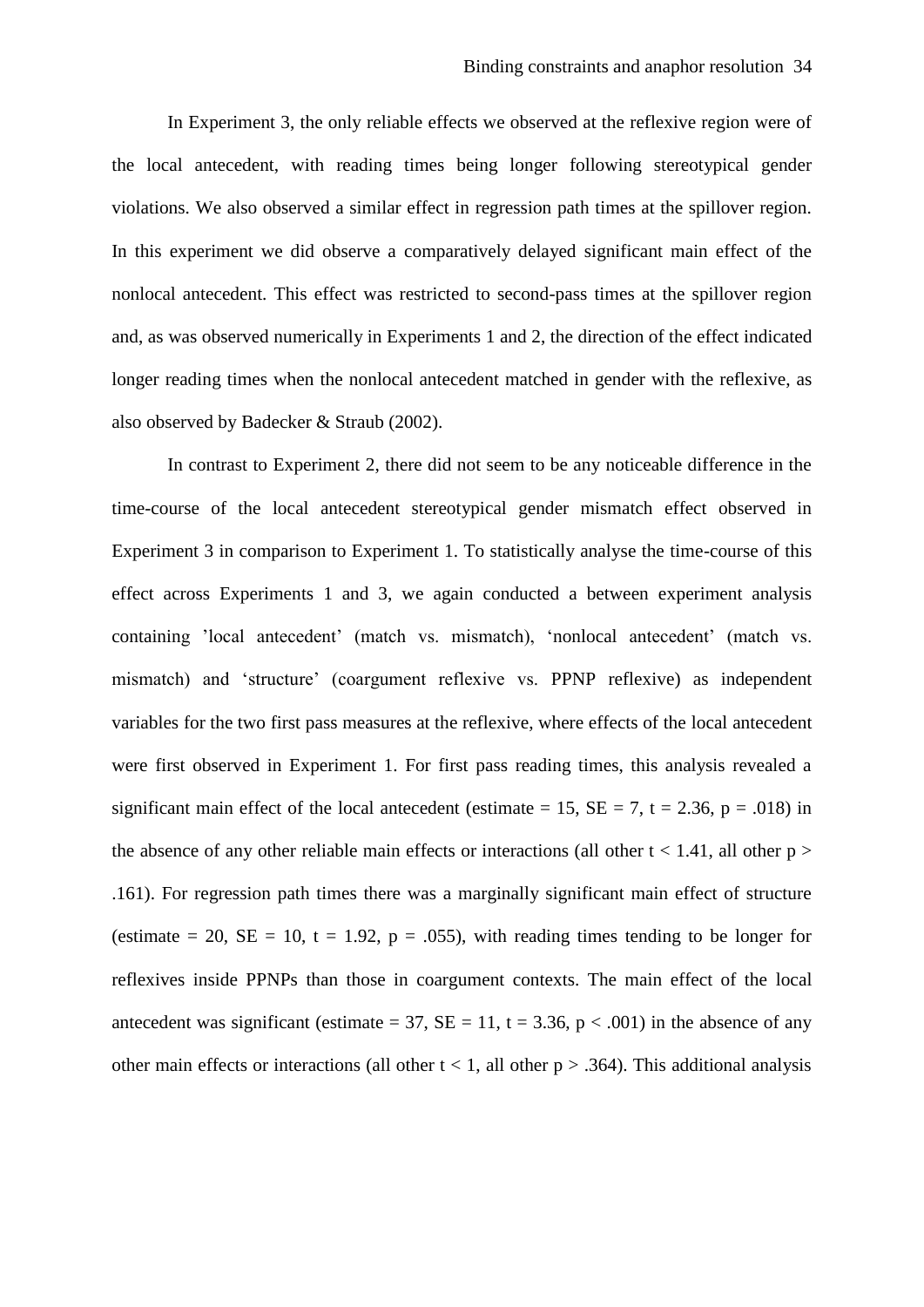confirms that we observed no evidence of any delay in the local antecedent gender mismatch effect for reflexives inside PPNPs in comparison to coargument contexts<sup>1</sup>.

The results of Experiment 3 suggest that participants initially preferred the possessor as an antecedent for the reflexive. This interpretation of our results contrasts with Runner et al. (2003, 2006), who observed equally early effects of both the possessor and a sentential subject in their visual world paradigm studies. We return to differences between the results of Experiment 3 and Runner et al. in the General Discussion.

The local antecedent stereotypical gender mismatch effects observed in Experiments 1 – 3 suggest that the local antecedent was preferentially retrieved. In Experiment 4, we further tested how absolute these preferences are by investigating the extent to which local and nonlocal antecedents are considered by comprehenders in an untimed antecedent-choice task.

#### **Experiment 4**

1

While Experiments  $1 - 3$  investigated initial retrieval preferences, the aim of Experiment 4 was to investigate the final interpretations that comprehenders are willing to give to reflexives in coargument, PNP and PPNP contexts. A subset of six conditions from the eye-movement experiments was tested as in (13). The nonlocal antecedent always matched in gender with the reflexive, while we manipulated gender congruence between the

<sup>&</sup>lt;sup>1</sup> We also conducted an analysis that combined the data from Experiments 1 - 3. As comparisons of the PPNP and coargument reflexives did not reveal reliable local antecedent by structure interactions in first pass measures at the reflexive, we lumped the data from Experiments 1 and 3 together and compared them to the PNP reflexives from Experiment 2. For first-pass times at the reflexive, this analysis did not reveal any significant differences (all  $t < 1.63$ , all  $p > .105$ ). For regression path times, the local antecedent by structure interaction was significant (estimate = 51,  $SE = 24$ ,  $t = 2.13$ ,  $p = .033$ ), in the absence of any other reliable main effects or interactions (all other  $t < 1.44$ , all other  $p > .150$ ). This additional analysis suggests that both PPNP and coargument reflexives together patterned differently to PNP reflexives in showing reliable local antecedent stereotypical gender mismatch effects at a point in time when they were not observed for reflexives inside PNPs.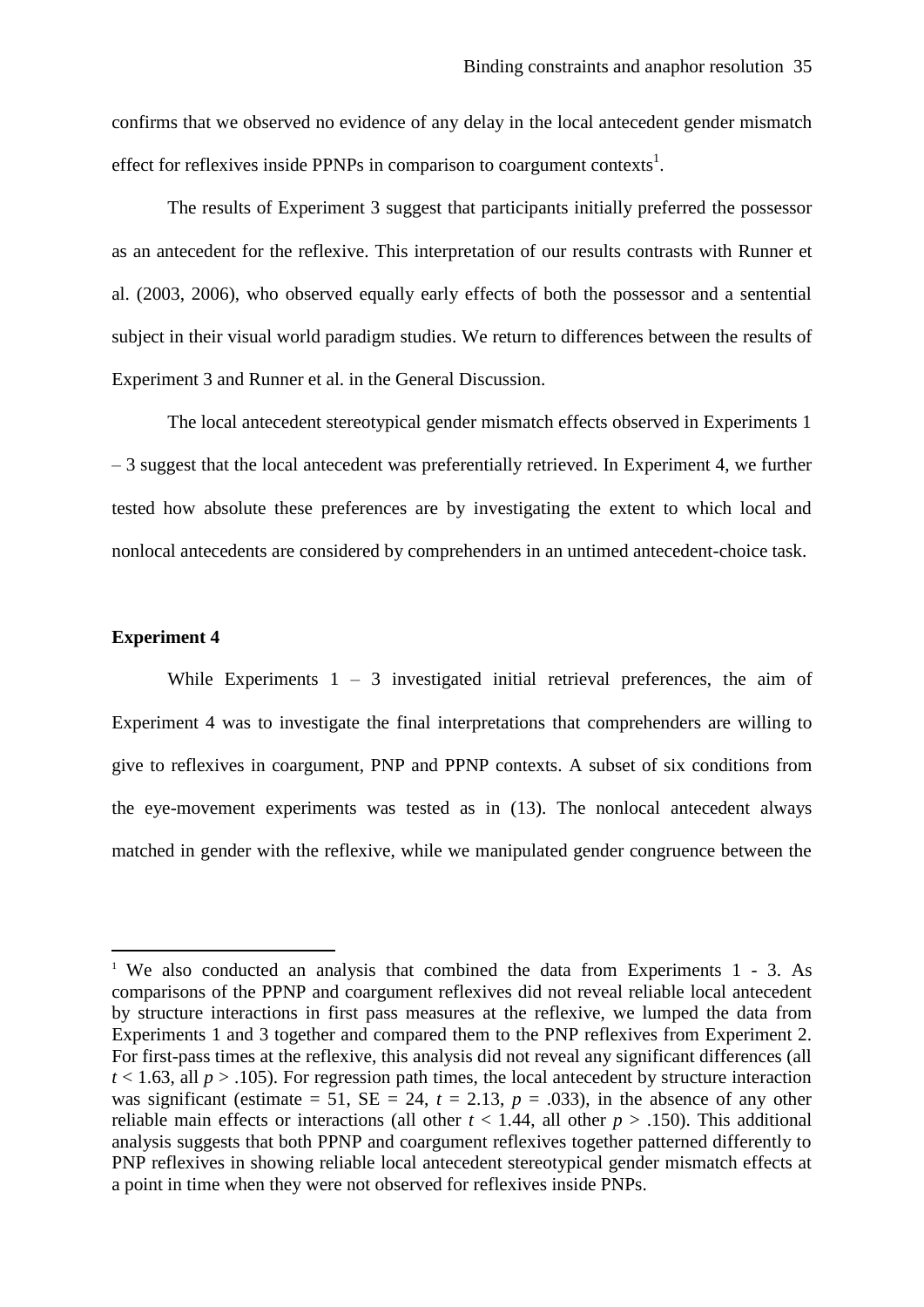reflexive and local antecedent across the three construction types tested in Experiments  $1 - 3$ . Participants were asked to choose who they thought the reflexive most likely referred to.

## (13a) *Coargument reflexive, local antecedent match*

Jonathan was walking through the military barracks. He heard that the soldier had positioned himself in the middle of the mess hall. The food being served for dinner did not look very appetising.

- (13b) *Coargument reflexive, local antecedent mismatch* Jennifer was walking through the military barracks. She heard that the soldier had positioned herself in the middle of the mess hall. The food being served for dinner did not look very appetising.
- (13c) *PNP reflexive, local antecedent match*

Jonathan was walking through the military barracks. He heard that the soldier had a picture of himself in the middle of the mess hall. The food being served for dinner did not look very appetising.

(13d) *PNP reflexive, local antecedent mismatch*

Jennifer was walking through the military barracks. She heard that the soldier had a picture of herself in the middle of the mess hall. The food being served for dinner did not look very appetising.

(13e) *PPNP reflexive, local antecedent match*

Jonathan was walking through the military barracks. He heard about the soldier's picture of himself in the middle of the mess hall. The food being served for dinner did not look very appetising.

(13f) *PPNP reflexive, local antecedent mismatch*

Jennifer was walking through the military barracks. She heard about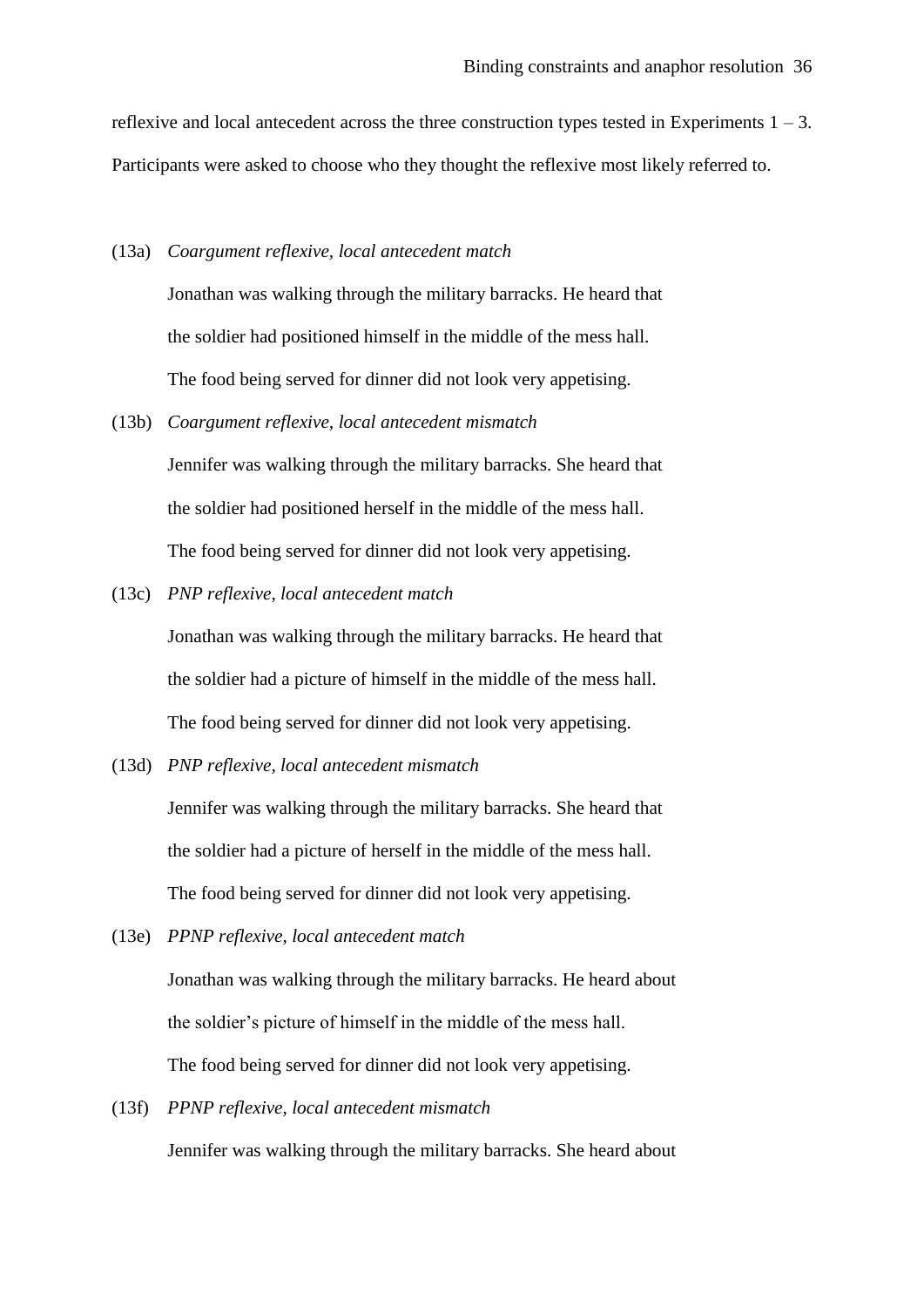the soldier's picture of herself in the middle of the mess hall.

The food being served for dinner did not look very appetising.

The different constructions tested in Experiments  $1 - 3$  have been manipulated such that (13a/b) tests coargument reflexives, (13c/d) PNP reflexives and (13e/f) PPNP reflexives. In (13a/c/e) both antecedents match in gender with the reflexive. In (13b/d/f) the local antecedent mismatches in stereotypical gender with the reflexive, while the nonlocal antecedent matches. As such, we are able to gauge the extent to which the nonlocal antecedent is considered when the reflexive either matches or mismatches in gender with the reflexive, and also the extent to which preferences for the nonlocal antecedent may differ across construction types.

If binding acts as a 'hard' constraint to retrieval in coargument contexts (Dillon et al., 2013), participants should always choose the accessible antecedent, irrespective of the gender manipulation in (13a/b). The classic account of binding (Chomsky, 1981, 1986) would predict that reflexives in PNPs should prefer a local antecedent in the same clause, if one is available. This would predict that participants in Experiment 4 should choose the local antecedent for PNPs in (13c/d) to the same extent as coarguments reflexives in (13a/b). Fewer local antecedent responses for PNPs in (13c/d) than the coarguments in (13a/b) would be compatible with accounts in which PNP reflexives are exempt from binding constraints (Pollard & Sag, 1992; Reinhart & Reuland, 1993). Both classic accounts of binding (Chomsky, 1981, 1986) and revised accounts in terms of coargument (Pollard & Sag, 1992; Reinhart & Reuland, 1993) would predict that PPNP reflexives should bind to the possessor. In this case, participants should choose the local antecedent equally as often in (13e/f) as (13a/b). Previous experiments investigating PPNP reflexives have however shown that participants are willing to consider an antecedent other than the possessor when asked to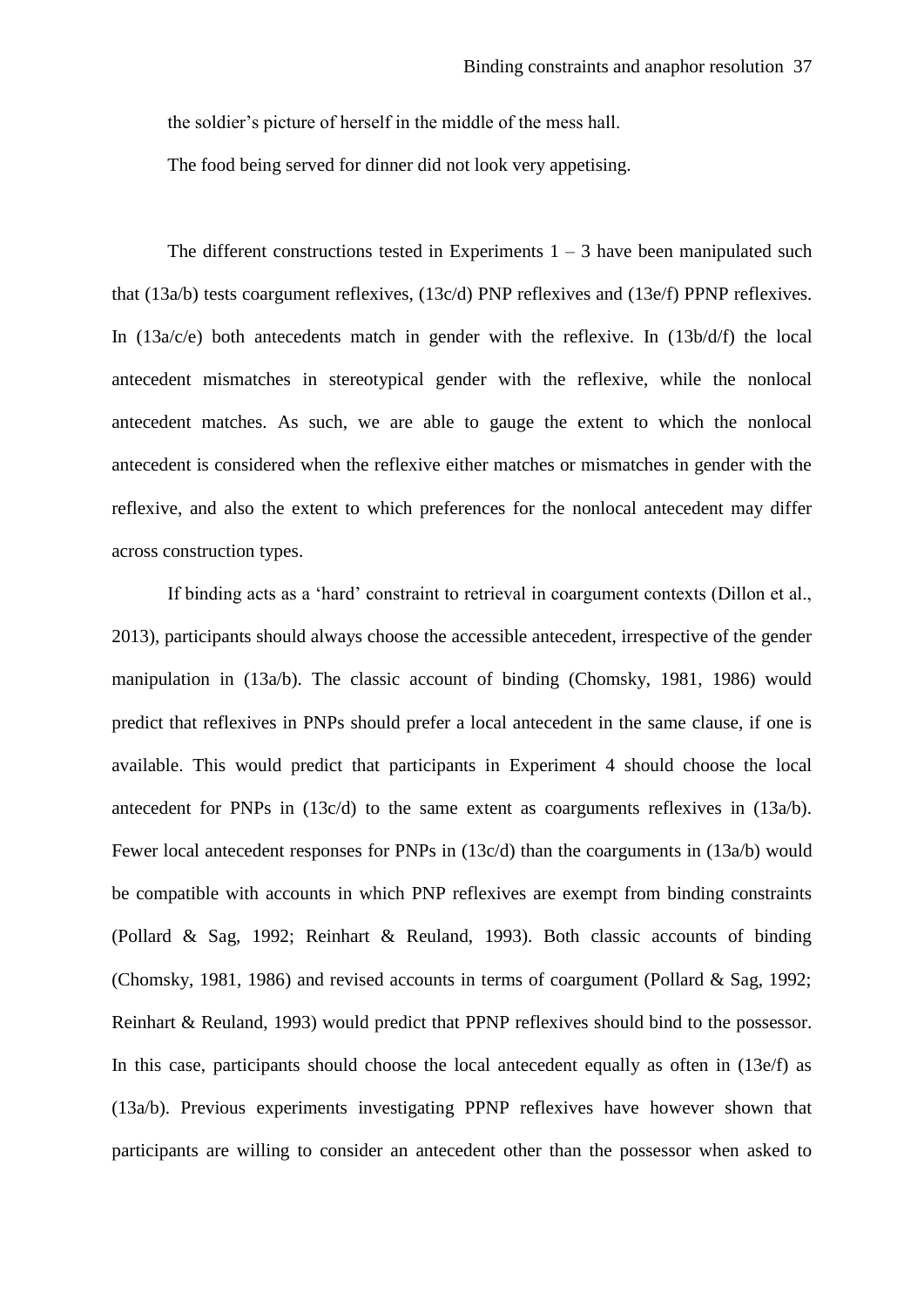make a conscious judgement (Keller & Asudeh, 2001; Runner et al. 2003, 2006). If these results replicate here, we would expect fewer local antecedent choices for PPNP reflexives in (13e/f) than for coargument reflexives in (13a/b).

## *Method*

## *Participants*

36 native English speakers (9 males, mean age 23.2) volunteered to take part, none of whom took part in any of the eye-tracking experiments.

#### *Materials*

Materials consisted of the 32 items in the two nonlocal antecedent match conditions tested in Experiments  $1 - 3$ . As these 32 items do not divide equally into the six conditions in Experiment 4, an additional 4 items were constructed giving a total of 36 items (see Appendix). 54 fillers were also constructed that contained reflexives and pronouns in a variety of different constructions that had either a single or multiple gender matching antecedents available to them in the discourse.

## *Procedure*

The experimental items were distributed across six lists in a latin-square design and pseudo-randomised with the fillers such that no two critical items appeared next to each other. Both forward and reverse pseudo-randomised orders were presented to participants.

The questionnaire was administered over email as a Word document. Critical items were displayed across three lines of text as in the eye-movement experiments, with the reflexives and filler pronouns being contained within a box. Below each piece of discourse, two antecedents appeared as choices (A) and (B) across two lines (e.g. in (13a) the choices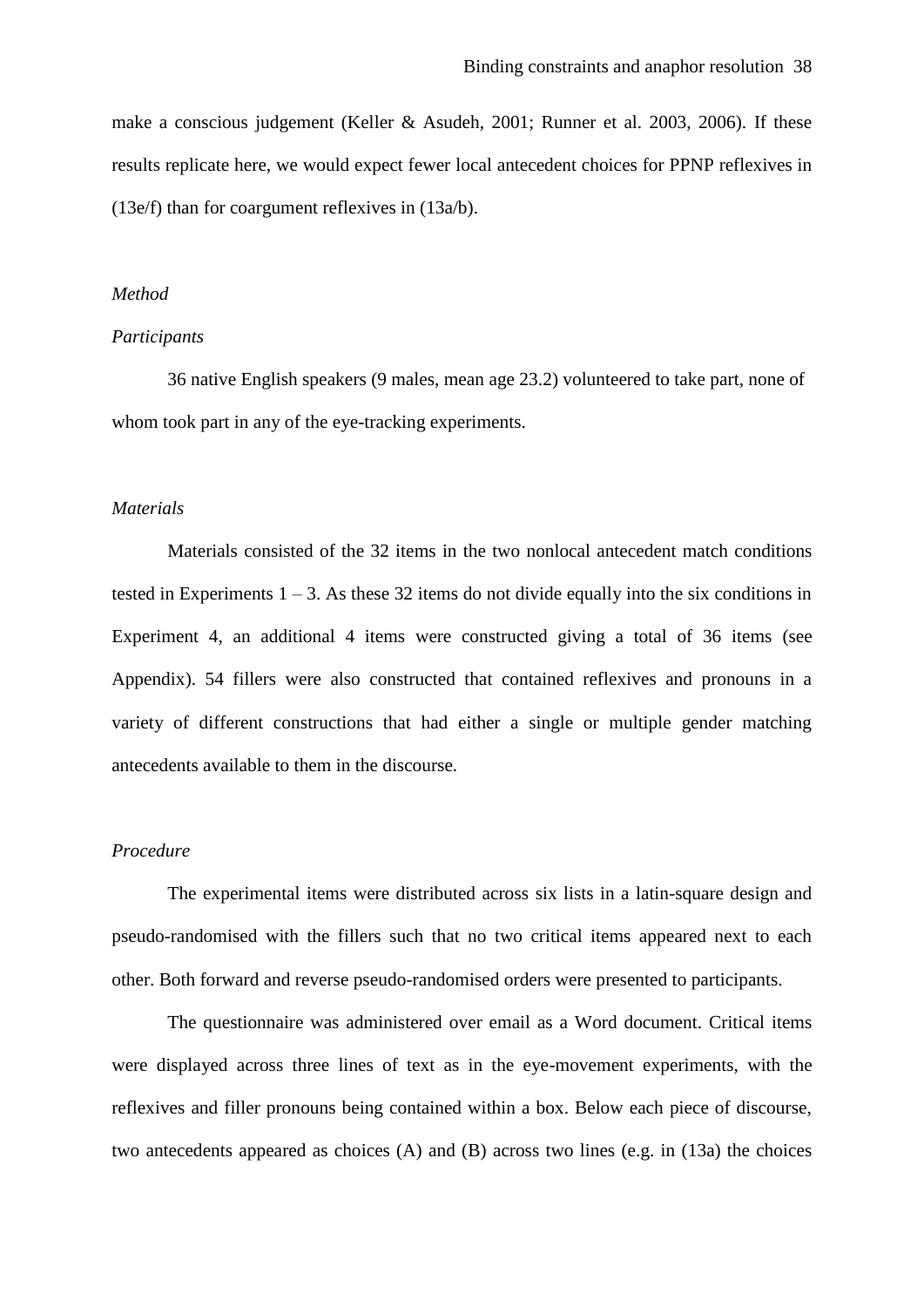were (A) The soldier or (B) Jonathan). Participants were given instructions to choose who they thought the boxed reflexive or pronoun most likely referred to. Possible responses were either person (A), person (B) or either of them. Participants responded by choosing either '(A)', '(B)' or 'Either' from a drop-down list that appeared in a column to the right of each critical sentence. The number of local and nonlocal antecedent responses that referred to either person (A) or (B) was counterbalanced across the 36 critical items.

#### *Results*

The percentage of local antecedent, nonlocal antecedent and 'either' responses for each condition are provided in Table 7.

#### (TABLE 7 ABOUT HERE)

Table 7 suggests that participants almost always chose the local antecedent in coargument contexts. There was a slightly weaker preference for the local antecedent in PNP contexts, which was weaker again in PPNP contexts. Additionally, a gender mismatching local antecedent appears to decrease the proportion of local antecedent choices.

For analysis, we coded responses binomially as either 'local antecedent' or 'other response'. We collapsed nonlocal antecedent and 'either' responses into a single category as choosing either the nonlocal antecedent or 'either antecedent' corresponds to an interpretation that is not predicted by classic binding theory. The data were analysed using a mixed logit model (see Jaeger, 2008) with the maximal random effects structure. The 3-level fixed effect 'construction type' (coargument, PNP, PPNP) was Helmert coded, with one contrast comparing coargument reflexives to the average response for PNP and PPNP reflexives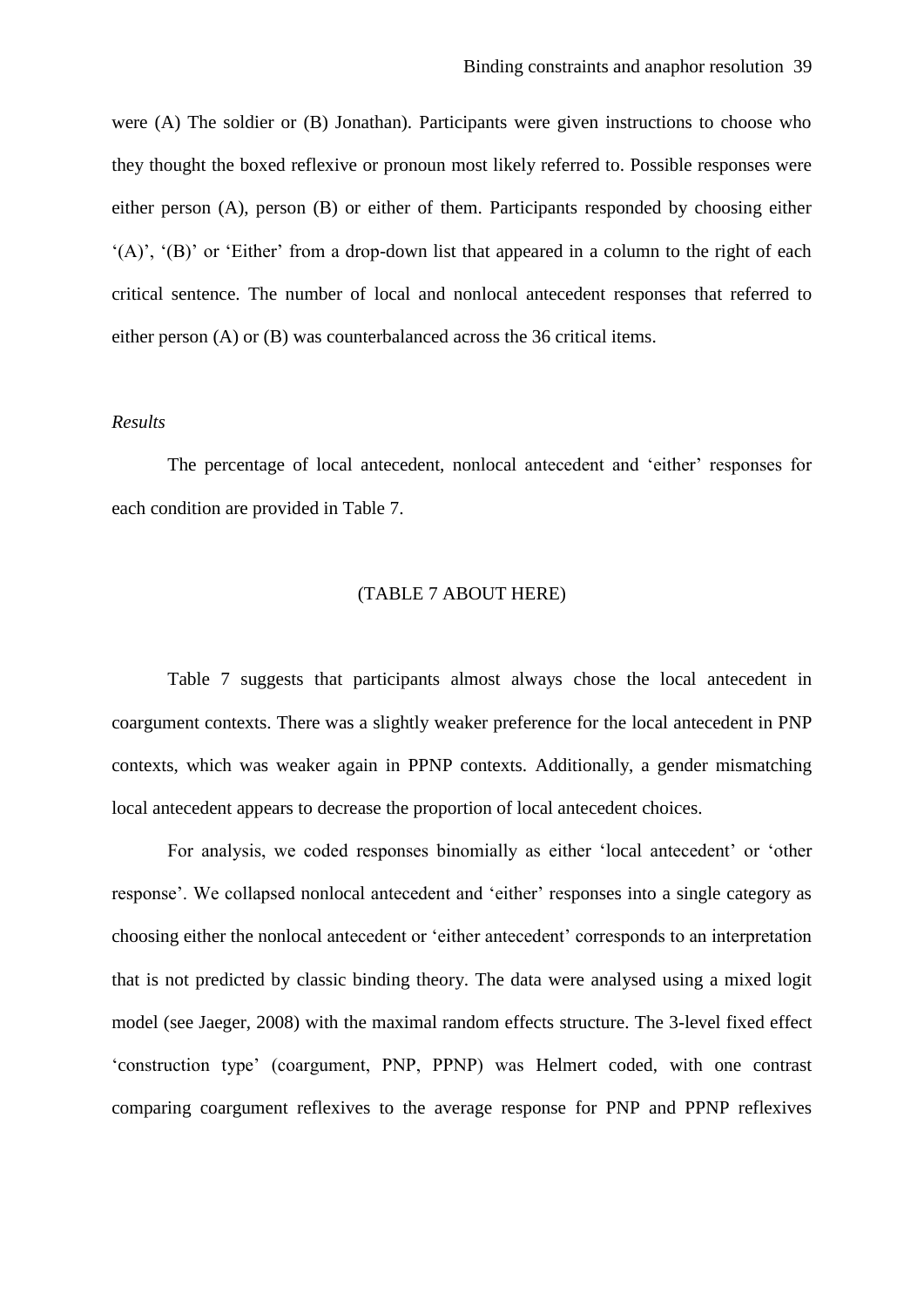combined, and a second contrast comparing PNP to PPNP reflexives. The 2-level fixed effect 'local antecedent gender' (match vs. mismatch) was sum coded.

The contrast between coargument reflexives and those inside picture noun phrases was significant (estimate = 0.91,  $SE = 0.17$ ,  $z = 5.22$ ,  $p < .001$ ), indicating there were more local antecedent responses for coargument reflexives (96%) than those in either type of picture noun phrase (79%). The contrast between PNP and PPNP reflexives was also significant (estimate =  $0.54$ ,  $SE = 0.12$ ,  $z = 4.39$ ,  $p < .001$ ). There were more local antecedent responses for reflexives inside PNPs (86%) than PPNPs (72%). The main effect of local antecedent gender was also significant (estimate = 1.40,  $SE = 0.35$ ,  $z = 4.03$ ,  $p < .001$ ), with more local antecedent responses when the gender of the local antecedent matched the gender of the reflexive in comparison to when it mismatched (89% vs. 80% respectively). Although the difference between local antecedent gender match and mismatch conditions was smaller for coargument reflexives (4%) than reflexives in either PNPs (11%) or PPNPs (13%), the two interactions between construction type and local antecedent gender were not significant (both  $z < 1$ , both  $p > .579$ ).

# *Discussion*

The results of Experiment 4 contrast with the eye-movement experiments reported above. For coargument reflexives, we observed a strong local antecedent preference in both Experiments 1 and 4. For PNP and PPNP reflexives in Experiments 2 and 3, we argued that our results indicated that local antecedents were preferentially retrieved. The results of Experiment 4 indicate that comprehenders are sometimes willing to ultimately consider a nonlocal antecedent in these contexts when consciously asked to make a choice between two antecedents. Perhaps the most surprising result from Experiment 4 is that PPNPs received the fewest local antecedent choices overall. This would not be predicted by both classic and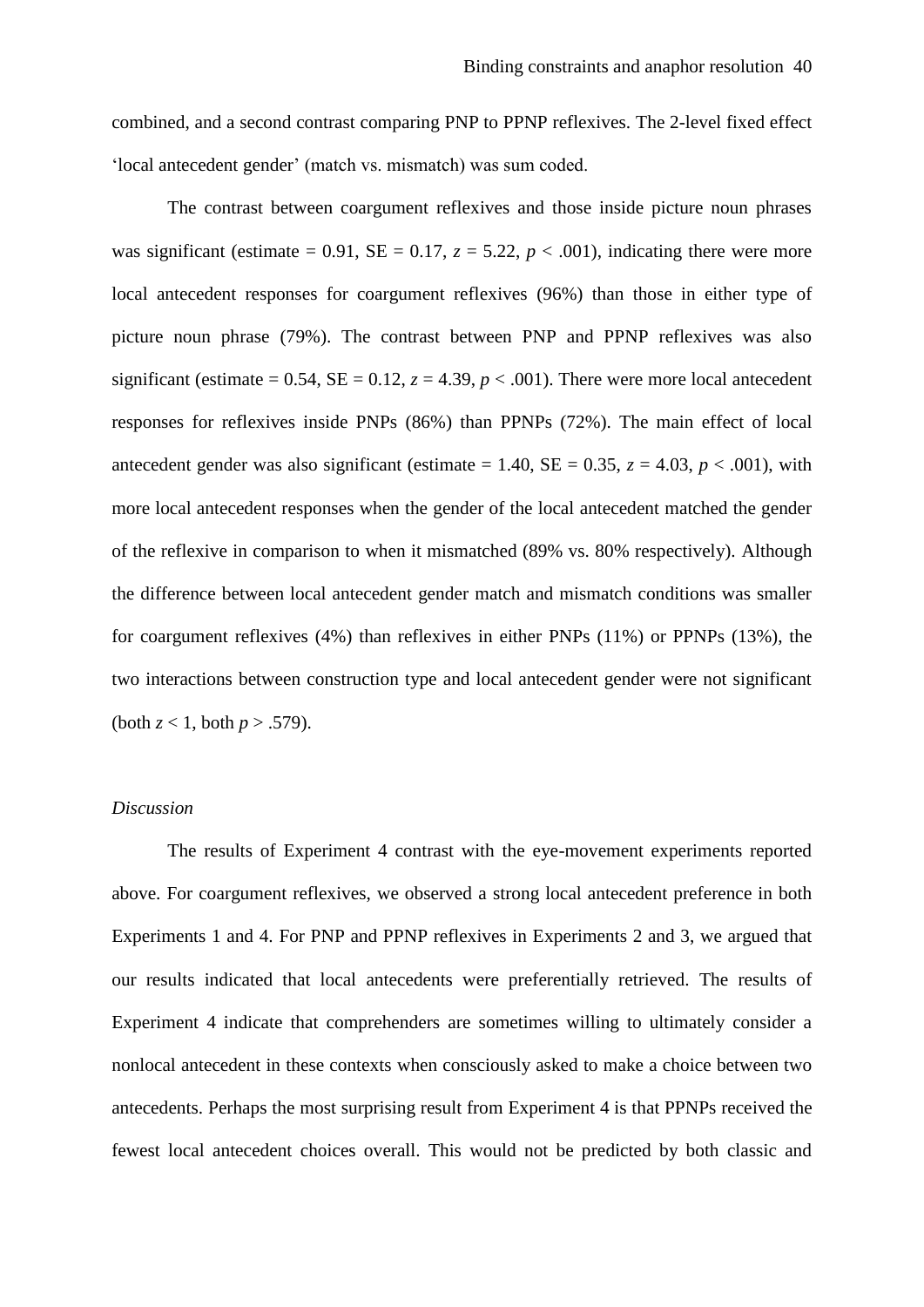revised accounts of binding (Chomsky, 1981, 1986; Reinhart & Reuland. 1993; Pollard & Sag, 1992) which claim that reflexives in PPNPs must be bound to the possessor. We discuss the results of Experiment 4, along with Experiments  $1 - 3$ , in more detail below.

#### **General Discussion**

The primary aim of this study was to investigate the time-course of anaphora resolution for reflexives in different structural contexts. We were particularly interested in examining the extent to which antecedents hypothesised to be accessible and inaccessible according to binding theory are retrieved during processing for coargument reflexives in comparison to those inside picture noun phrases. The results of Experiment 4 indicated that comprehenders are willing to interpret a reflexive inside either a PNP or PPNP as referring to a nonlocal antecedent, while this interpretation was almost never considered for coargument reflexives. In three eye-movement experiments investigating coargument, PNP and PPNP reflexives however, we found reliable evidence that local antecedents were retrieved at a point in time when no reliable influence of the nonlocal antecedent was observed. Where we did observe significant differences between reflexives in different contexts relates to the timecourse of the local antecedent gender mismatch effect. This was observed during first-pass processing of the reflexive in coargument contexts. There appeared to be no delay in the onset of this effect for PPNP reflexives relative to coargument reflexives. However, there was a delay in onset of the local antecedent gender mismatch effect for PNP reflexives compared to coargument reflexives. We discuss the implications of these findings for models of memory retrieval during language processing, and discuss how they relate to existing studies of reflexives in picture noun phrases and different accounts of binding constraints in turn below.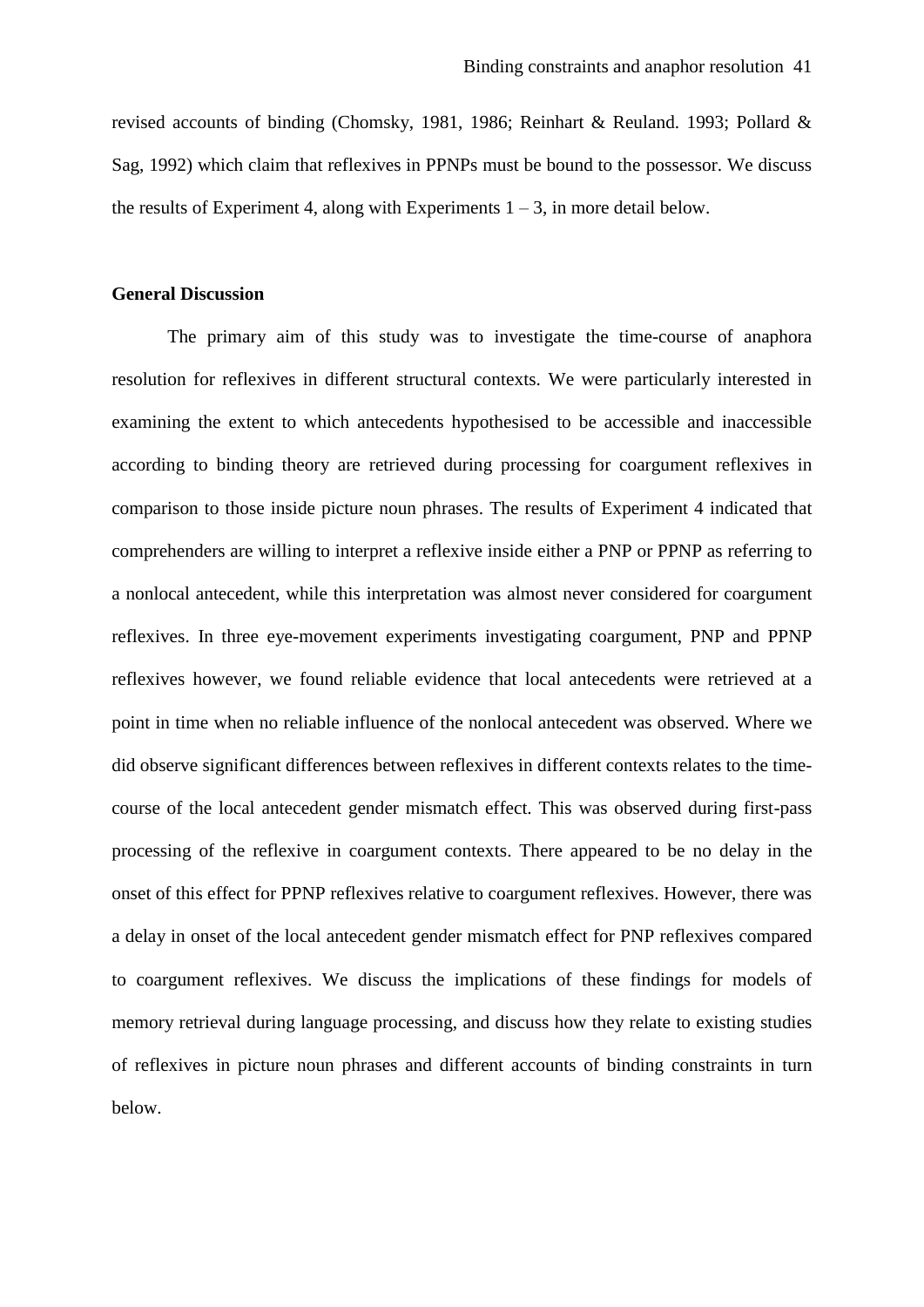## *Memory retrieval during anaphora resolution*

In each eye-movement experiment, we observed longer reading times at or shortly after the reflexive when it mismatched in stereotypical gender with the local antecedent. For coargument reflexives, this replicates previous results suggesting that binding constraints provide a highly weighted cue to retrieval (Clackson et al., 2011; Dillon et al., 2013; Nicol & Swinney, 1989; Sturt, 2003; Xiang et al., 2009). We suggest that the results of PNP and PPNP reflexives in Experiments 2 and 3 respectively indicate that reflexives in such contexts also preferentially cue retrieval of an antecedent within the most local domain.

More generally, we believe our findings are compatible with recent claims that retrieval cues during language processing may not be equally weighted (Van Dyke & McElree, 2011; Dillon et al., 2013). We suggest that for reflexives in both coargument and (P)PNP contexts, locality constraints are more highly weighted retrieval cues than gender agreement. We hypothesised that the strongest evidence of gender being a highly weighted retrieval cue would have been from an 'attraction' effect as is observed in subject-verb agreement (Wagers et al., 2009; Dillon et al., 2013). This would predict that the size of the local antecedent gender mismatch effect should be attenuated when the nonlocal antecedent matched in gender with the reflexive. We did not observe a significant effect of this type. To the extent that reading times in the local antecedent mismatch conditions were influenced by the nonlocal antecedent, the observed effects actually went in the *opposite* direction to this prediction. We acknowledge that we cannot conclude that gender cues are not used at all during antecedent retrieval. However, we maintain that our results indicate that, unlike closely related phenomena such as subject-verb agreement (Wagers et al., 2009; Dillon et al., 2013), agreement features do not constitute highly weighted cues to antecedent retrieval during the resolution of reflexives. Importantly, our results suggest this finding holds for both reflexives in 'standard' coargument contexts and those inside picture noun phrases.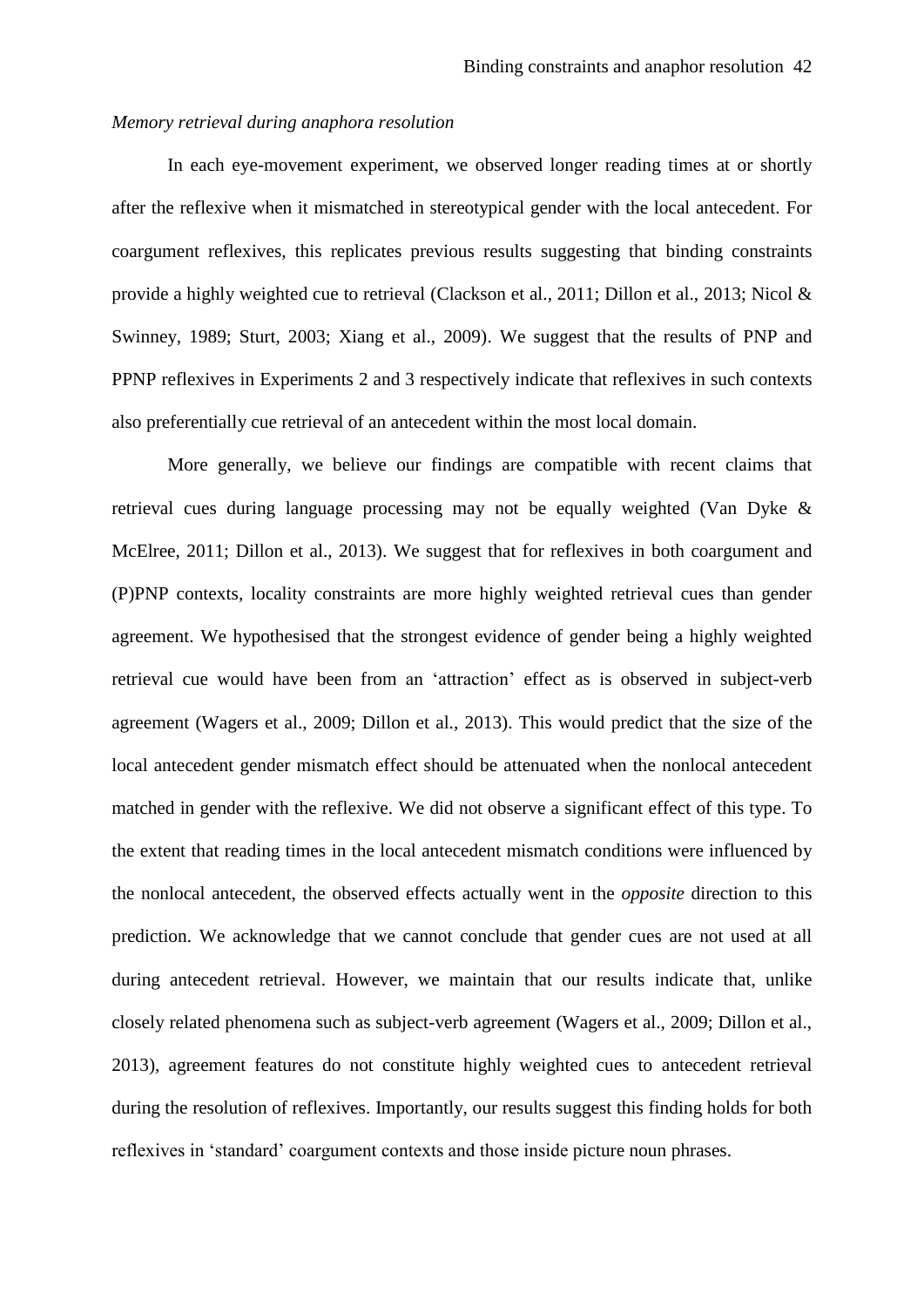Our lack of attraction effects could potentially be because the structurally inaccessible antecedent was linearly more distant to the reflexive than the accessible antecedent in our experiments. We think this is unlikely to be the case however. Wagers et al. (2009) reported attraction effects for subject-verb agreement when the 'attractor' both intervened between the target noun and verb, and also when the attractor was linearly further away.

In addition to attraction, we discussed other ways in which the nonlocal antecedent could have affected antecedent retrieval. For example, we also considered the possibility that we might observe main effects of *both* antecedents, such that reading times could have been longer when either the local or nonlocal antecedent mismatched in gender with the reflexive. Even if gender is not a highly weighted cue to retrieval, such an effect would be compatible with the hypothesis that highly salient but binding theory inaccessible subjects can occasionally be retrieved (Cunnings & Felser, 2013). We however again failed to observe a significant effect of this type for either coargument or (P)PNP reflexives. Note that Cunnings & Felser only observed interference of this sort when the structurally inaccessible antecedent intervened between the reflexive and accessible antecedent. They did not observe such effects when the structurally accessible antecedent was linearly closer to the reflexive, as was the case in the experiments reported here.

Although found in different reading time measures in each experiment, we did observe numerical trends in Experiments 1 and 2, that were reliable in Experiment 3, for longer reading times when the nonlocal antecedent matched in gender with the reflexive. Different accounts of such effects have been proposed. In a self-paced reading study, Badecker and Straub (2002) reported longer reading times when a local and nonlocal antecedent *both* matched in gender with a reflexive. They interpreted this finding as indexing competition between the two antecedents. An alternative account of such *multiple match*  effects is provided by Dillon et al., who note that in feature-overwriting models (e.g. Nairne,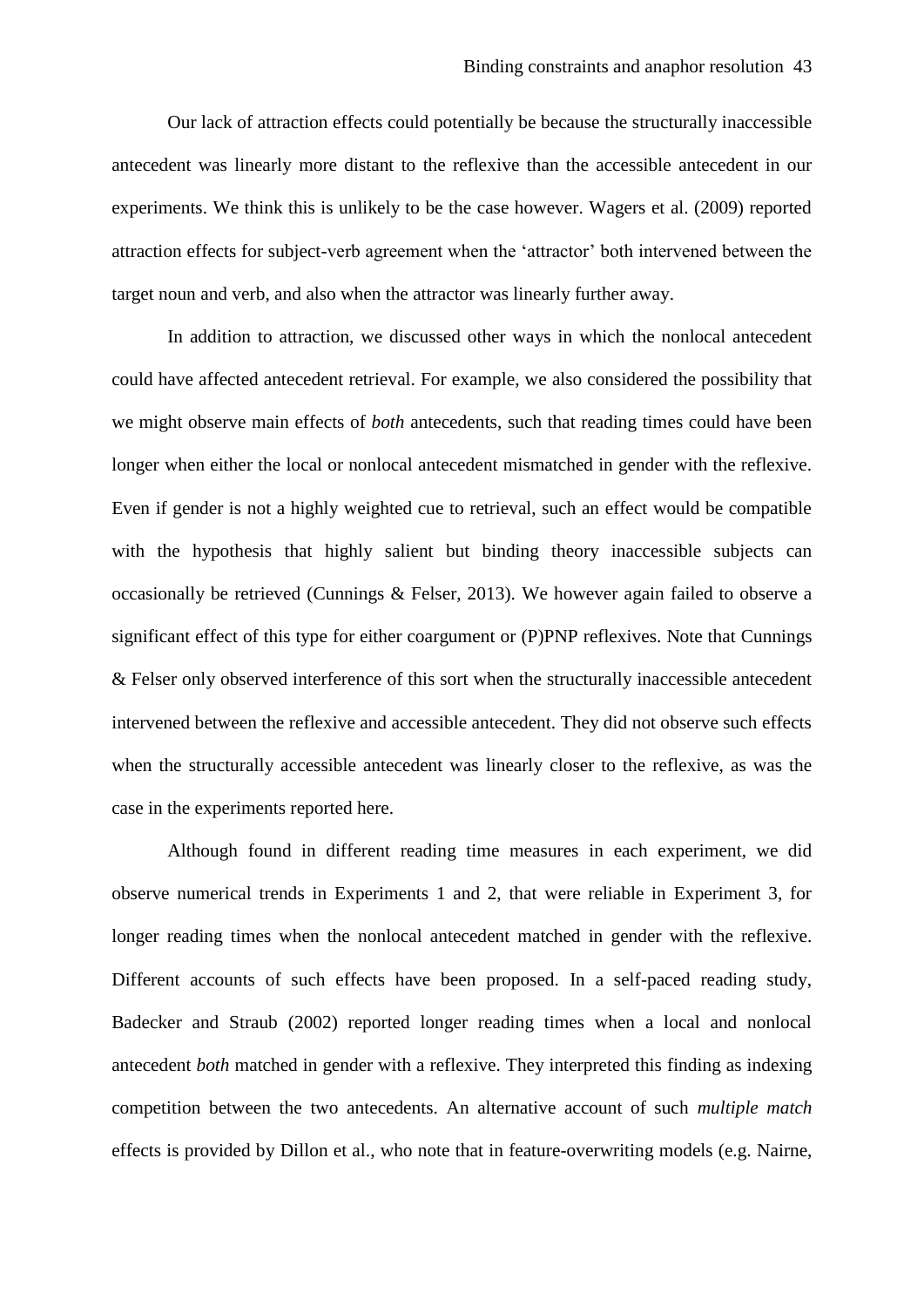1990), the fidelity of a representation in memory may degrade if it matches in content with other representations. In this way, multiple match effects might indicate that the target representation has degraded in quality, with reading time slowdowns in such cases indicating impeded access to a degraded representation (see Dillon 2011: 93-94). As such, longer reading times in the local antecedent match, nonlocal antecedent match conditions (9a, 10a, 12a) compared to the local antecedent match, nonlocal antecedent mismatch conditions (9b, 10b, 12b) may indicate relative difficulty in accessing a degraded target representation rather than necessarily implicating active consideration of the nonlocal antecedent.

Note that this feature overwrite account only provides an explanation for longer reading times in conditions (9a, 10a, 12a) when both the local and nonlocal antecedents share the same gender features. In local antecedent mismatch, nonlocal antecedent match conditions (9c, 10c, 12c), the two antecedents do not both match with regard to the relevant gender features for overwrite to occur. We however observed trends for main effects of gender matching nonlocal antecedents, in both local antecedent match and local antecedent mismatch conditions. How to account for this finding is unclear. It could be that these trends do indeed index some consideration of the nonlocal antecedent. The observed longer reading times in the nonlocal antecedent match conditions could perhaps index coercion of an otherwise dispreferred interpretation in which the reflexive refers to the gender-matching nonlocal antecedent. The fact that these trends were delayed in comparison to the local antecedent mismatch effects, might suggest that they index reanalysis following an initial retrieval of the local antecedent. We emphasise however that different nonlocal antecedent effects have been reported previously which have not always replicated. This account thus remains speculative until further research confirms the precise nature of this possible effect.

Irrespective of how these nonlocal antecedent effects are interpreted, the results of Experiment 4 clearly show that comprehenders are willing to interpret reflexives as referring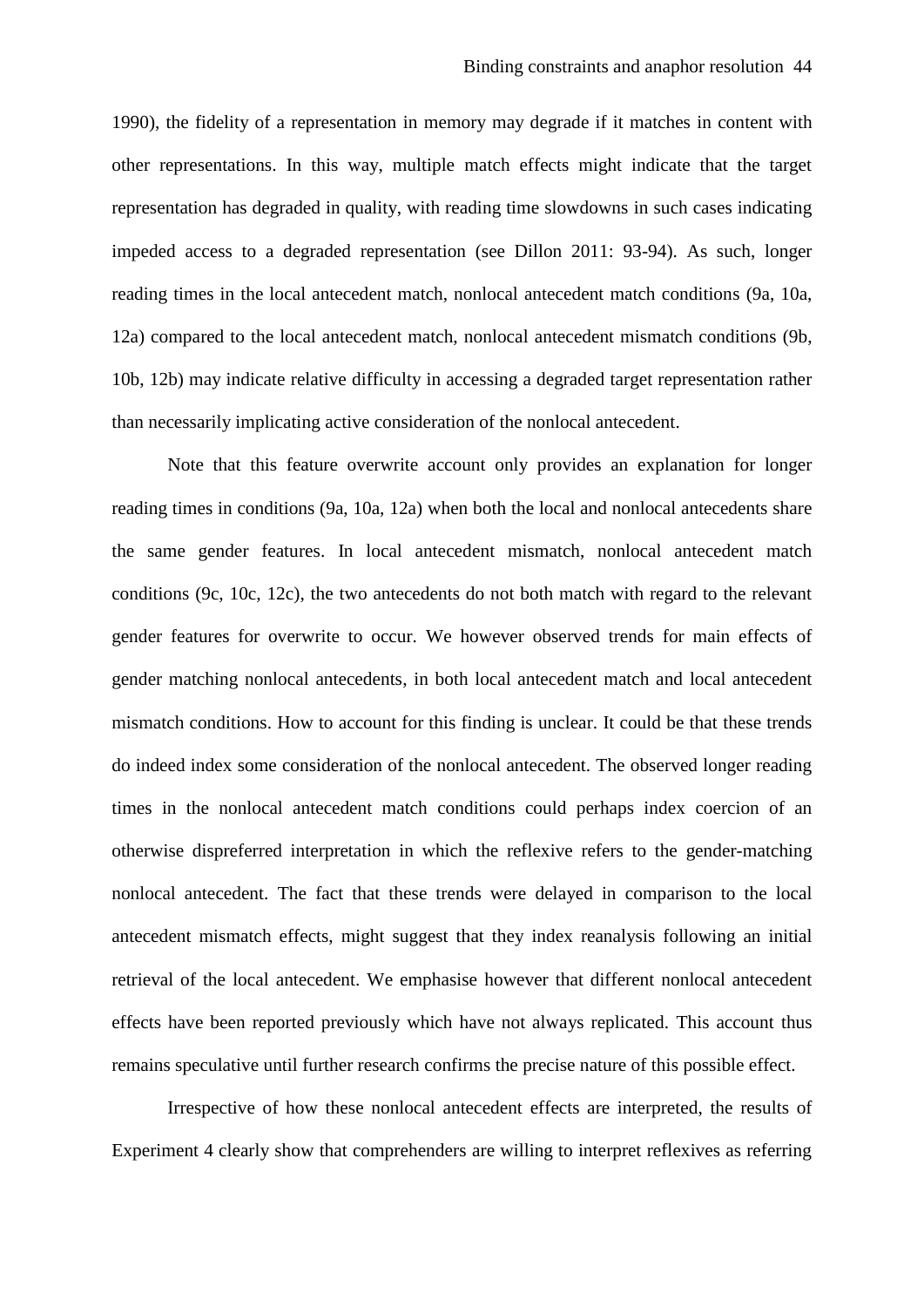to nonlocal antecedents in PNP and PPNP contexts. We suggest that the relative time-course of local and nonlocal antecedent effects observed in the eye-movement experiments, along with the offline results of Experiment 4, may suggest a time-course difference such that local antecedents are initially retrieved, but that this initial retrieval can potentially be overriden. We suggest that if certain retrieval cues are more highly weighted than others (Van Dyke & McElree, 2011), it naturally follows that there may be instances in which an initial retrieval needs to be revised. Thus, we suggest that highly weighted locality constraints, which will lead to successful interpretation the vast majority of the time, are so strongly weighted that they favour an initial retrieval of the local antecedent, that may subsequently be revised, for reflexives in both coargument and non-coargument contexts.

One remaining question relates to how locality constraints are implemented. Dillon et al. (2013) claimed that syntactic cues, such as 'clause-mate subject', gate access to the local subject for coargument reflexives. The eye-movement results for coargument and PNP reflexives reported here could also be explained in terms of such a syntactic cue. As the nonlocal antecedent in Experiments 1 and 2 was not in the same clause as the reflexive, the cue 'clause-mate subject' would uniquely cue retrieval of the local antecedent. The eyemovement results for PPNP reflexives are less clearly explained in this way however, as in Experiment 3 the nonlocal antecedent was also a clause-mate subject in the same clause as the reflexive and local antecedent. Yet, we still observed a preference for the possessor to be initially retrieved. It might be that the locality requirement of reflexives is better explained not in terms of constraints cueing a clause-mate antecedent but instead a predicate-mate antecedent, if one is available. This possibility is discussed in more detail in the next section.

Another factor that may influence the locality preference is that the local antecedent is the most recently encoded item in memory at the point when the reflexive is encountered. As such, this most recent item might have a particularly high level of activation, strongly biasing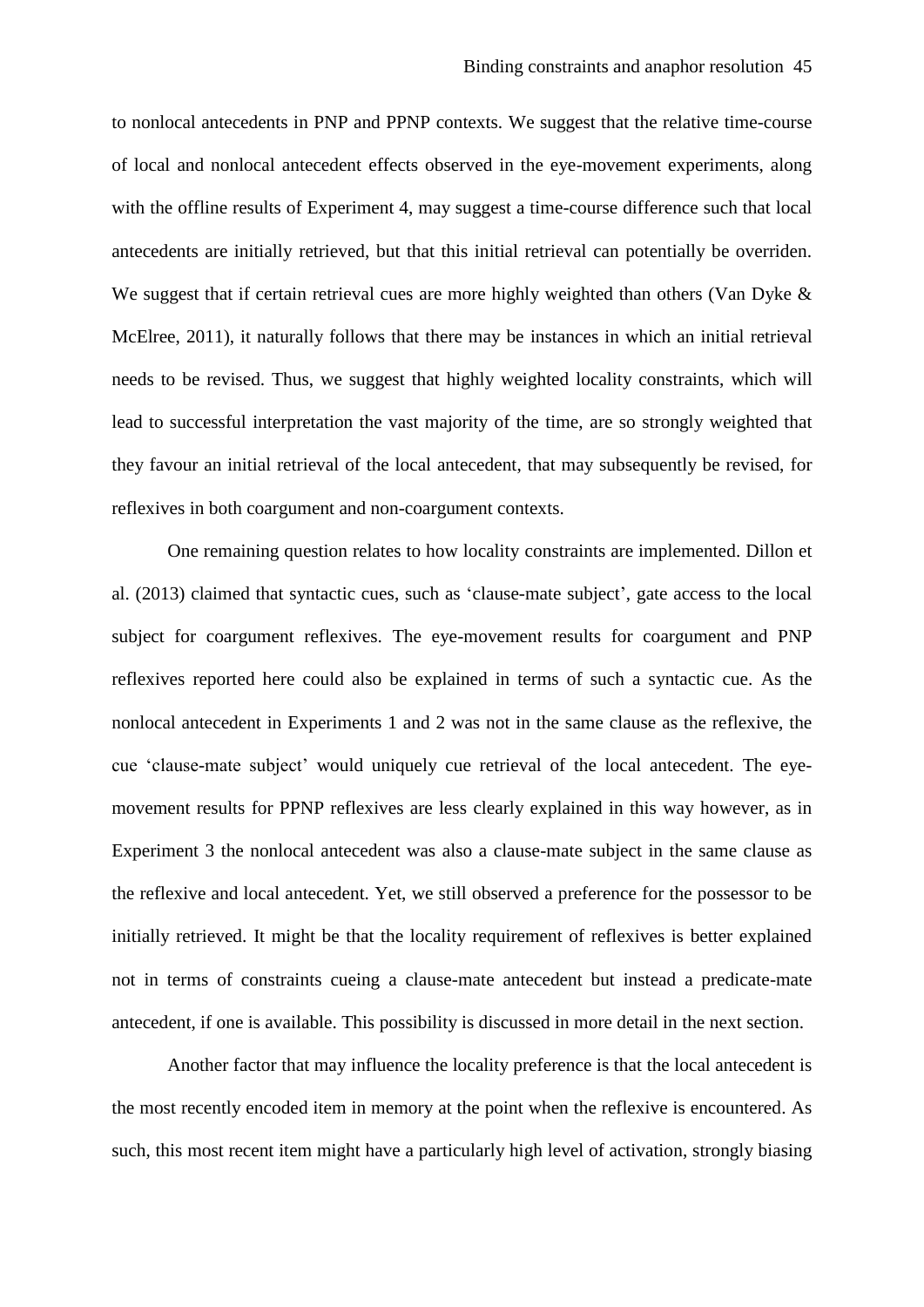its retrieval. Even in cases when the accessible antecedent is linearly more distant to the reflexive than an inaccessible antecedent, as in (5b), retrieval of the main clause subject at the verb preceding the reflexive may increase activation levels of the structurally accessible antecedent. Dillon et al. (2013) reported that computational simulations suggested that this reactivation increases the likelihood of the accessible antecedent being retrieved. Whether the latent activation levels of a local antecedent can explain interpretive preferences for reflexives across contexts is currently not well understood, but it remains possible that the locality preferences observed in Experiments  $1 - 3$  are at least partially attributable to the activation levels of the local antecedent in memory at the point of retrieval.

Note that our prediction of an initial preference for local antecedents, even in the case of PNP and PPNP reflexives, is incompatible with results from the visual world paradigm (Runner et al., 2003, 2006). We discuss how our data relate to previous studies of reflexives in (P)PNPs and different theoretical accounts of binding constraints, in turn below.

## *Anaphora resolution in picture noun phrases*

Recall that Kaiser et al. (2009) examined reflexives inside PNPs in sentences such as 'Peter told/heard from John about the picture of himself on the wall', and found that pragmatic properties of the text influenced which antecedent was retrieved. Note that in this context, *both* antecedents are in the same clause as the reflexive. Even standard reflexives without picture noun phrases (e.g. Peter told/heard from John about himself the other day) can be bound to either antecedent in such cases (Domínguez, Hicks, & Song, 2012; Hicks, 2009; Pollard & Sag, 1992). In the current Experiment 2, only one antecedent was in the same clause as the reflexive, and we have argued that the eye-movement data reported here suggest an initial preference for this antecedent. Together, the results from both our Experiment 2 and from Kaiser et al. are compatible with the hypothesis that PNP reflexives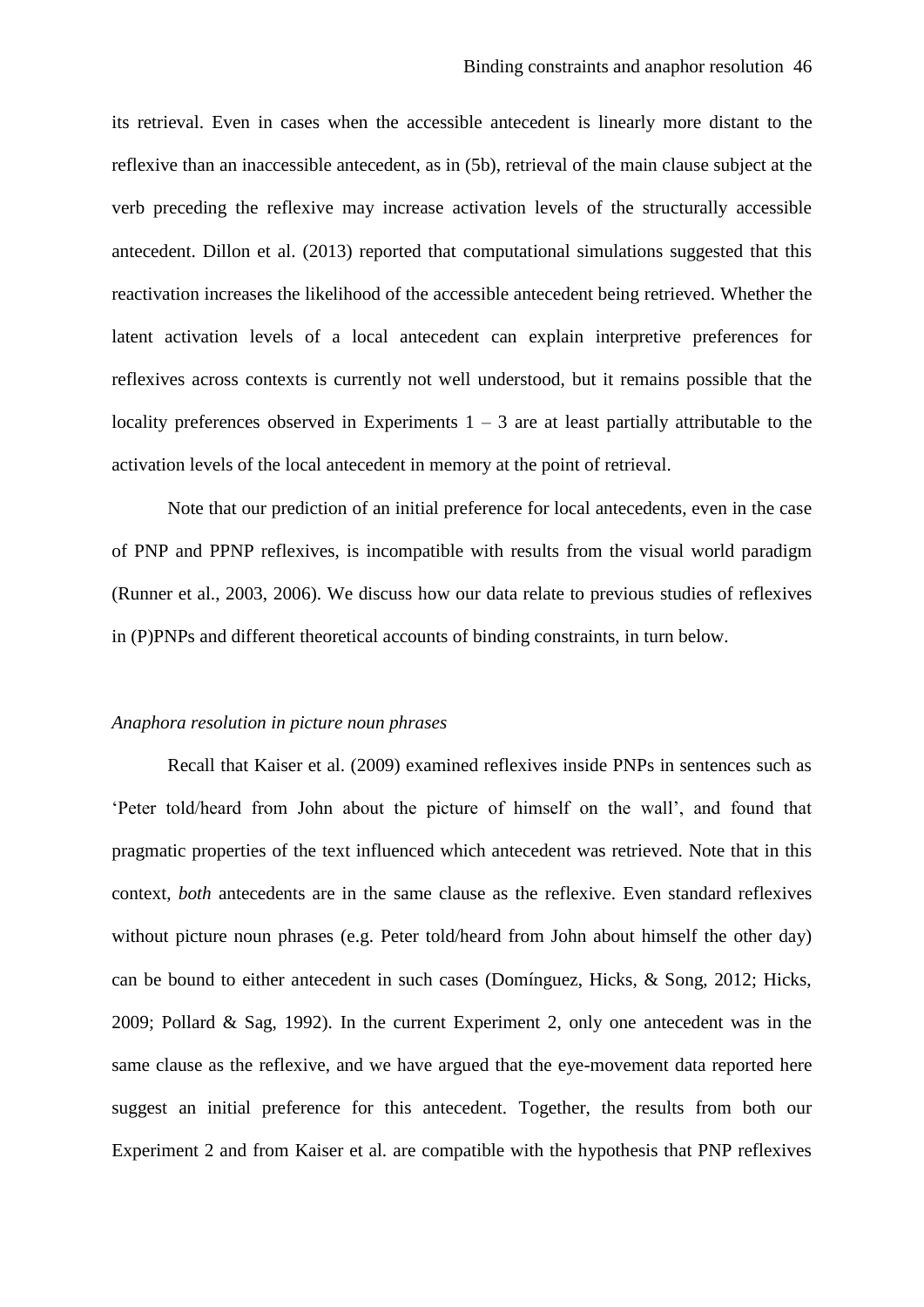prefer an antecedent in the same clause. Other factors, including pragmatic notions such as the 'source' vs. 'perceiver' of information, may provide additional retrieval cues when multiple antecedents are available in the same clause.

Our results for PNPs with a possessor are however different to a previous study by Runner et al. (2003, 2006). We claimed that the possessor is initially retrieved. Recall that for instructions such as 'Look at Ken. Have Joe touch Harry's picture of himself', Runner et al. found that participants' eye-movements across a visual display shortly after the onset of the reflexive fixated on both the possessor *Harry* and the subject of the sentence *Joe* but not the antecedent in the lead-in sentence, *Ken.* Runner et al. claimed that these results indicated that antecedents other than the possessor were immediately accessed. We note that a second visual paradigm study failed to replicate this result, and instead observed a preference for the possessor only during early stages of processing (Kaiser et al., 2009). However, the results of Runner et al. (2003, 2006) merit further discussion.

One difference between our Experiment 3 and those reported by Runner et al. is that we did not require participants to make an overt response regarding their interpretive preferences for the reflexive. It could be that task demands influence the extent to which antecedents other than the possessor are considered, such that in tasks where intuitions on anaphor resolution are not overtly probed, readers tend to interpret reflexives inside PPNPs as referring to the possessor. Task demands could also potentially account for the strong local antecedent preferences we observed in Experiments  $1 - 3$  versus the relative consideration of the nonlocal antecedent, particularly in (P)PNP constructions, in Experiment 4. Task demands have been shown to influence the extent to which 'good enough' strategies are employed during syntactic ambiguity resolution (Swets, Desmet, Clifton & Ferreira, 2008). The extent to which tasks demands may influence antecedent retrieval strategies during the interpretation of reflexives is thus a possible avenue of future research.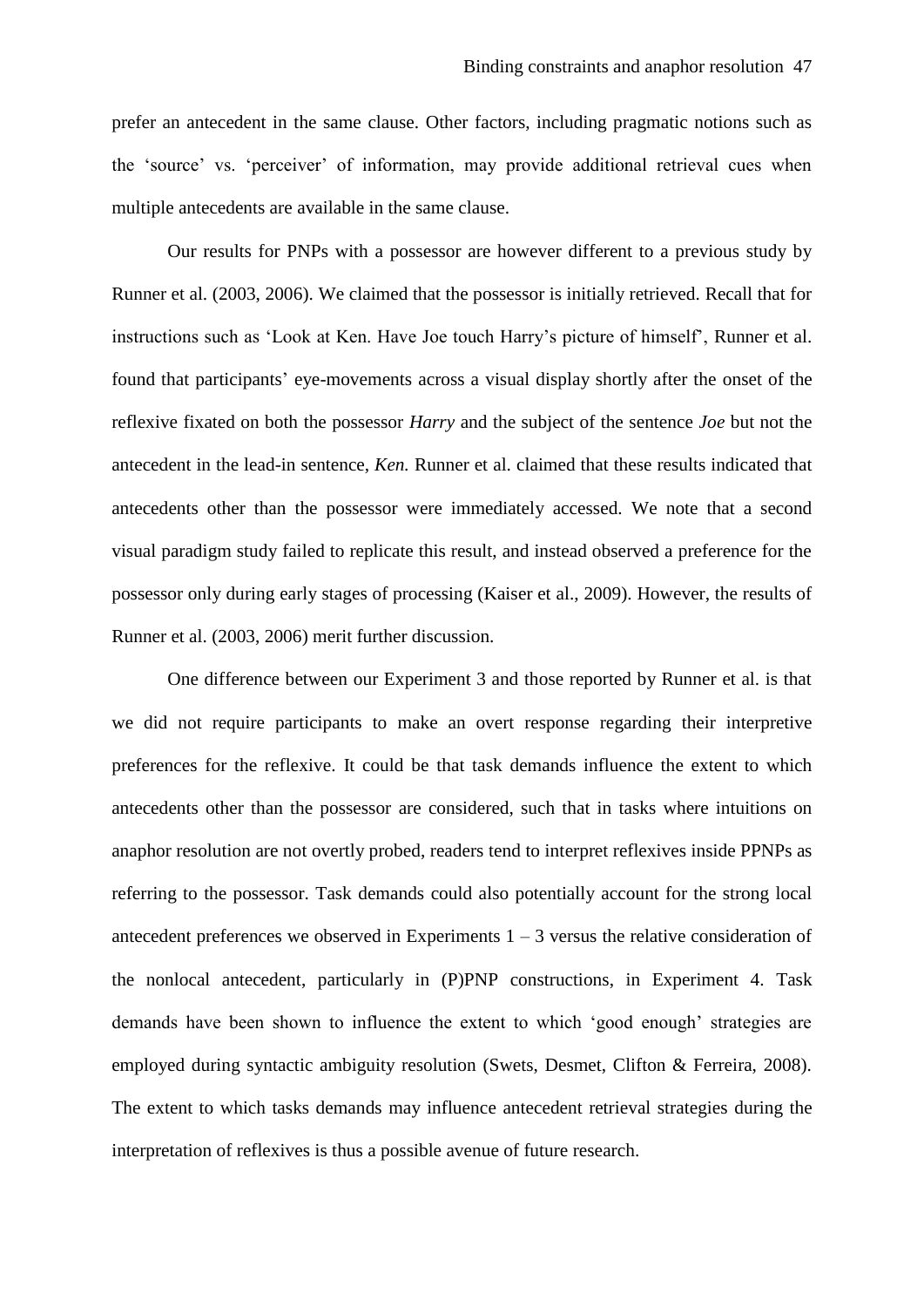Two other properties of the visual world paradigm might also explain the discrepancy in early effects reported here and those reported by Runner et al. (2003, 2006). It could be that the visual displays used by Runner et al. meant that both the local and nonlocal antecedents were more prominent than is usually the case in reading paradigms. In this way, the early effects of antecedents other than the possessor observed by Runner et al. might indicate that the nonlocal antecedents were more salient in their studies than in the current experiments. We note that this interpretation of Runner et al.'s early nonlocal antecedent effects would still implicate consideration of both local and nonlocal antecedents during early stages of processing, contra our claims, if the nonlocal antecedent is prominent enough.

We do however believe that another interpretation of results from the visual world paradigm is possible that does not necessarily implicate antecedent retrieval during anaphor resolution. In a visual world paradigm study, Dahan and Tanenhaus (2005) report that upon hearing a word such as *snake*, participants' eye-movements across a visual display fixated both on the correct referent (a snake) and a visual competitor (a coil of rope). These results indicate that even in cases of *unambiguous* reference, *visual* competitors in a display can attract fixations. We suggest that this leaves open the possibility that in studies of anaphora resolution using the visual world paradigm, *some proportion* of looks to competitor antecedents *may* indicate competition during visual search, rather than necessarily implicating that comprehenders are actively considering the particular object in the visual display as an antecedent. Thus, although Runner et al.'s results *may* indicate early retrieval of nonlocal antecedents, without *unambiguous reference* controls (e.g. 'Have Joe touch Harry's picture of Ken'), we maintain that it is difficult to disentangle effects of competition during visual search from active consideration of nonlocal antecedents during memory retrieval.

In summary, we believe the results of Experiment 2 reported here, which examined PNP reflexives, are compatible with previous findings reported by Kaiser et al. (2009). For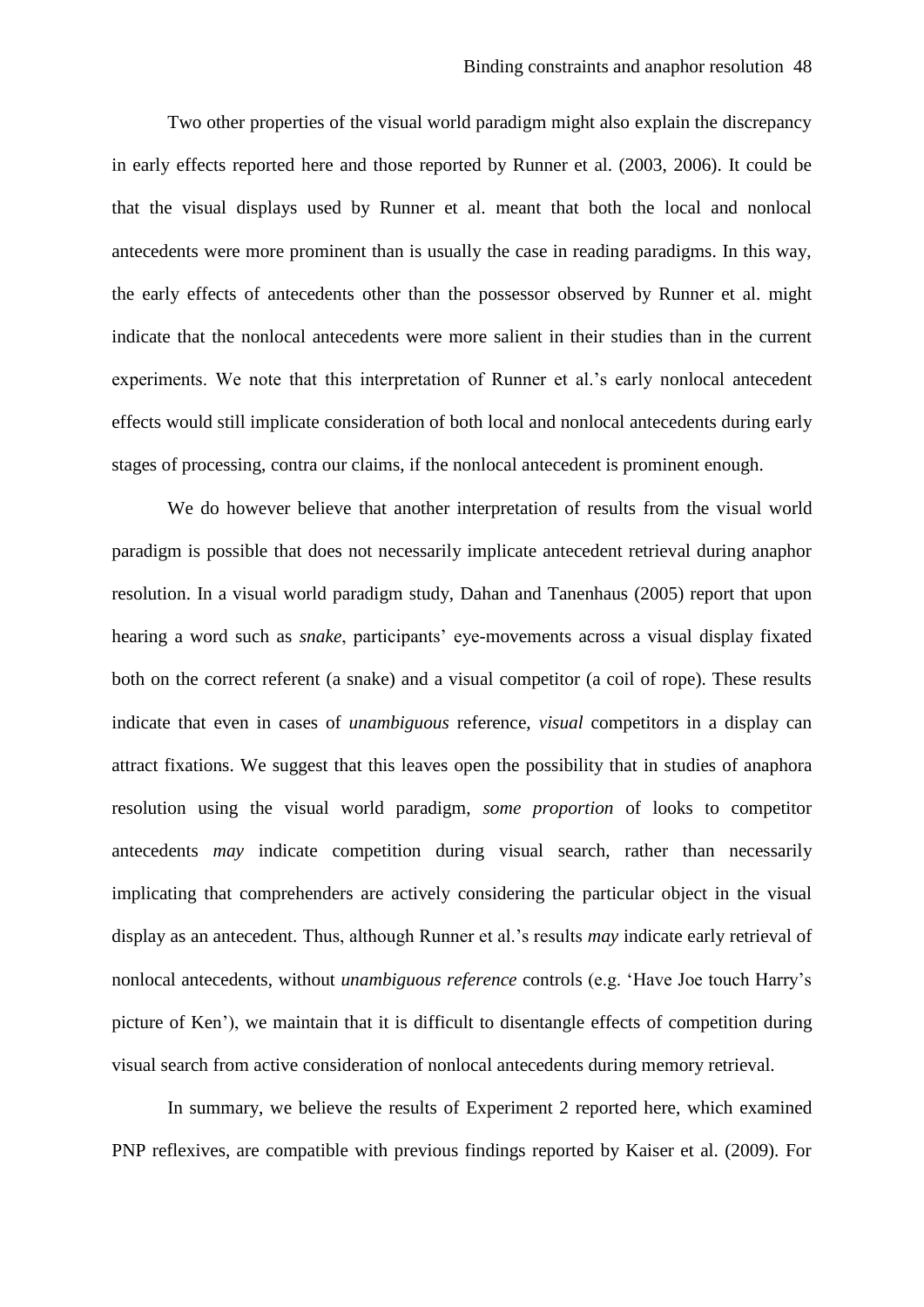PPNP reflexives, we note that while previous studies and our own Experiment 4 show that participants may ultimately be willing to choose an antecedent other than the possessor, we argue that the results of Experiment 3 suggest an initial preference for the local antecedent.

We now turn to discussion of our findings in relation to different theoretical accounts of binding. In particular, we focus here on the results of Experiment 4 and the observed differences in time-course of the local antecedent gender mismatch effect in the eyemovement experiments. This difference in time-course is illustrated in Figure 1, which plots a measure known as cumulative progression (see Kreiner et al. 2008). This figure is included as a graphical illustration of the time-course differences in the local antecedent gender mismatch effect observed across Experiments  $1 - 3$ , which is backed up statistically by the betweenexperiment analyses on the first-pass measures reported above. Cumulative progression was measured by taking the character position of the first fixation on the critical reflexive, and then calculating how far forward (in characters) the reader progressed in the sentence over the next 800ms in a series of 10ms intervals. The Y-axis of the graph shows the *difference* in cumulative progression between the local antecedent match and mismatch conditions. Thus, a positive value on the Y-axis indicates that the reader has progressed further through the sentence in the local antecedent match condition relative to the mismatch condition. The Xaxis indicates time, in milliseconds, from the onset of the first fixation on the critical reflexive. As such, the onset of the mismatch effect in each experiment can be estimated by examining the point where the progression difference begins to exceed zero. It can be seen that coargument and PPNP reflexives show a similar profile, with a relatively early onset of the mismatch effect around 200msec following the first fixation on the reflexive, while PNP reflexives show a later onset, at around 400msec.

## (FIGURE 1 ABOUT HERE)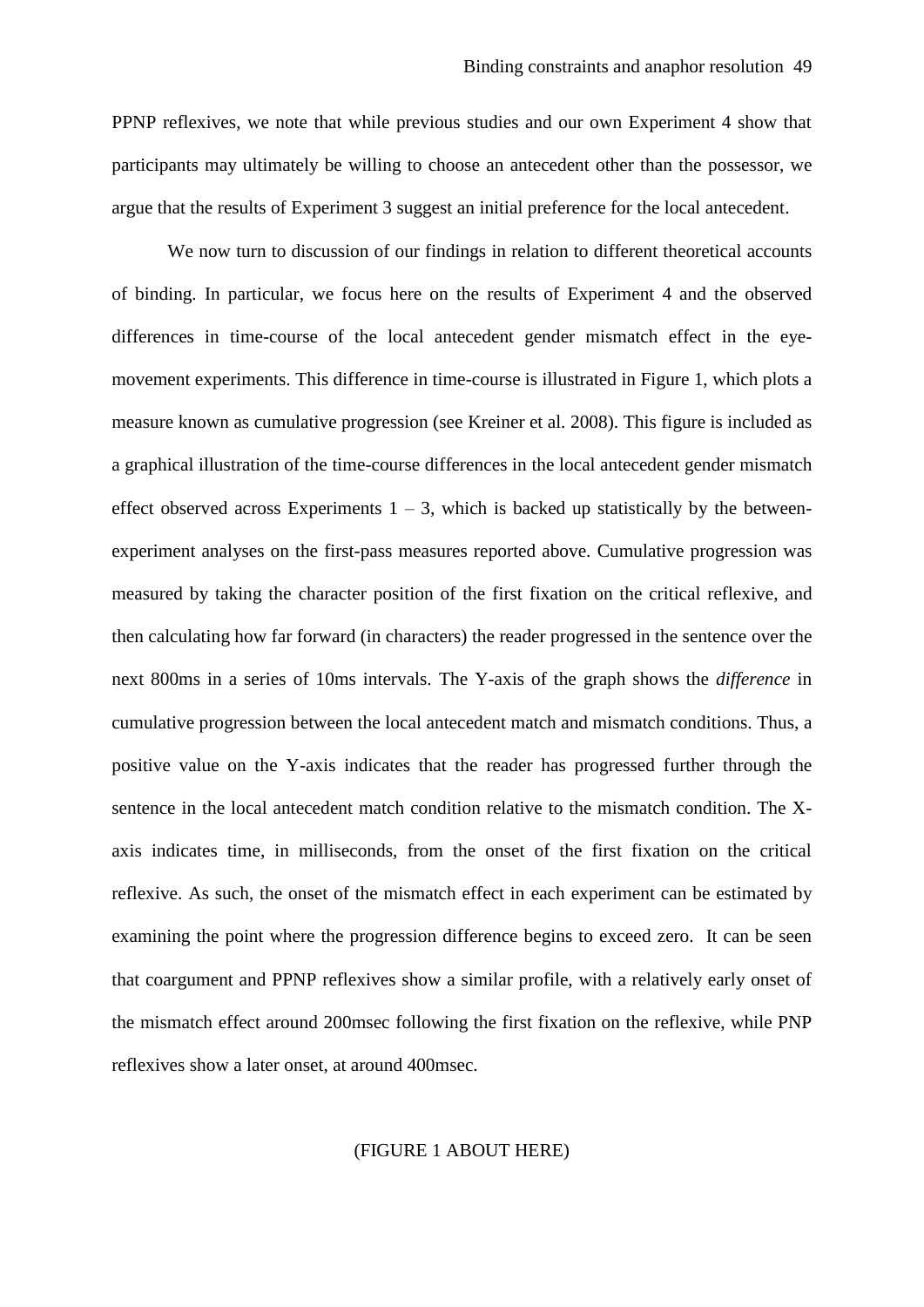We first compare our results for standard coargument reflexives to reflexives inside PNPs without a possessor. The results of Experiment 4 showed that comprehenders are more willing to consider a nonlocal antecedent for a reflexive inside a PNP than for coargument reflexives. This finding is compatible with theoretical accounts which assume that reflexives inside PNPs are exempt from binding constraints (Pollard & Sag, 1992; Reinhart & Reuland, 1993), but is difficult to reconcile with classic binding theory (Chomsky, 1981, 1986) which predicts that a reflexive inside a PNP must bind to the structurally most local antecedent. Note also that Pollard and Sag's (1992) revised account assumes that reflexives in PNPs are subject to an 'intervention' constraint which states that they must refer to the most local animate antecedent. The results of Experiment 4 would not be predicted on these grounds, and instead suggest that however the locality requirement of reflexives in PNPs is best characterised, it is not an absolute preference.

We also observed a difference in the time-course of the local antecedent gender mismatch effect for reflexives in coargument and PNP contexts. While this effect was observed during first-pass processing at the reflexive in coargument contexts, it was comparatively delayed until second pass processing of the reflexive, and first and second pass processing at the spillover region, for PNPs. In standard theoretical accounts, coargument reflexives are bound to an antecedent within the most local syntactic domain. In Experiment 1, this amounts to the reflexive cueing retrieval of a predicate-mate antecedent, in this case the local subject of the same verbal predicate as the reflexive. The different theoretical accounts of PNPs discussed above assume that picture noun phrases themselves form a type of nominal predicate. Under this analysis, the reflexive inside a possessorless PNP has no coargument that it can bind to in the most local domain (the nominal PNP predicate). The relative delay in the time-course of the local antecedent gender mismatch effect for PNPs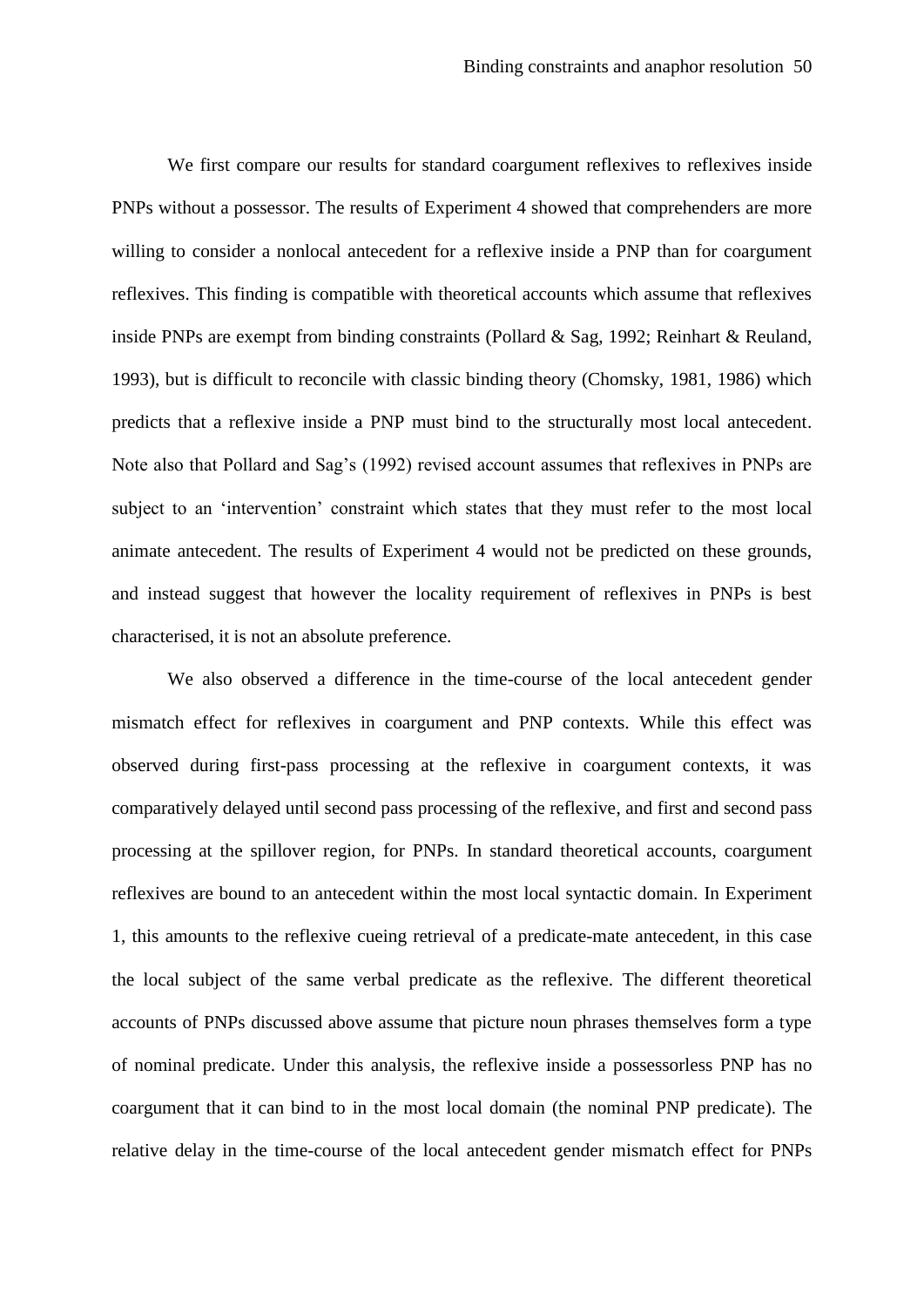may thus indicate relative difficulty in retrieving an antecedent that is not within the most local syntactic domain.

Turning to PNPs with a possessor, Experiment 4 indicated that participants were willing to consider a nonlocal antecedent for reflexives in PPNPs approximately 28% of the time. This finding is incompatible with both classic binding theory (Chomsky, 1981, 1986) and revised accounts which predict that reflexives in PPNPs must be bound to the possessor (Pollard & Sag, 1992). These results are however compatible with the claim that both PNPs and PPNPs should be considered exempt from binding theory (Runner et al., 2003, 2006). One surprising finding is that nonlocal antecedent choices were more frequent for reflexives in PPNPs than in PNPs without a possessor. One possible reason for this difference is that the nonlocal antecedent in our PPNP stimuli, as in (13e/f), was in the same clause as the local antecedent, while in our PNP stimuli, as in (13c/d), the nonlocal antecedent was in a higher clause. This was necessarily to ensure that our stimuli were maximally similar at and after the reflexive in the three eye-movement experiments, but leaves open the possibility that clause structure may influence the extent to which nonlocal antecedents are considered.

While Experiments 1 and 2 indicated a difference in time-course of the local antecedent gender mismatch effect for reflexives in coargument contexts compared to those in PNPs, the results of Experiments 1 and 3 suggested no relative delay in the onset of this effect for PPNP compared to coargument reflexives. If picture noun phrases form a nominal predicate (Chomsky 1981, 1986; Pollard & Sag, 1992), the possessor can be considered as an antecedent within this most local domain. Under this analysis, both coargument and PPNP reflexives can cue retrieval of a predicate-mate antecedent, and as such the ease with which this antecedent is retrieved during processing is similar in both cases. Note however, that even if this is indeed the case, the results of Experiment 4 still clearly show that the local antecedent preference is less absolute in PPNP than coargument contexts.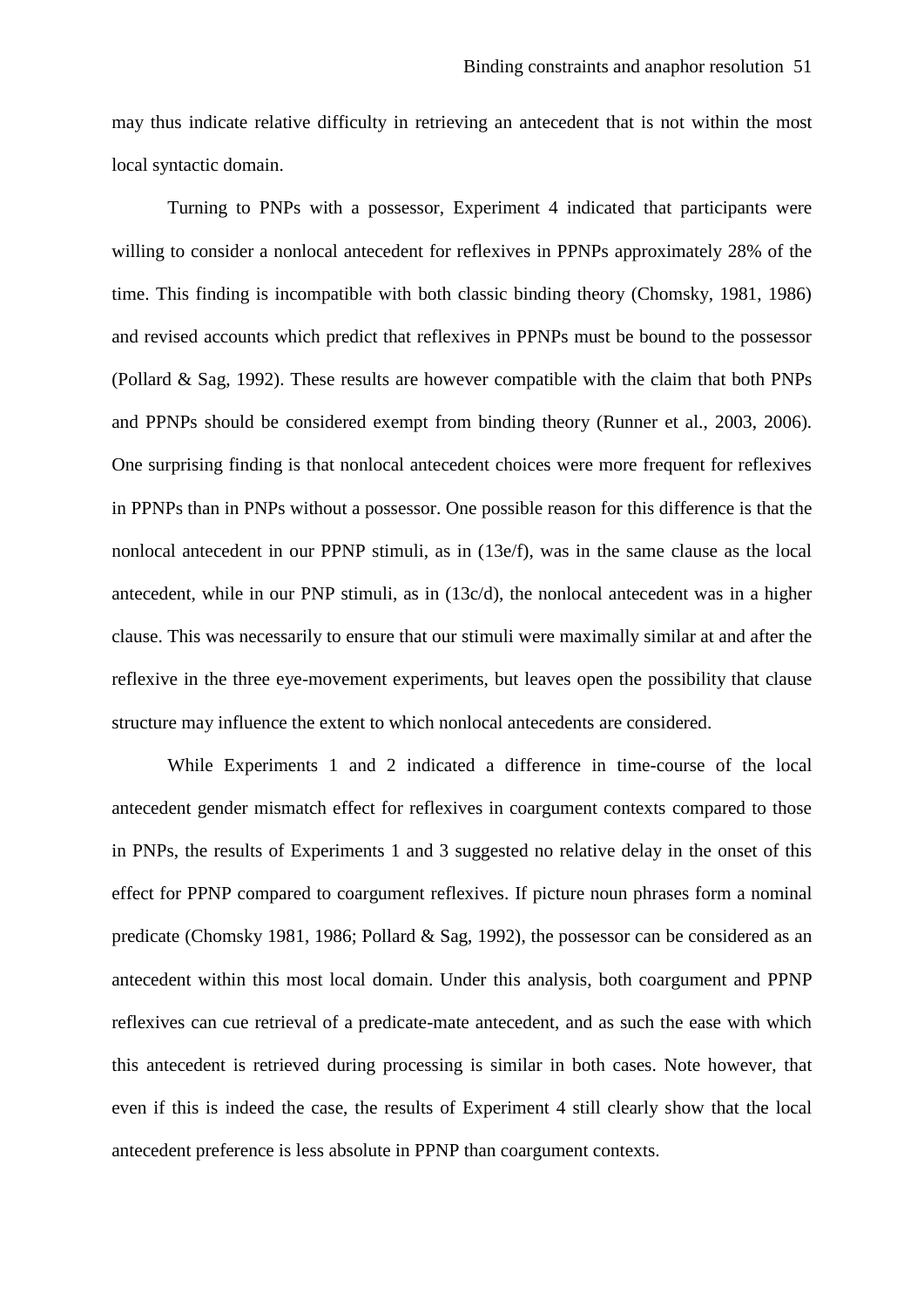The theoretical consequences of Experiments  $1 - 4$  could potentially be explained in different ways. One possibility could be to maintain that something akin to binding theory applies but only *initially* across contexts, and that binding constraints are more easily overridden in PNPs and PPNPs. Another possibility could be that binding constraints strictly only apply to coargument reflexives and that other contexts, such as PNPs and PPNPs, are exempt from binding theory but an analogous locality constraint strongly, but not uniquely, biases the local antecedent. A further hypothesis could be that there is no strict dichotomy between coargument and non-coargument relations, but that preferences are graded across contexts. It is difficult to choose between these proposals based on eye-movement data alone. We do note however that if picture noun phrases are completely exempt from binding constraints, this would predict that reflexives and pronouns should be equally acceptable in such cases, as has been claimed by some authors (see Reinhart & Reuland, 1993: 661). However, Keller and Asudeh (2001) showed that in sentences such as 'Hanna found a picture of her/herself' the reflexive was considered more acceptable. Runner et al. (2003, 2006) found that reflexives prefer local antecedents and pronouns prefer nonlocal antecedents in PPNPs, although these preferences were not as strong as the strict complementarity found in coargument contexts. Although in-depth discussion of these issues is beyond the scope of this paper, the finding that pronouns *do not* prefer a local antecedent in non-coargument contexts is unexpected under accounts which predict a strict dichotomy between coargument and noncoargument relations (Pollard & Sag, 1992; Reinhart & Reuland, 1993).

Finally, we note that in a previous study Cunnings and Felser (2013) reported that individual differences in the processing of coargument reflexives correlated with performance on a reading span test (Daneman & Carpenter, 1980). We did not collect reading span scores for the participants in the experiments reported here. We acknowledge that this leaves open the possibility that individual differences in reading span may affect anaphora resolution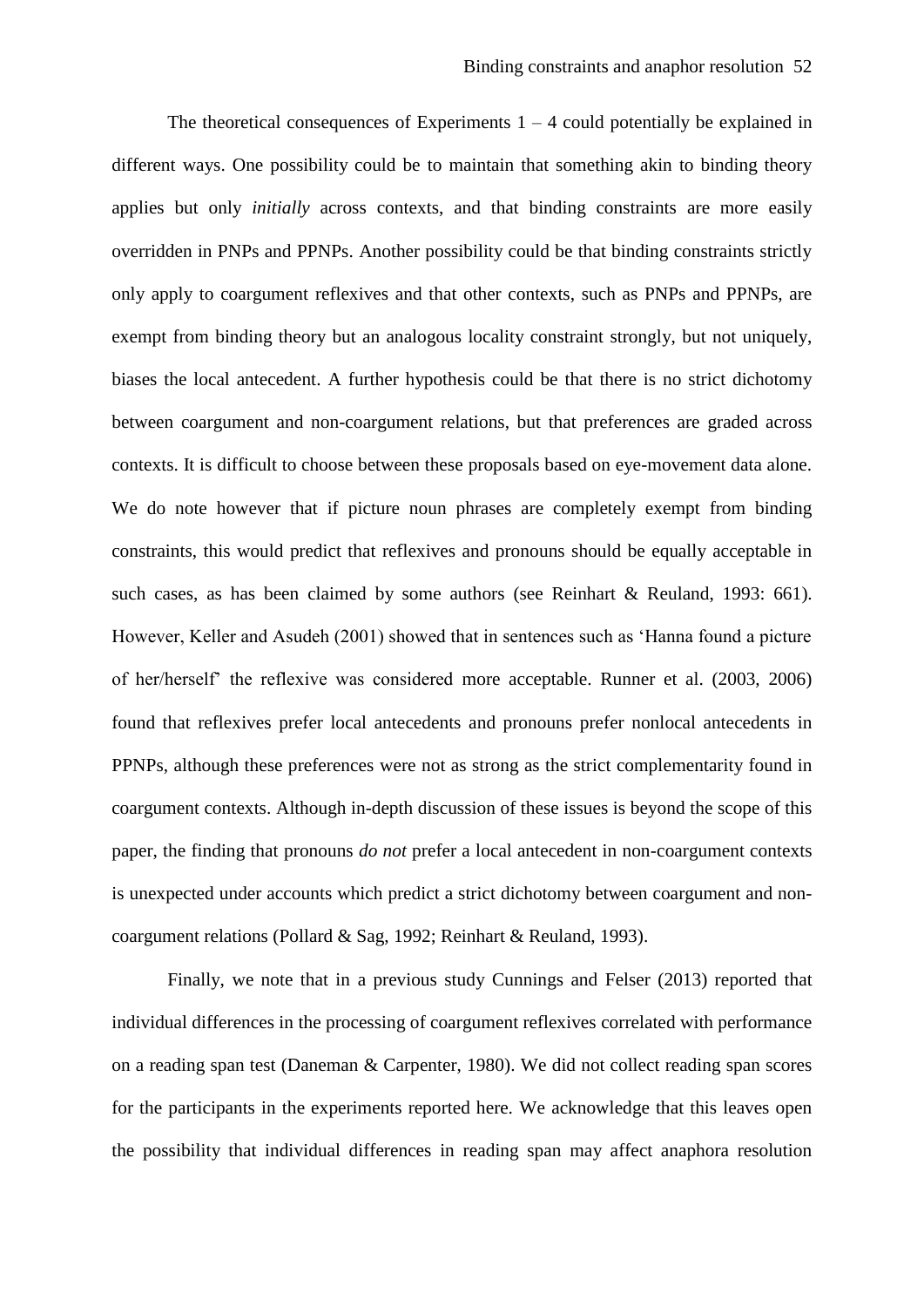differently in coargument and non-coargument contexts. As we did not collect individual differences measures in our eye-movement studies, we cannot tell whether individual differences may have affected our results. We note however, that closer inspection of the results of the antecedent choice task may suggest differences between participants. For the two coargument conditions, 34 out of 36 participants chose the local antecedent over 90% of the time, while 20 and 14 participants chose it over 90% of the time in PNP and PPNP contexts respectively. Thus, while some participants showed near unanimous preferences for the local antecedent, even in PNP and PPNP contexts, others were more willing to entertain nonlocal antecedent interpretations. The extent to which individual differences scores such as the reading span test can explain these differences, as well as potential differences during processing, may thus be an interesting avenue of future research.

## **Conclusion**

The results of three eye-movement experiments showed that readers initially preferred to resolve a reflexive anaphor as referring to a structurally local antecedent. These results are compatible with claims that different cues to memory retrieval during language processing may not be equally weighted (Dillon et al., 2013; Van Dyke & McElree, 2011), and that locality constraints are more heavily weighted retrieval cues than gender for reflexives across different syntactic contexts. We also observed a difference in the time-course of local antecedent gender mismatch effects across different syntactic environments. For coargument reflexives, this gender mismatch effect occurred at a point in time earlier than for reflexives inside picture noun phrases. No time-course differences were observed between coargument reflexives and reflexives inside possessed picture noun phrases. We suggest these differences index the relative ease of accessing the local antecedent across different syntactic contexts.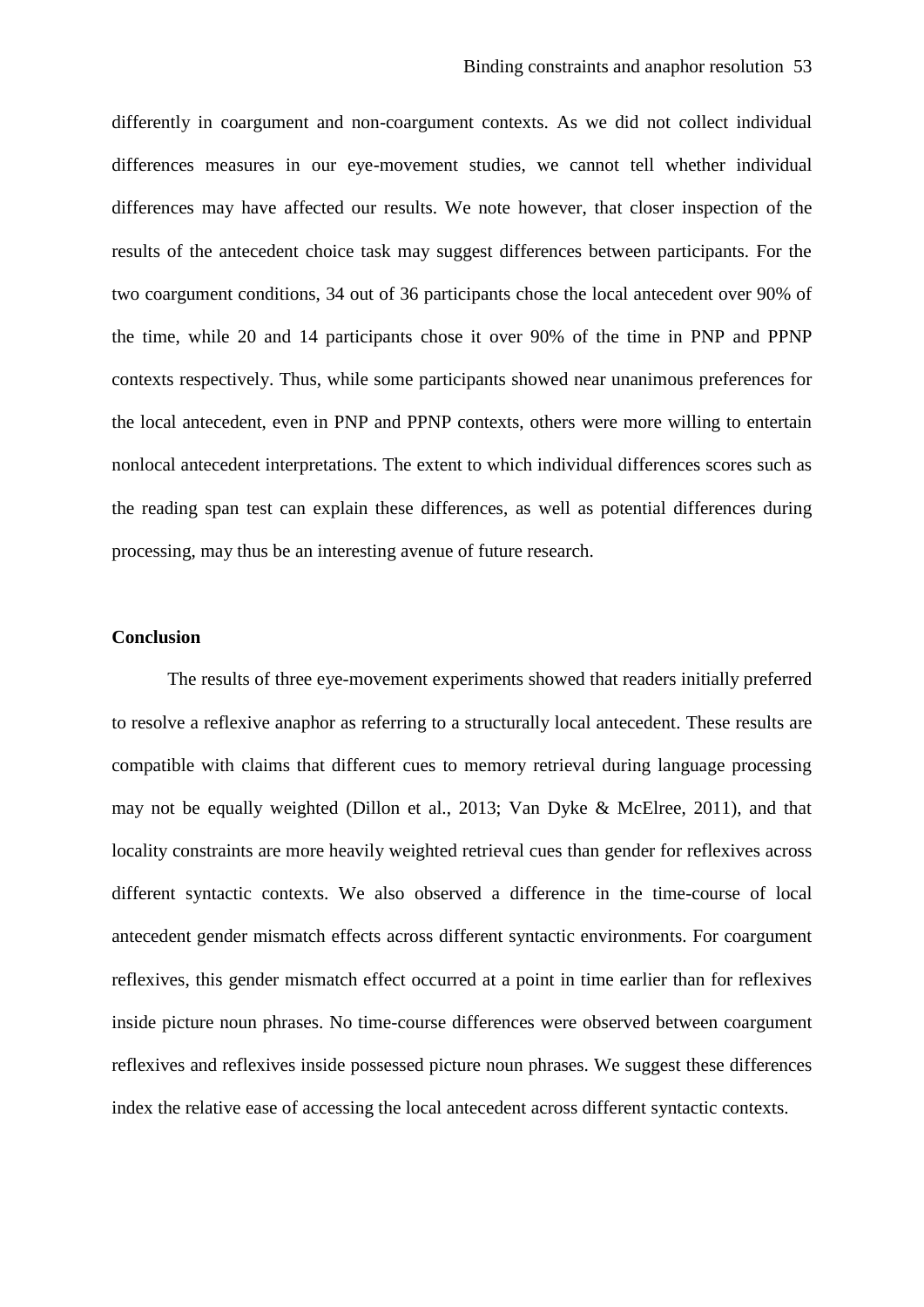## **References**

- Baayen, H. (2008). *Analyzing linguistic data. A practical introduction to statistics using R*. Cambridge: Cambridge University Press.
- Baayen, H., Davidson, D., & Bates, D. (2008). Mixed-effects modeling with crossed random effects for subjects and items. *Journal of Memory and Language*, 59, 390–412.
- Badecker, W., & Straub, K. (2002). The processing role of structural constraints on the interpretation of pronouns and anaphors. *Journal of Experimental Psychology: Learning, Memory, and Cognition*, 28, 748-769.
- Barr, D., Levy, R., Scheepers, C., & Tily, H. (2013). Random-effects structure for confirmatory hypothesis testing: Keep it maximal. *Journal of Memory and Language*, 68, 255-278.
- Büring, D. (2005). *Binding theory*. Cambridge: Cambridge University Press.
- Chomsky, N. (1981). *Lectures on government and binding.* Dordrecht: Foris.
- Chomsky, N. (1986). *Knowledge of language. Its nature, origin, and use*. New York: Praeger.
- Clackson, K., Felser, C., & Clahsen, H. (2011). Children's processing of reflexives and pronouns in English: Evidence from eye-movements during listening. *Journal of Memory and Language*, 65, 128-144.
- Cowan, N. (2000). The magic number 4 in short-term memory: A reconsideration of mental storage capacity. *Behavioral and Brain Sciences*, 24, 87-185.
- Cunnings, I. & C. Felser (2013). The role of working memory in the processing of reflexives. *Language and Cognitive Processes*, 28, 188-219.
- Dahan, D., & Tanenhaus, M. (2005). Looking at the rope when looking for the snake: Conceptually mediated eye movements during spoken-word recognition. *Psychological Bulletin & Review*, 12, 455-459.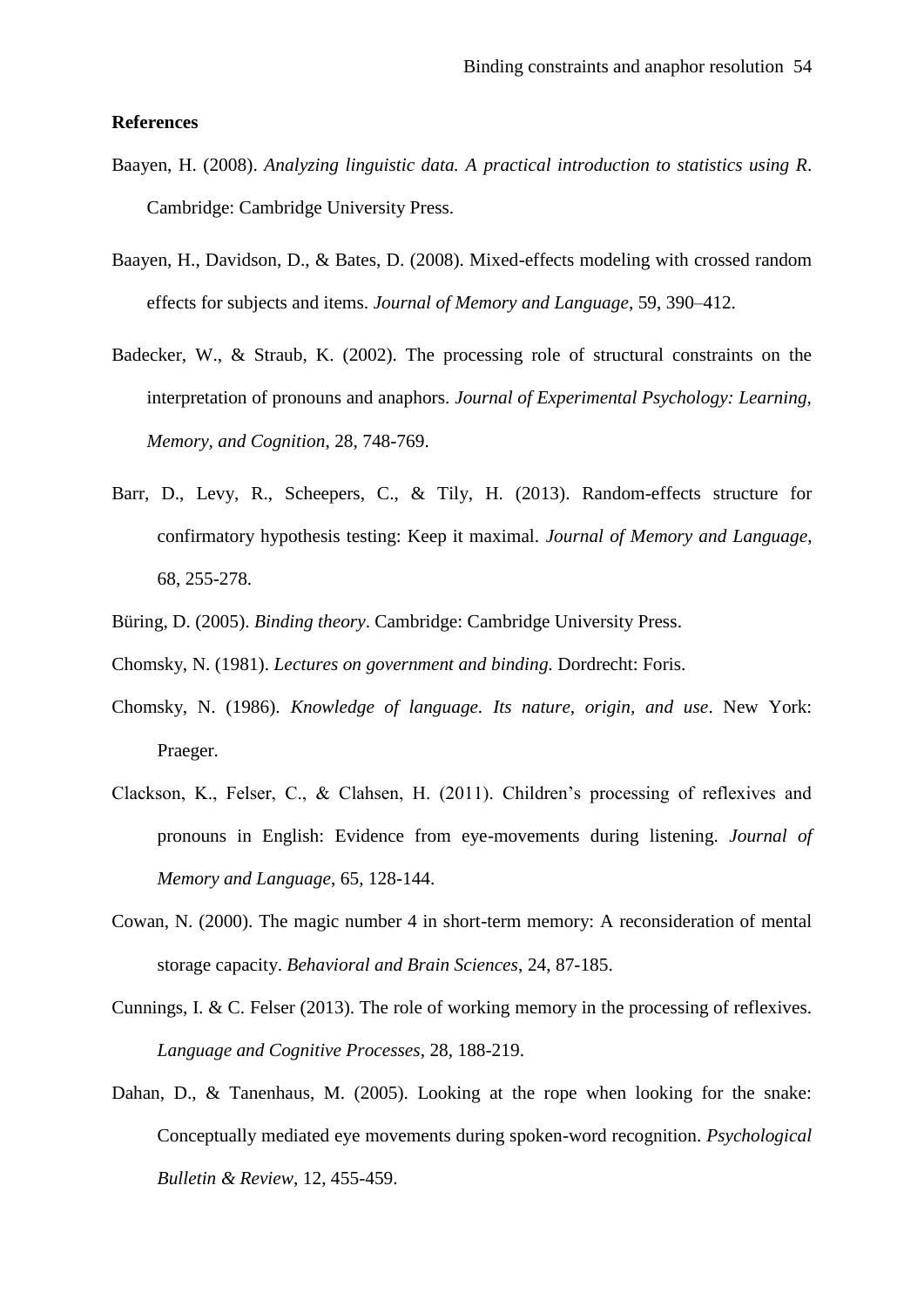- Daneman, M., & Carpenter, P. (1980). Individual differences in working memory and reading. *Journal of Verbal Learning and Verbal Behavior*, 19, 456-466.
- Dillon, B. (2011). *Structured access in sentence comprehension*. Unpublished PhD thesis, University of Maryland.
- Dillon, B., Mishler, A., Sloggett, S. & Phillips, C. (2013) Contrasting intrusion profiles for agreement and anaphora: Experimental and modelling evidence. *Journal of Memory and Language*, 69, 85-103.
- Domínguez, L., Hicks, G., & Song, H. (2012). Untangling locality and orientation constraints in the L2 acquisition of anaphoric binding: a feature based approach. *Language Acquisition*, 19, 266-300.
- Foraker, S. & McElree, B. (2007). The role of prominence in pronoun resolution: Availability vs. accessibility. *Journal of Memory and Language*, 56, 357-383.
- Hicks, G. (2009). *The derivation of anaphoric dependencies*. Amsterdam: John Benjamins.
- Jaeger, F. (2008). Categorical data analysis: Away from ANOVAs (transformation or not) and towards logit mixed models. *Journal of Memory and Language*, 59, 434-446.
- Kaiser, E., Runner, J., Sussman, R., & Tanenhaus, M. (2009). Structural and semantic constraints on the resolution of pronouns and reflexives. *Cognition*, 112, 55-80.
- Keller, F., & Asudeh, A. (2001). Constraints on linguistic coreference: Structural vs. pragmatic factors. In Moore, J., & Stenning, K. (eds.), *Proceedings of the 23rd annual conference of the cognitive science society* (pp. 483-488). Mahwah, NJ: Lawrence Erlbaum Associates, Inc.
- Kennison, S., & Trofe, J. (2003). Comprehending pronouns: A role for word-specific gender stereotype information. *Journal of Psycholinguistic Research*, 32, 355-378.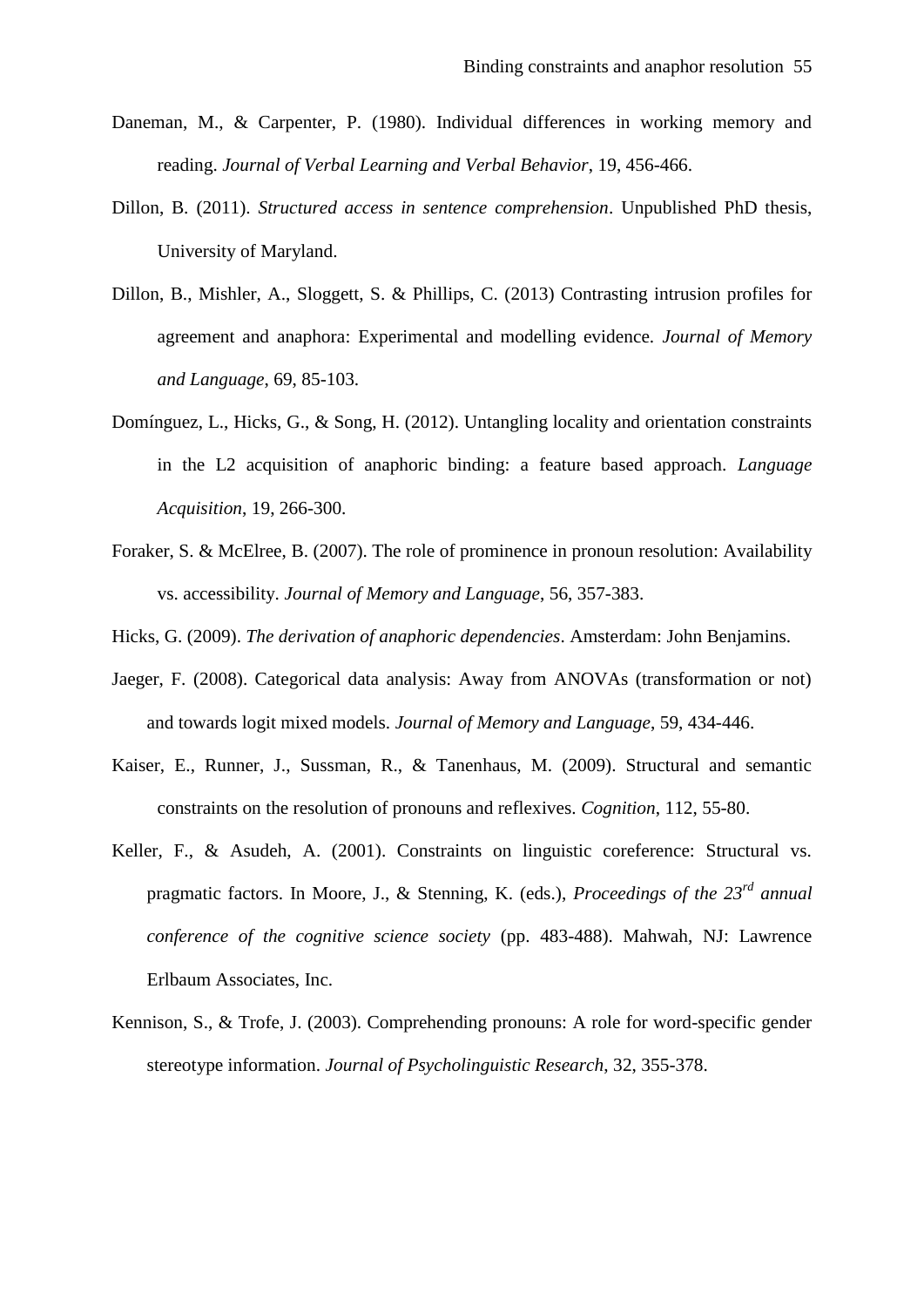- Kreiner, H., Sturt, P., & Garrod, S. (2008). Processing definitional and stereotypical gender in reference resolution: Evidence from eye-movements. *Journal of Memory and Language*, 58, 239-261.
- Kuno, S. (1987). *Functional syntax: Anaphora, discourse and empathy*. Chicago: University of Chicago Press.
- Lewis, R. L., Vasishth, S., and Van Dyke, J. A. (2006). Computational principles of working memory in sentence comprehension. *Trends in Cognitive Sciences*, 10, 44-54.
- Lewis, R. L. & Vasishth, S. (2007). An activation-based model of sentence processing as skilled memory retrieval. *Cognitive Science*, 29, 1-45.
- Martin, A. & McElree, B. (2008). A content-addressable pointer mechanism underlies comprehension of verb-phrase ellipsis. *Journal of Memory and Language*, 58, 879-906.
- McElree, B. & Dosher, B.A. (1993). Serial retrieval processes in the recovery of order information. *Journal of Experimental Psychology: General,* 122, 291-315.
- McElree, B., Foraker, S. & Dyer, L. (2003). Memory structures that subserve sentence comprehension. *Journal of Memory and Language,* 48, 67-91.
- McElree, B. (2000). Sentence comprehension is mediated by content-addressable memory structures. *Journal of Psycholinguistic Research*, 29, 111-123.
- McElree, B. (2001). Working memory and focal attention. *Journal of Experimental Psychology: Learning, Memory, and Cognition*, 27, 817-835.
- McElree, B. (2006). Accessing recent events. In Ross, B. (ed.), *The psychology of learning and motivation Vol. 46* (pp. 155-200). San Diego: Academic Press.
- Nairne, J. (1990). A feature model of immediate memory. *Memory & Cognition*, 18, 251-269.
- Nicol, J., & Swinney, D. (1989). The role of structure in coreference assignment during sentence comprehension. *Journal of Psycholinguistic Research,* 18, 5-20.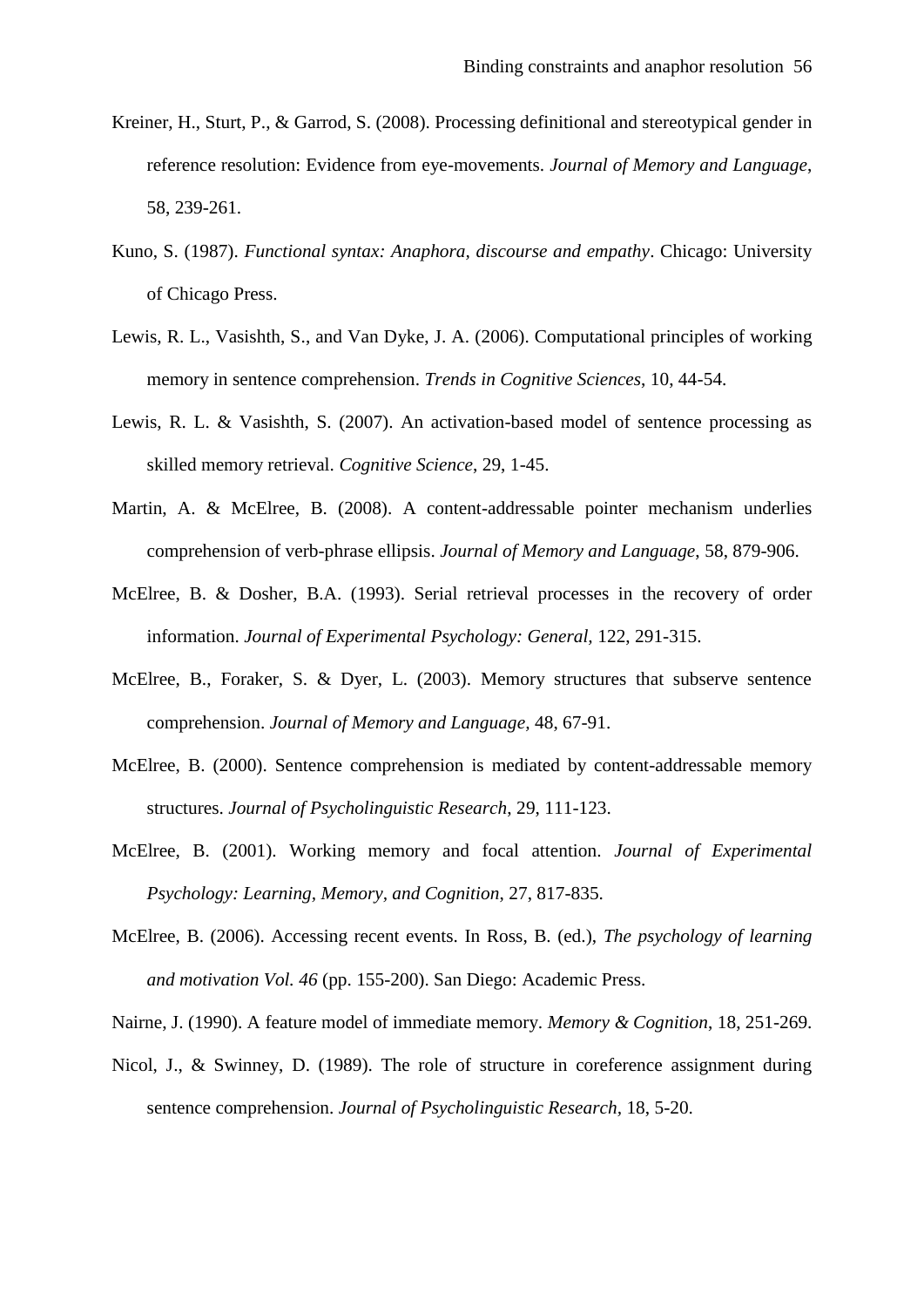- Nicol, J., & Swinney, D. (2003). The psycholinguistics of anaphora. In Barss, A. (ed.), *Anaphora: A reference guide* (pp. 72-104). Oxford: Blackwell.
- Pearlmutter, N., Garnsey, S., & Bock, K. (1999). Agreement processes in sentence comprehension. *Journal of Memory and Language*, 41, 427-456.
- Pollard, C., & Sag, I. (1992). Anaphors in English and the scope of binding theory. *Linguistic Inquiry*, 23, 261-303.
- Reinhart, T. (1983). *Anaphora and semantic interpretation*. London: Croom Helm.
- Reinhart, T., & Reuland, E. (1993). Reflexivity. *Linguistic Inquiry*, 24, 657-720.
- Reuland, E. (2001). Primitives of binding. *Linguistic Inquiry*, 32, 439-492.
- Reuland, E. (2011). *Anaphora and language design*. Cambridge, Massachusetts: The MIT Press.
- Sanford, A., & Garrod, S. (1988). Proper names as controllers of discourse focus. *Language and Speech*, 31, 43-56.
- Sturt, P. (2003). The time-course of the application of binding constraints in reference resolution. *Journal of Memory and Language*, 48, 542–562.
- Swets, B., Desmet, T., Clifton C. & Ferreira, F. (2008). Underspecification of syntactic ambiguities: Evidence from self-paced reading. *Memory & Cognition*, 36, 201-216.
- Van Dyke, J. (2007). Interference effects from grammatically unavailable constituents during sentence processing. *Journal of Experimental Psychology: Learning, Memory and Cognition,* 33, 407-430.
- Van Dyke, J. & McElree, B. (2006). Retrieval interference in sentence processing. *Journal of Memory and Language*, 55, 157-166.
- Van Dyke, J. & McElree, B. (2011). Cue-dependent interference in comprehension. *Journal of Memory and Language*, 65, 247-263.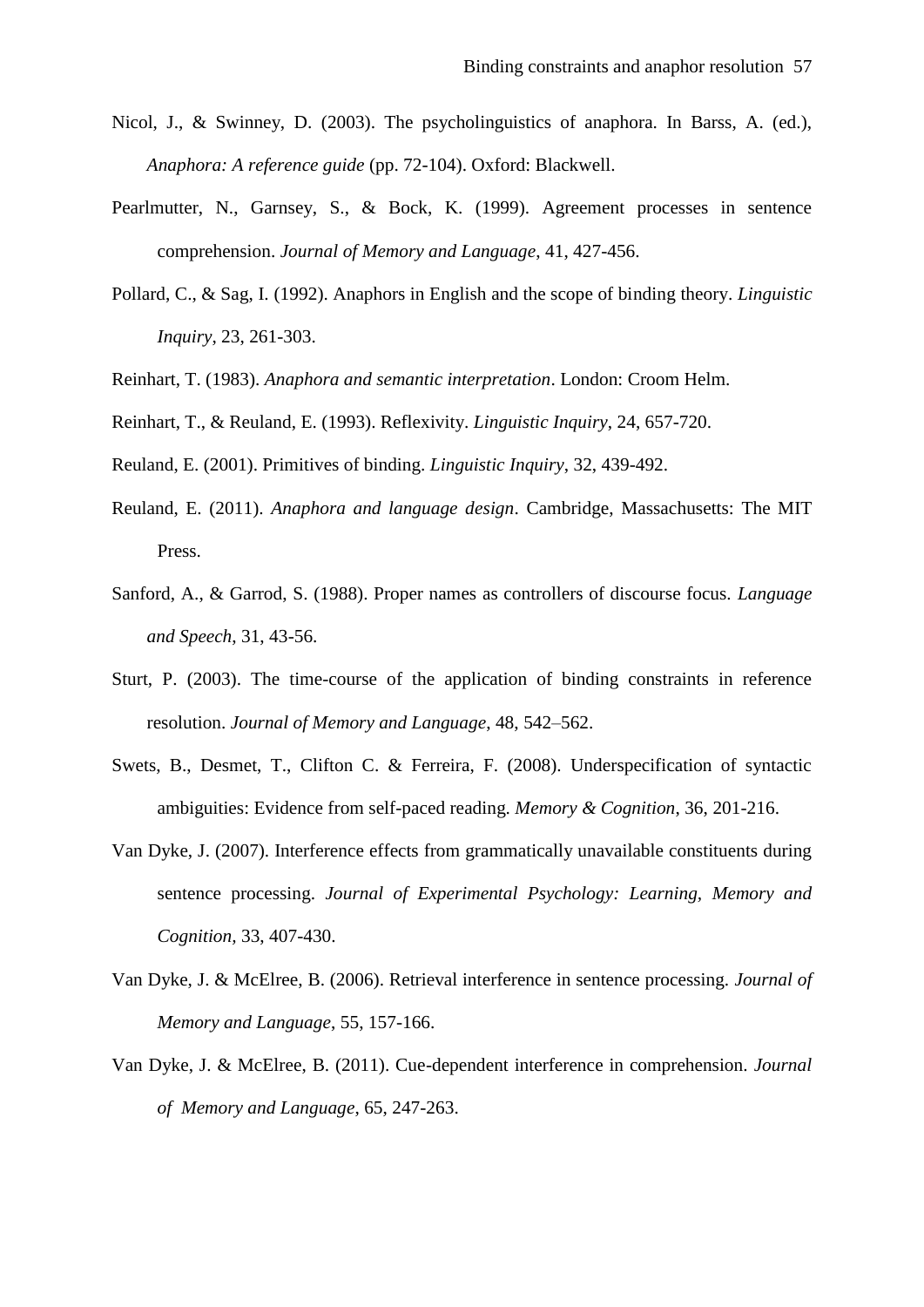- Van Dyke, J. & Johns, C. (2012). Memory interference as a determinant of language comprehension. *Language and Linguistics Compass*, 6, 193-211.
- Wagers, M., Lau, E. & Phillips, C. (2009). Attraction in comprehension: representation and processes. *Journal of Memory and Language*, 61, 206-237.
- Xiang, M., Dillon, B., & Phillips, C. (2009). Illusory licensing effects across dependency types: ERP evidence. *Brain & Language*, 108, 40-55*.*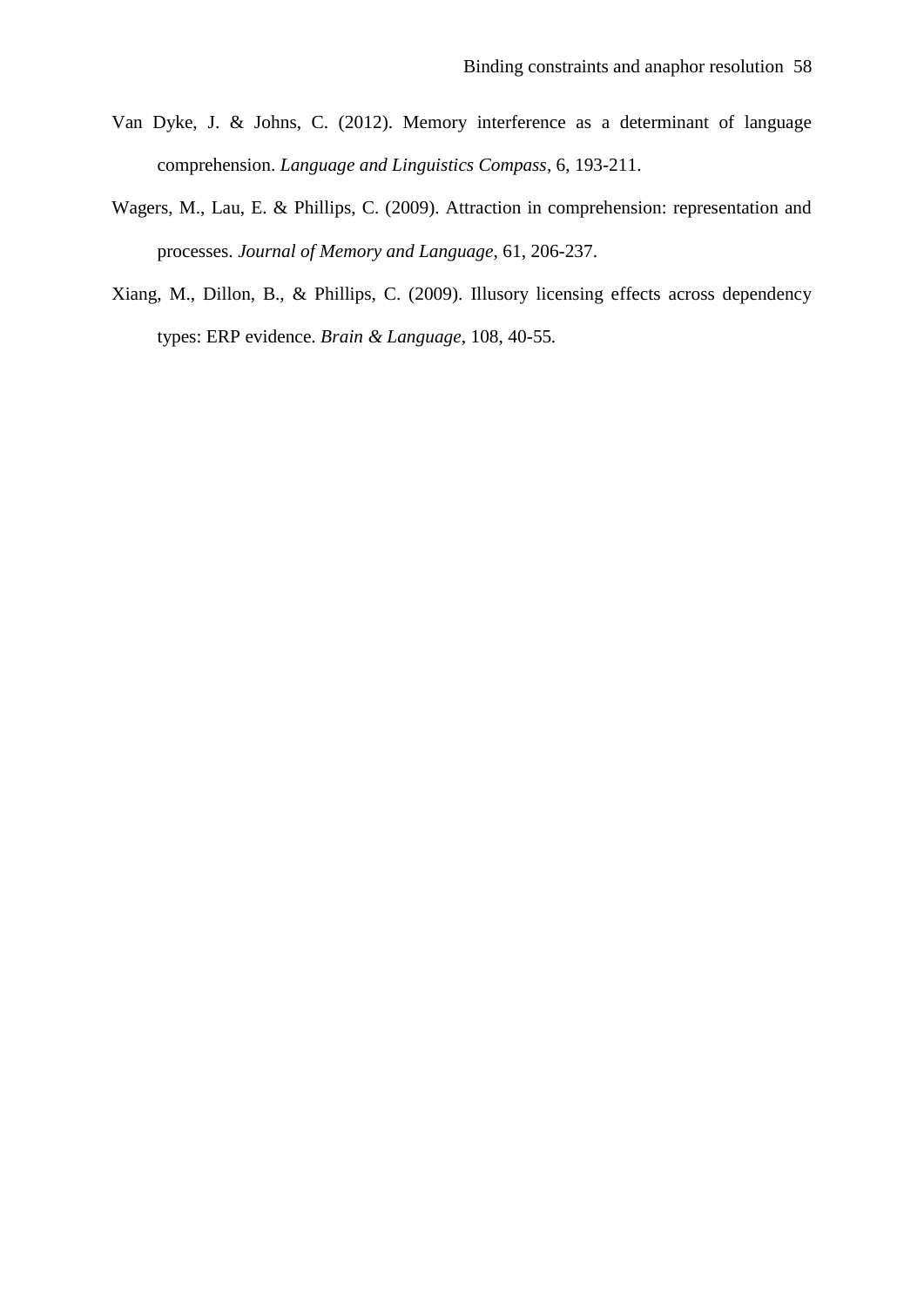# **Appendix**

The materials for Experiments 1 - 4 are given below. Items  $1 - 32$  were used in each experiment, while items 33 – 36 were additionally tested in Experiment 4. The local and nonlocal antecedent manipulations are shown in parentheses. Square brackets denote the manipulations across coargument, picture noun phrase and possessed picture noun phrase constructions, delimited with a forward slash (/).

- 1 Jonathan (Jennifer) was walking through the military barracks. He (She) [heard that the soldier had positioned / heard that the soldier had a picture of / heard about the soldier's picture of] himself (herself) in the middle of the mess hall. The food being served for dinner did not look very appetizing.
- 2 Timothy (Miranda) was confused by the size of the depot. He (She) [knew that the builder had lost / knew that the builder kept a photo of / knew about the builder's photo of] himself (herself) near the back of the store. It was easy to get lost amongst all the supplies.
- 3 Nicholas (Victoria) worked in the fire station in town. He (She) [knew that the firefighter had injured / knew that the firefighter left a portrait of / knew about the firefighter's portrait of] himself (herself) by the table in the room. It was a difficult job that required being on call for many hours.
- 4 Michael (Barbara) enjoyed the trip in the small aircraft. He (She) [remembered that the pilot had readied / remembered that the pilot kept a painting of / remembered about the pilot's painting of] himself (herself) near the front of the plane. The view up in the sky was certainly something to behold.
- 5 Richard (Jessica) remembered the tour of the national stadium. He (She) [recalled that the footballer had prepared /recalled that the footballer hung a picture of / recalled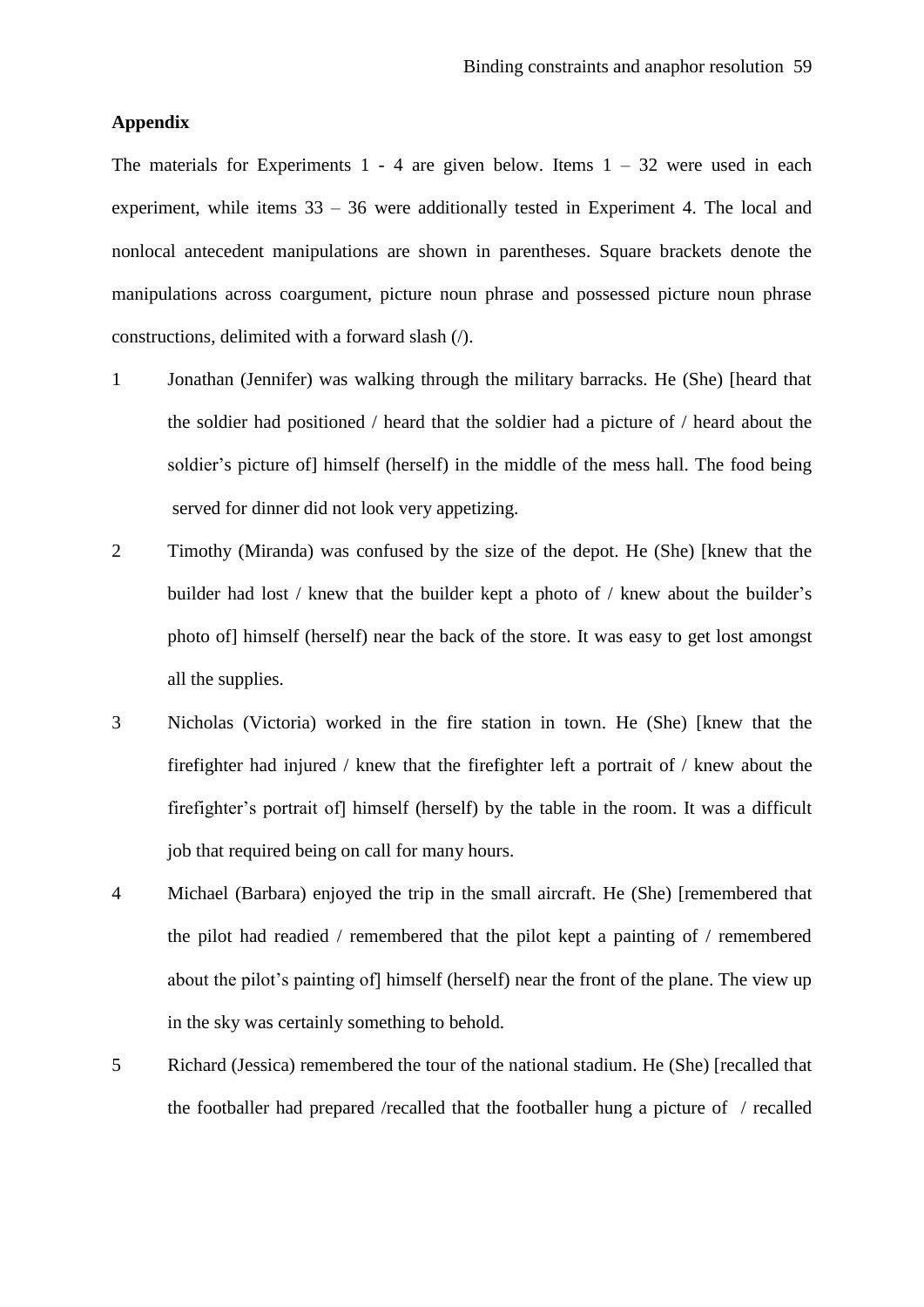about the footballer's picture of] himself (herself) in the brand new locker room. It had been a very exciting day out indeed.

- 6 Steven (Joanna) worked out after a long day at the office. He (She) [learnt that the boxer had coached / learnt that the boxer kept a photo of / learnt about the boxer's photo of] himself (herself) towards the back of the gym. It took a lot of hard work to stay fit and healthy.
- 7 Joshua (Rachel) tries to support the small shops in town. He (She) [remembered that the butcher had cut / remembered that the butcher hung a portrait of / remembered about the butcher's portrait of himself (herself) behind a table in the shop. Despite everything, business was doing well during the recession.
- 8 William (Susanne) remembered how bad the boat trip had been. He (She) [recalled that the sailor had positioned / recalled that the sailor had a painting of / recalled about the sailor's painting of] himself (herself) next to a wheel on the bridge. It was a shame that the water had been so rough.
- 9 Benjamin (Beverley) visited the garage in the city centre. He (She) [thought that the mechanic had hurt / thought that the mechanic kept a video of / thought about the mechanic's video of] himself (herself) next to some old power tools. It was probably time that some new equipment was bought.
- 10 Gregory (Hillary) had lived in the mining village for many years. He (She) [heard that the miner had wounded / heard that the miner left a tape of / heard about the miner's tape of] himself (herself) underground in the old mine shaft. It was a difficult job but somebody had to do it.
- 11 Clarence (Caroline) reminisced about the country walk. He (She) [remembered that the farmer had stopped / remembered that the farmer kept a sketch of / remembered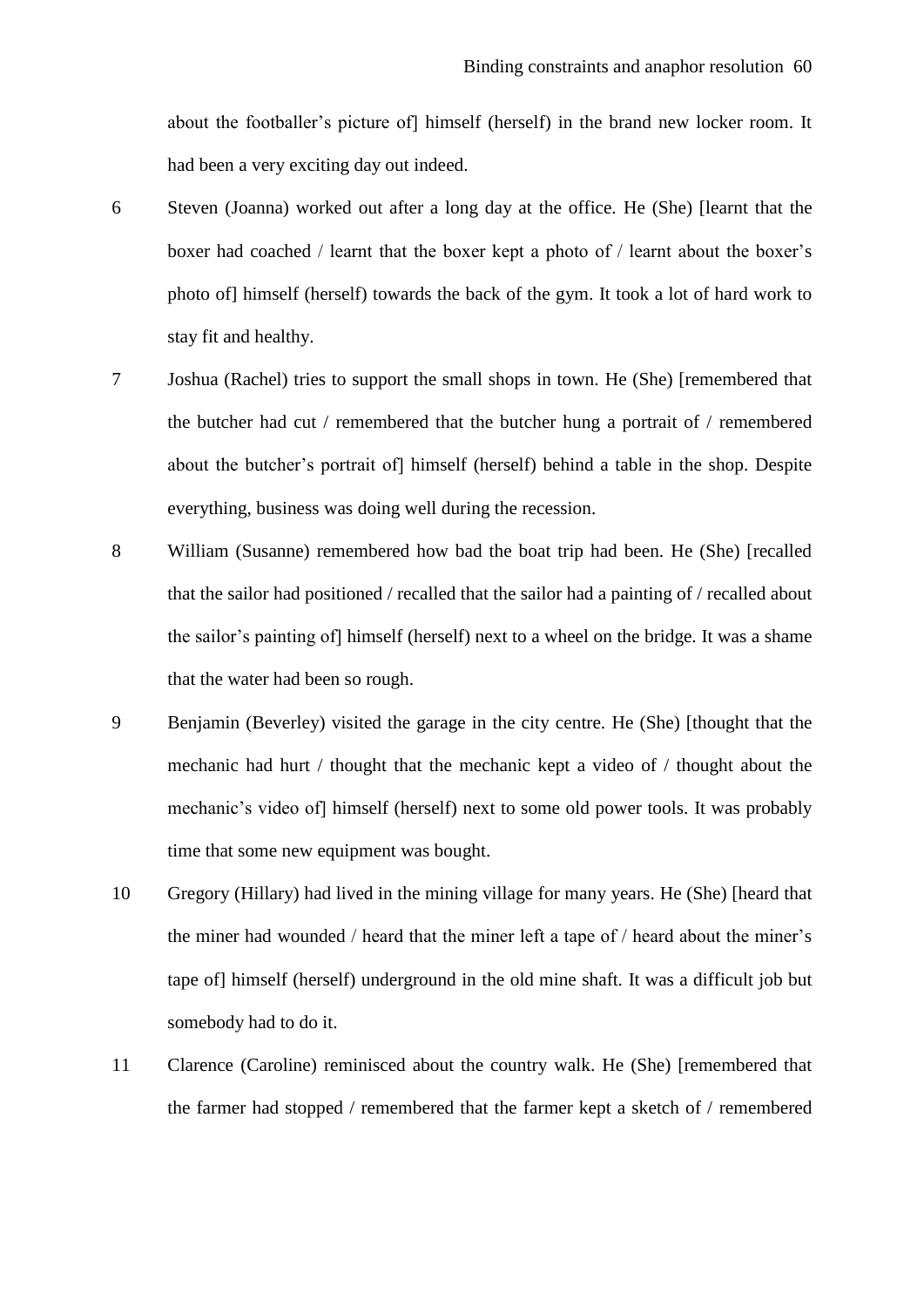about the farmer's sketch of] himself (herself) near the tractor in the field. The weather had certainly been beautiful that day.

- 12 Anthony (Abigail) was out on the road learning the trade. He (She) [remembered that the electrician had seated / remembered that the electrician lost a drawing of / remembered about the electrician's drawing of] himself (herself) toward the back of the van. There was a lot to learn on the new job.
- 13 Bernard (Bethann) had watched the operation in the hospital. He (She) [knew that the surgeon had trained / knew that the surgeon had a video of / heard about the surgeon's video of] himself (herself) to help get through the surgery. Luckily everything went well in the end.
- 14 Derrick (Deirdre) had been having trouble with a leaky sink. He (She) [recalled that the plumber had sprayed / recalled that the plumber had a tape of / recalled about the plumber's tape of] himself (herself) while trying to fix the taps. Luckily it didn't take long to find the source of the leak.
- 15 Desmond (Dorothy) didn't like being in the wrong part of town. He (She) [recalled that the criminal had disguised / recalled that he criminal dropped a sketch of / recalled about the criminal's sketch] himself (herself) beside the bins in the alley. It really was time to get back home.
- 16 Charles (Kathryn) enjoyed the charity event at city hall. He (She) [remembered that the bodyguard had positioned / remembered that the bodyguard had a drawing of / remembered about the bodyguard's drawing of] himself (herself) towards the back of the room. There were lots of important people there that night.
- 17 Jennifer (Jonathan) was working late at the police station. She (He) [thought that the prostitute had hurt / thought that the prostitute held a picture of / thought about the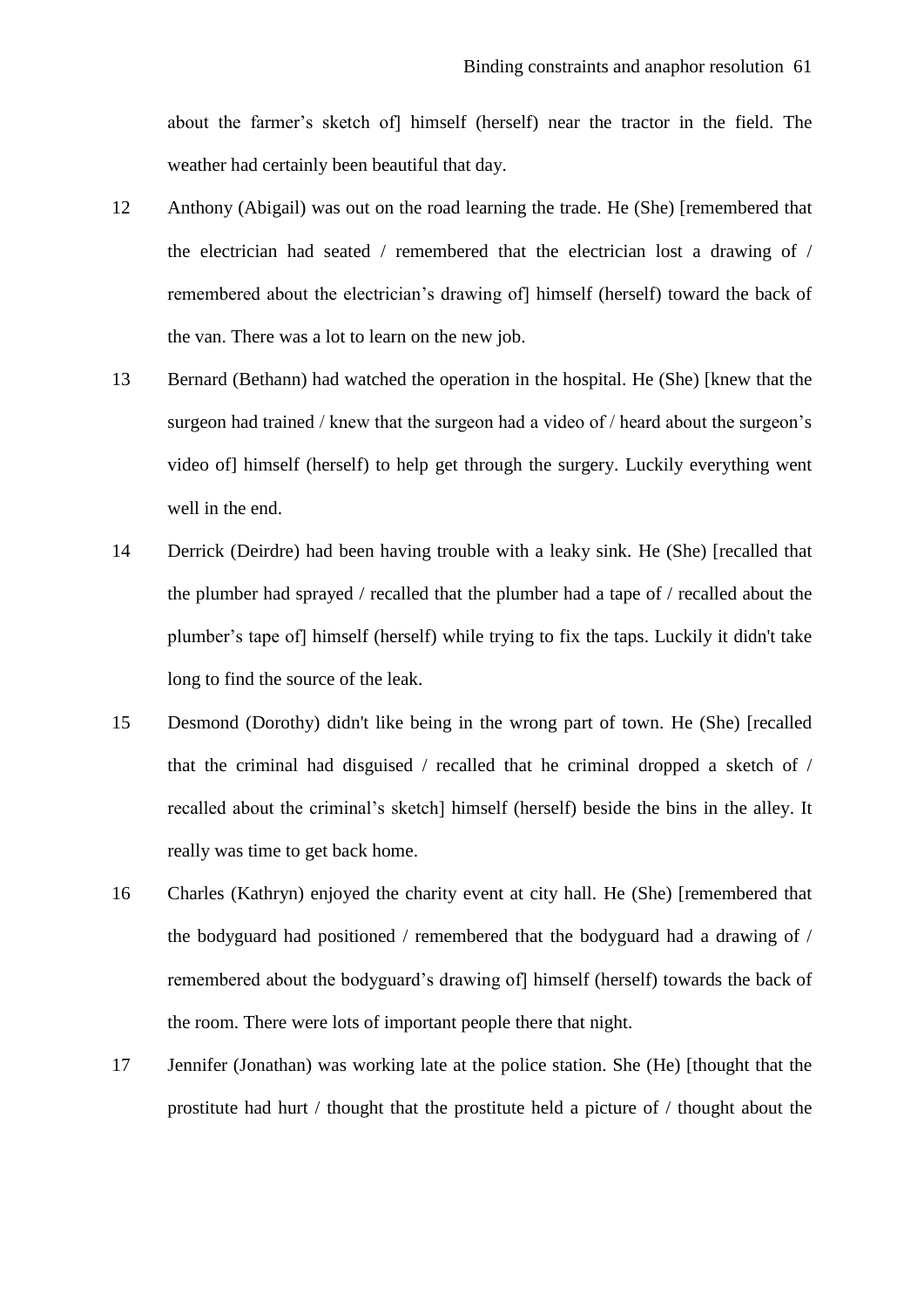prostitute's picture of] herself (himself) beside a chair by the cells. It had been a troublesome night so far and would likely get worse.

- 18 Miranda (Timothy) learnt about the future at the magic shop. She (He) [recalled that the fortune teller had prepared / recalled that the fortune teller had a photo of / recalled about the fortune teller's photo of] herself (himself) at the back of the room. The expensive trip turned out to be a waste of money in the end.
- 19 Victoria (Nicholas) worked for a nanny agency in town. She (He) [remembered that the babysitter had amused / remembered that the babysitter had a portrait of / remembered about the babysitter's portrait of] herself (himself) at the back of the office. It was a busy but friendly place to work.
- 20 Barbara (Michael) had some business to finish at the office. She (He) [learnt that the typist had prepared / learnt that the typist left a painting of / learnt about the typist painting of] herself (himself) next to a very untidy desk. The mess was going to be cleared up soon.
- 21 Jessica (Richard) had not worked for the company for very long. She (He) [thought that the secretary had organised / thought that the secretary hid a picture of / thought about the secretary's picture of] herself (himself) behind a big old work desk. It was going to take a little while to get used to the office.
- 22 Joanna (Steven) knew how tiresome it was to keep the flat tidy. She (He) [learnt that the cleaner had amused / learnt that the cleaner kept a photo of / learnt about the cleaner's photo of] herself (himself) near the table in the lounge. Sometimes the job could get a little boring.
- 23 Rachel (Joshua) had enjoyed the day at the health spa. She (He) [learnt that the beautician had manicured / learnt that the beautician kept a portrait of / learnt about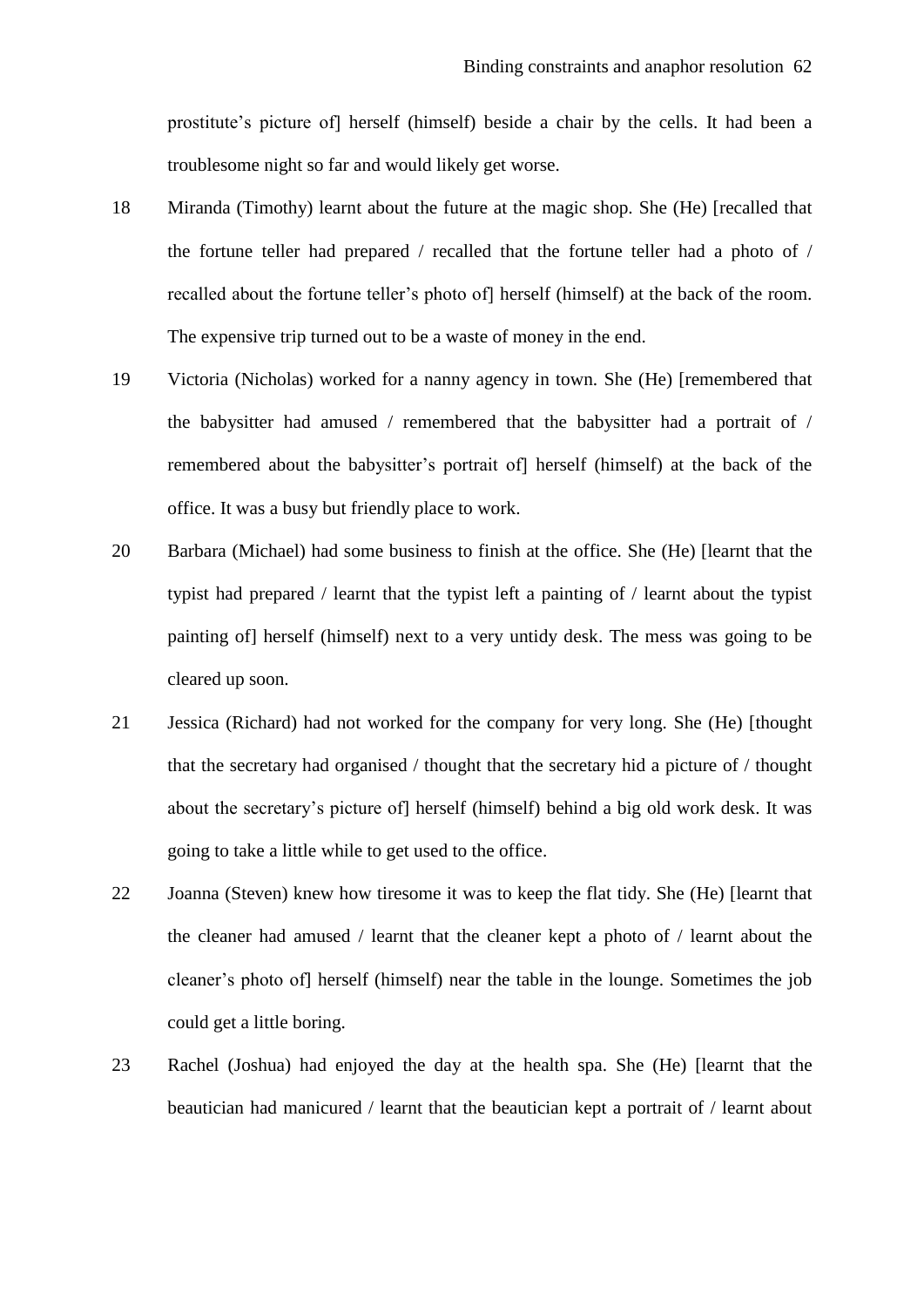the beautician's portrait] herself (himself) beside a table in the salon. It had certainly been a relaxing day indeed.

- 24 Susanne (William) did not like having to go to the hospital. She (He) [recalled that the nurse had prepared / recalled that the nurse put a painting of / recalled about the nurse's painting of] herself (himself) near the staff schedule that day. It looked like it was going to be a very busy shift on the ward.
- 25 Beverley (Benjamin) was enjoying the glamorous clothes show. She (He) [knew that the fashion model had dressed / knew that the fashion model kept a video of / knew about the fashion model's video of] herself (himself) in the busy room next door. It obviously took a lot of work to look that good.
- 26 Hillary (Gregory) had a good time at the American football match. She (He) [knew that the cheerleader had embarrassed / knew that the cheerleader kept a tape of / knew about the cheerleader's tape of] herself (himself) by the edge of the field. The half time dance routine needed a lot of practice.
- 27 Caroline (Clarence) was never able to find time to tidy up. She (He) [thought that the housekeeper had busied / thought that the housekeeper left a sketch of / thought about the housekeeper's sketch of] herself (himself) by the sofa in the lounge. There was certainly a lot of tidying up to do.
- 28 Abigail (Anthony) had been temping with the agency for some time. She (He) [heard that the receptionist had positioned / heard that the receptionist kept a drawing of / heard about the receptionist's drawing of herself (himself) by the old pair of shelves. The working hours in the office were long and the pay was poor.
- 29 Bethann (Bernard) was getting anxious ahead of the big day. She (He) [remembered that the florist had prepared / remembered that the florist watched a video of /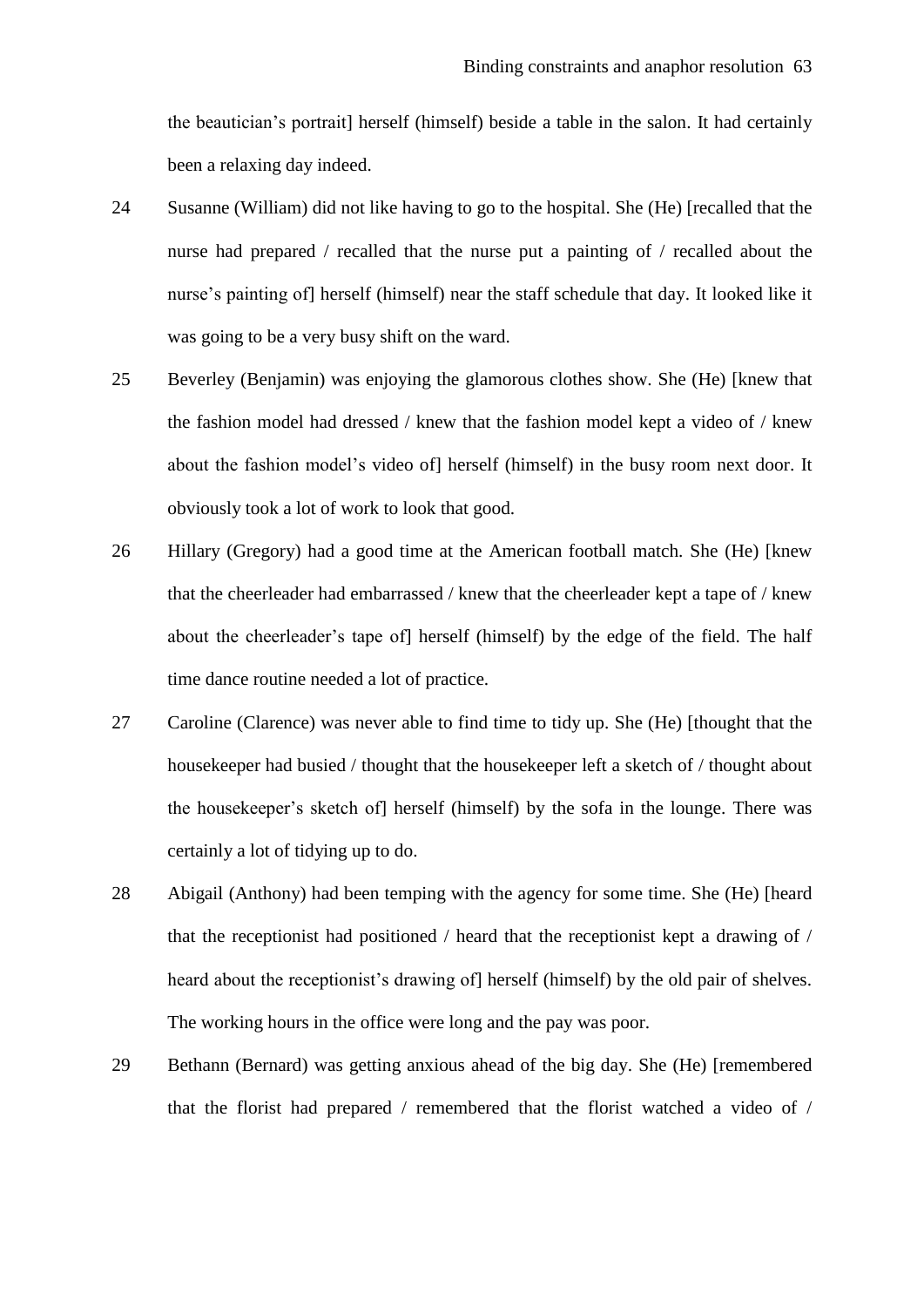remembered about the florist's video of] herself (himself) ahead of the wedding next week. There was still much to get ready.

- 30 Deirdre (Derrick) worked for the large clothing manufacturer. She (He) [heard that the dressmaker had pricked / heard that the dressmaker found a tape of / heard about the dressmaker's tape of] herself (himself) while at work late one day. The job wasn't very interesting but the overtime pay was worth it.
- 31 Dorothy (Desmond) found it hard to work long hours as a parent. She (He) [knew that the childminder had strained / knew that the childminder left a sketch of / knew about the childminder's sketch of] herself (himself) next to the new lounge sofa. It was a difficult job to look after all the children.
- 32 Kathryn (Charles) was waiting in the beauty parlour in town. She (He) [remembered that the manicurist had entertained / remembered that the manicurist put a drawing of / remembered about the manicurist's drawing of] herself (himself) near the back of the salon. It had not been a very busy afternoon in town that day.
- 33 Mark (Mary) knew that something serious had happened. He (She) recalled [that the bank robber had concealed / that the banker robber hid a picture of / about the bank robber's picture of] himself (herself) behind a bin down an alley. The evidence would be very incriminating.
- 34 Jason (Nancy) had driven to the local petrol station. He (She) learnt [that the trucker had embarrassed / that the trucker saw a video of / about the trucker's video of] himself (herself) on the new CCTV camera system. It was quite funny.
- 35 Mary (Mark) worked long hours at the local hospital. She (he) heard [that the midwife had prepared / that the midwife kept a photo of / about the midwife's photo of herself (himself) in the staffroom near the ward. It was going to be a very long and tiring shift.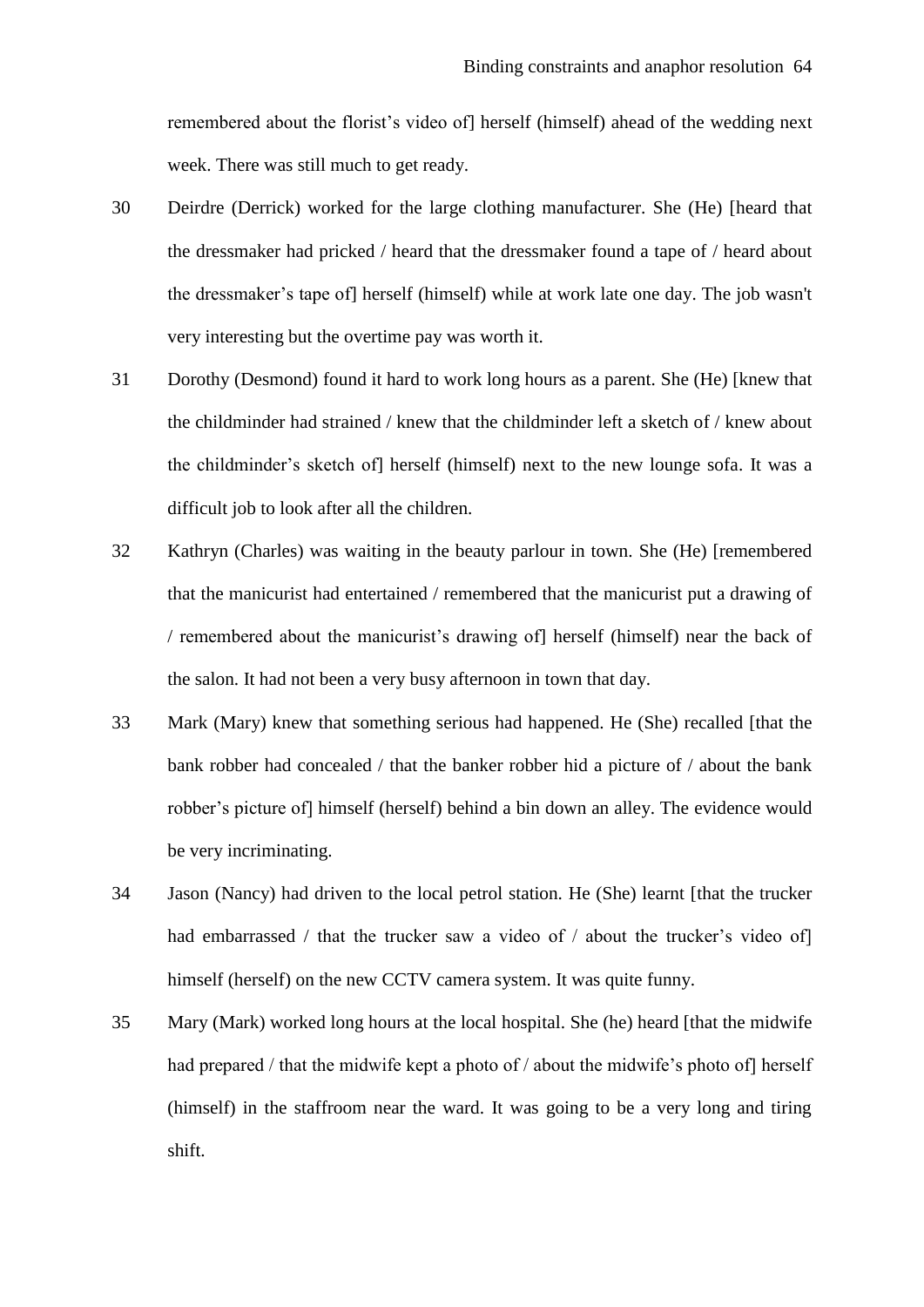36 Nancy (Jason) had really enjoyed the programme immensely. She (He) remembered [that the ballet dancer had excelled / that the ballet dancer showed a tape of / about the ballet dancer's tape of] herself (himself) on the popular new TV show. It was going to be on every Saturday night.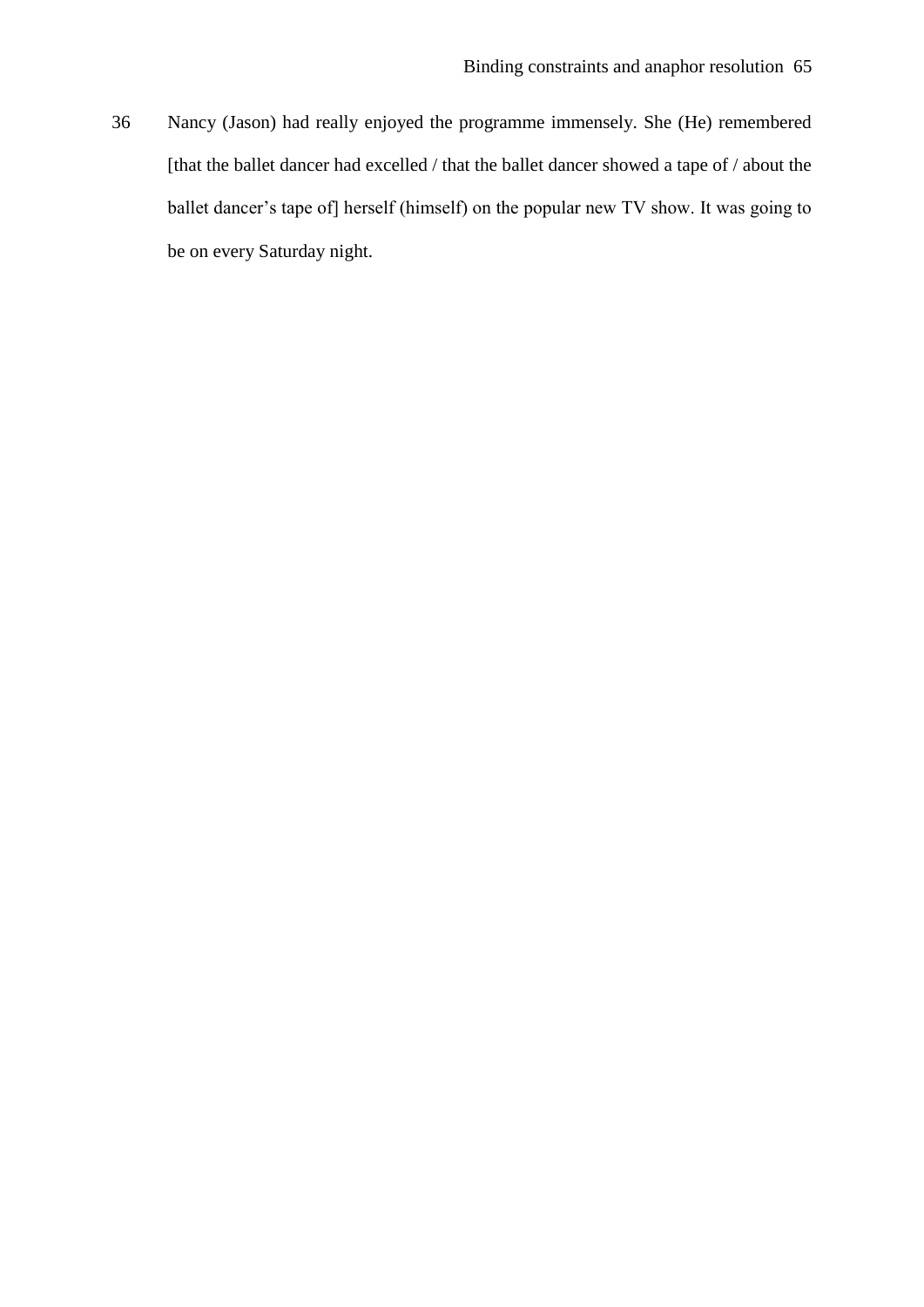| <b>First Pass</b><br><b>Reading Time</b> | Regression<br>Path Time | <b>Second Pass</b><br>Time |
|------------------------------------------|-------------------------|----------------------------|
|                                          |                         |                            |
| 221 (93)                                 | 241 (133)               | 132 (222)                  |
| 222 (87)                                 | 256 (158)               | 138 (197)                  |
| 236 (122)                                | 295 (248)               | 207 (265)                  |
| 233 (108)                                | 294 (212)               | 178 (228)                  |
|                                          |                         |                            |
| 261 (130)                                | 357 (334)               | 191 (253)                  |
| 254 (129)                                | 332 (253)               | 188 (240)                  |
| 294 (163)                                | 461 (384)               | 257 (310)                  |
| 255 (113)                                | 401 (363)               | 245 (295)                  |
|                                          |                         |                            |
|                                          |                         | 193 (264)                  |
| 256 (137)                                | 428 (377)               | 182 (280)                  |
| 259 (171)                                | 531 (568)               | 220 (268)                  |
| 253 (124)                                | 495 (558)               | 207 (279)                  |
|                                          |                         |                            |
| 337 (216)                                | 840 (1119)              | 112 (216)                  |
| 307 (218)                                | 660 (560)               | 108 (219)                  |
| 336 (263)                                | 834 (969)               | 142 (287)                  |
| 342 (251)                                | 884 (1059)              | 113 (218)                  |
|                                          | 240 (132)               | 439 (460)                  |

Table 1. *Reading times for three eye-movement measures at four regions of texts in Experiment 1 (SDs in parentheses)*

*Local = Local antecedent, Nonlocal = Nonlocal antecedent*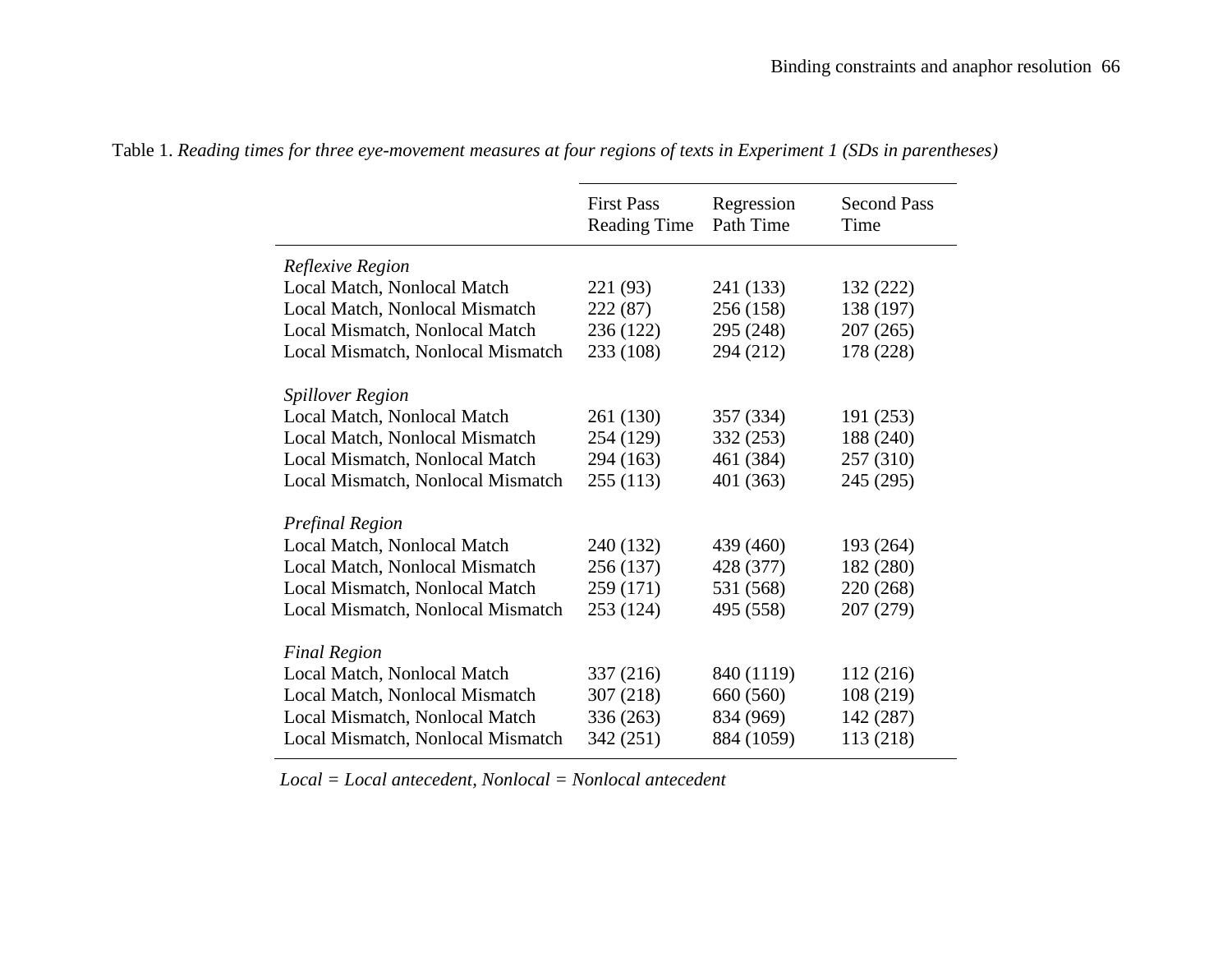|                         | <b>First Pass</b><br><b>Reading Time</b> |                     | <b>Regression Path Time</b> |          | <b>Second Pass Time</b> |                  |
|-------------------------|------------------------------------------|---------------------|-----------------------------|----------|-------------------------|------------------|
|                         | Estimate                                 | $\boldsymbol{t}$    | Estimate                    | t        | Estimate                | $\boldsymbol{t}$ |
| Reflexive Region        |                                          |                     |                             |          |                         |                  |
| Local                   | 13(8)                                    | $1.75$ <sup>+</sup> | 45(15)                      | $2.96*$  | 57(20)                  | $2.88*$          |
| Nonlocal                | 1(8)                                     | 0.07                | 7(15)                       | 0.45     | 12(14)                  | 0.81             |
| Local * Nonlocal        | 3(18)                                    | 0.18                | 15(35)                      | 0.44     | 34(29)                  | 1.17             |
| <b>Spillover Region</b> |                                          |                     |                             |          |                         |                  |
| Local                   | 15(12)                                   | 1.28                | 87(25)                      | $3.53**$ | 61(21)                  | $2.97*$          |
| Nonlocal                | 20(12)                                   | $1.66 +$            | 36(29)                      | 1.22     | 7(18)                   | 0.41             |
| Local * Nonlocal        | 26(22)                                   | 1.21                | 35(64)                      | 0.55     | 9(34)                   | 0.27             |
| <b>Prefinal Region</b>  |                                          |                     |                             |          |                         |                  |
| Local                   | 7(11)                                    | 0.65                | 80(41)                      | $1.94 +$ | 26(20)                  | 1.28             |
| Nonlocal                | 6(10)                                    | 0.59                | 27(39)                      | 0.68     | 12(21)                  | 0.57             |
| Local * Nonlocal        | 19(23)                                   | 0.80                | 24 (68)                     | 0.35     | 2(37)                   | 0.06             |
| <b>Final Region</b>     |                                          |                     |                             |          |                         |                  |
| Local                   | 16(15)                                   | 1.05                | 104(76)                     | 1.37     | 18 (19)                 | 0.91             |
| Nonlocal                | 10(17)                                   | 0.56                | 67(73)                      | 0.91     | 17(15)                  | 1.12             |
| Local * Nonlocal        | 42 (33)                                  | 1.27                | 225 (139)                   | 1.62     | 26(31)                  | 0.83             |

Table 2. *Summary of statistical analyses for three eye-movement measures at four regions of texts in Experiment 1*

*Local = Local antecedent, Nonlocal = Nonlocal antecedent.*

*Estimate = Model Estimate (SE in brackets).* <sup>+</sup> *= p < .10, \* = p < .05, \*\* = p < .001*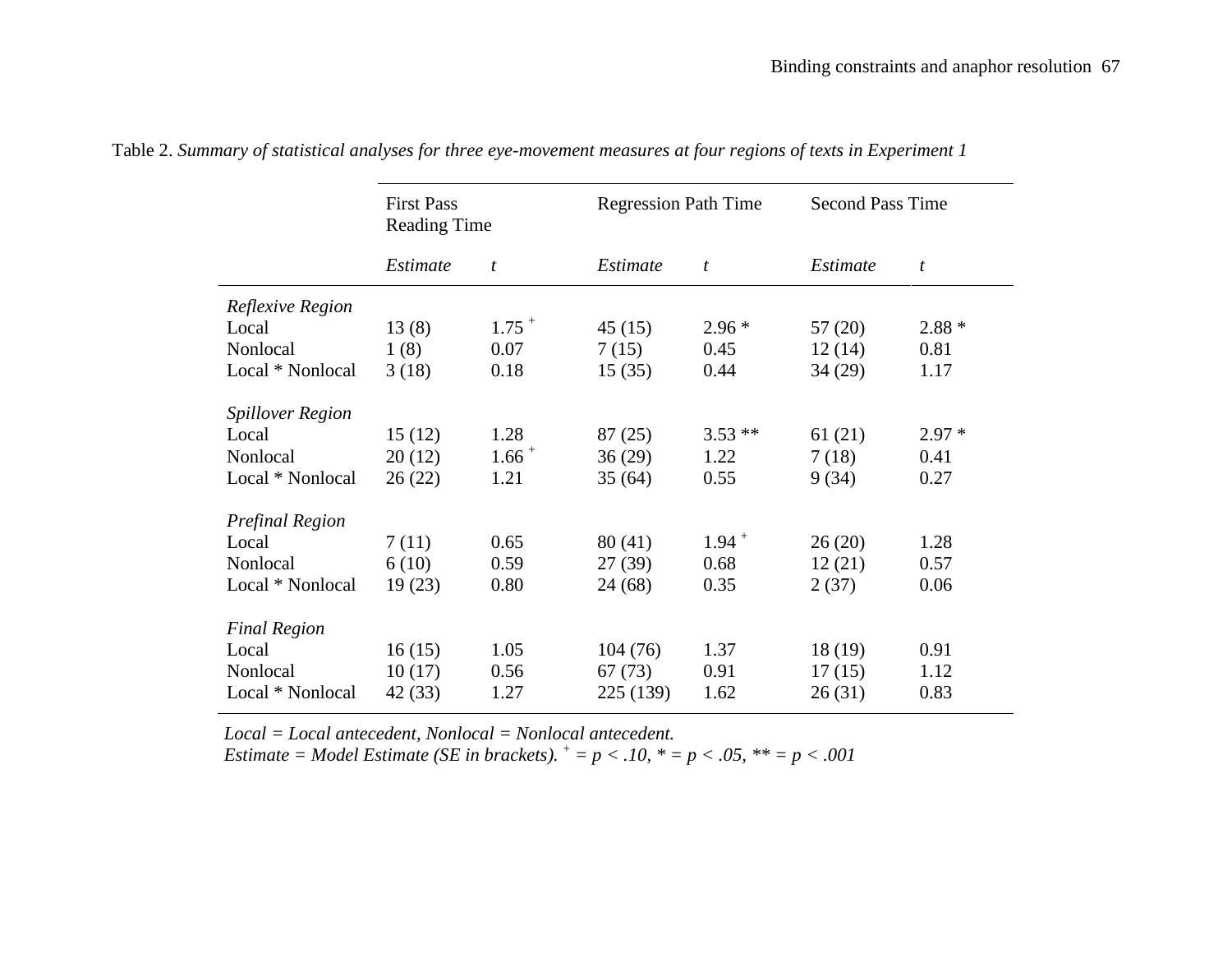|                                   | <b>First Pass</b><br>Reading<br>Time | Regression<br>Path Time | Second<br>Pass Time |
|-----------------------------------|--------------------------------------|-------------------------|---------------------|
| Reflexive Region                  |                                      |                         |                     |
| Local Match, Nonlocal Match       | 250 (104)                            | 321 (263)               | 82 (157)            |
| Local Match, Nonlocal Mismatch    | 252(116)                             | 345 (424)               | 94 (191)            |
| Local Mismatch, Nonlocal Match    | 246 (109)                            | 310 (215)               | 121 (200)           |
| Local Mismatch, Nonlocal Mismatch | 249 (115)                            | 319 (221)               | 118 (219)           |
| <b>Spillover Region</b>           |                                      |                         |                     |
| Local Match, Nonlocal Match       | 257 (123)                            | 335 (337)               | 124 (202)           |
| Local Match, Nonlocal Mismatch    | 249 (124)                            | 307(255)                | 101 (170)           |
| Local Mismatch, Nonlocal Match    | 280 (161)                            | 437 (559)               | 150 (210)           |
| Local Mismatch, Nonlocal Mismatch | 277 (145)                            | 392 (346)               | 146 (234)           |
| <b>Prefinal Region</b>            |                                      |                         |                     |
| Local Match, Nonlocal Match       | 283 (157)                            | 417 (367)               | 135 (270)           |
| Local Match, Nonlocal Mismatch    | 280 (155)                            | 422 (383)               | 111 (205)           |
| Local Mismatch, Nonlocal Match    | 274 (140)                            | 535 (606)               | 160(254)            |
| Local Mismatch, Nonlocal Mismatch | 291 (158)                            | 458 (410)               | 121 (217)           |
| <b>Final Region</b>               |                                      |                         |                     |
| Local Match, Nonlocal Match       | 324 (213)                            | 704 (840)               | 89 (256)            |
| Local Match, Nonlocal Mismatch    | 359 (274)                            | 608 (610)               | 75 (198)            |
| Local Mismatch, Nonlocal Match    | 337 (269)                            | 659 (733)               | 91 (262)            |
| Local Mismatch, Nonlocal Mismatch | 359 (256)                            | 702 (1022)              | 85 (237)            |

Table 3. *Reading times for three eye-movement measures at four regions of texts in Experiment 2 (SDs in parentheses)*

*Local = Local antecedent, Nonlocal = Nonlocal antecedent*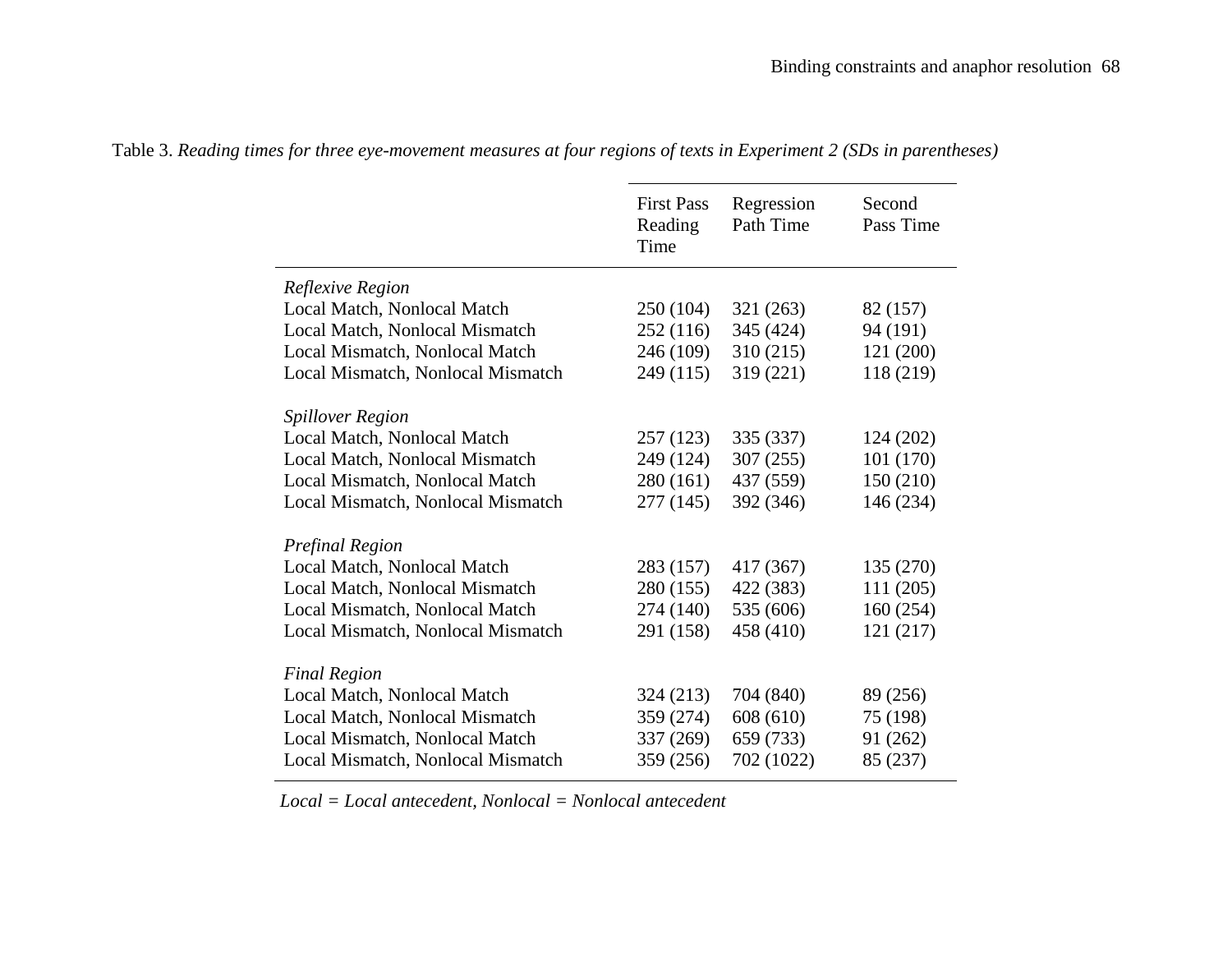|                         | <b>First Pass</b><br><b>Reading Time</b> |                  | <b>Regression Path Time</b> |         | <b>Second Pass Time</b> |                  |
|-------------------------|------------------------------------------|------------------|-----------------------------|---------|-------------------------|------------------|
|                         | Estimate                                 | $\boldsymbol{t}$ | Estimate                    | t       | Estimate                | $\boldsymbol{t}$ |
| Reflexive Region        |                                          |                  |                             |         |                         |                  |
| Local                   | 2(9)                                     | 0.17             | 14(26)                      | 0.55    | 32(15)                  | $2.16*$          |
| Nonlocal                | 5(8)                                     | 0.56             | 16(23)                      | 0.70    | 4(14)                   | 0.32             |
| Local * Nonlocal        | 1(15)                                    | 0.09             | 14(46)                      | 0.29    | 14(25)                  | 0.58             |
| <b>Spillover Region</b> |                                          |                  |                             |         |                         |                  |
| Local                   | 23(11)                                   | $2.05*$          | 89 (34)                     | $2.66*$ | 36(13)                  | $2.80*$          |
| Nonlocal                | 2(12)                                    | 0.18             | 40(37)                      | 1.09    | 14(13)                  | 1.03             |
| Local * Nonlocal        | 6(22)                                    | 0.27             | 12(63)                      | 0.19    | 19(26)                  | 0.72             |
| <b>Prefinal Region</b>  |                                          |                  |                             |         |                         |                  |
| Local                   | 2(10)                                    | 0.16             | 75(33)                      | $2.29*$ | 18(19)                  | 0.92             |
| Nonlocal                | 7(11)                                    | 0.62             | 36(32)                      | 1.12    | 32(19)                  | $1.66 +$         |
| Local * Nonlocal        | 21(26)                                   | 0.83             | 77 (70)                     | 1.10    | 16(37)                  | 0.42             |
| <b>Final Region</b>     |                                          |                  |                             |         |                         |                  |
| Local                   | 6(17)                                    | 0.37             | 12(63)                      | 0.20    | 6(19)                   | 0.31             |
| Nonlocal                | 26(16)                                   | 1.61             | 39(68)                      | 0.58    | 11(16)                  | 0.68             |
| Local * Nonlocal        | 10(38)                                   | 0.27             | 106(107)                    | 0.99    | 8 (32)                  | 0.25             |

Table 4. *Summary of statistical analyses for three eye-movement measures at four regions of texts in Experiment 2*

*Local = Local antecedent, Nonlocal = Nonlocal antecedent.*

*Estimate = Model Estimate (SE in brackets).* <sup>+</sup> *= p < .10, \* = p < .05, \*\* = p < .001*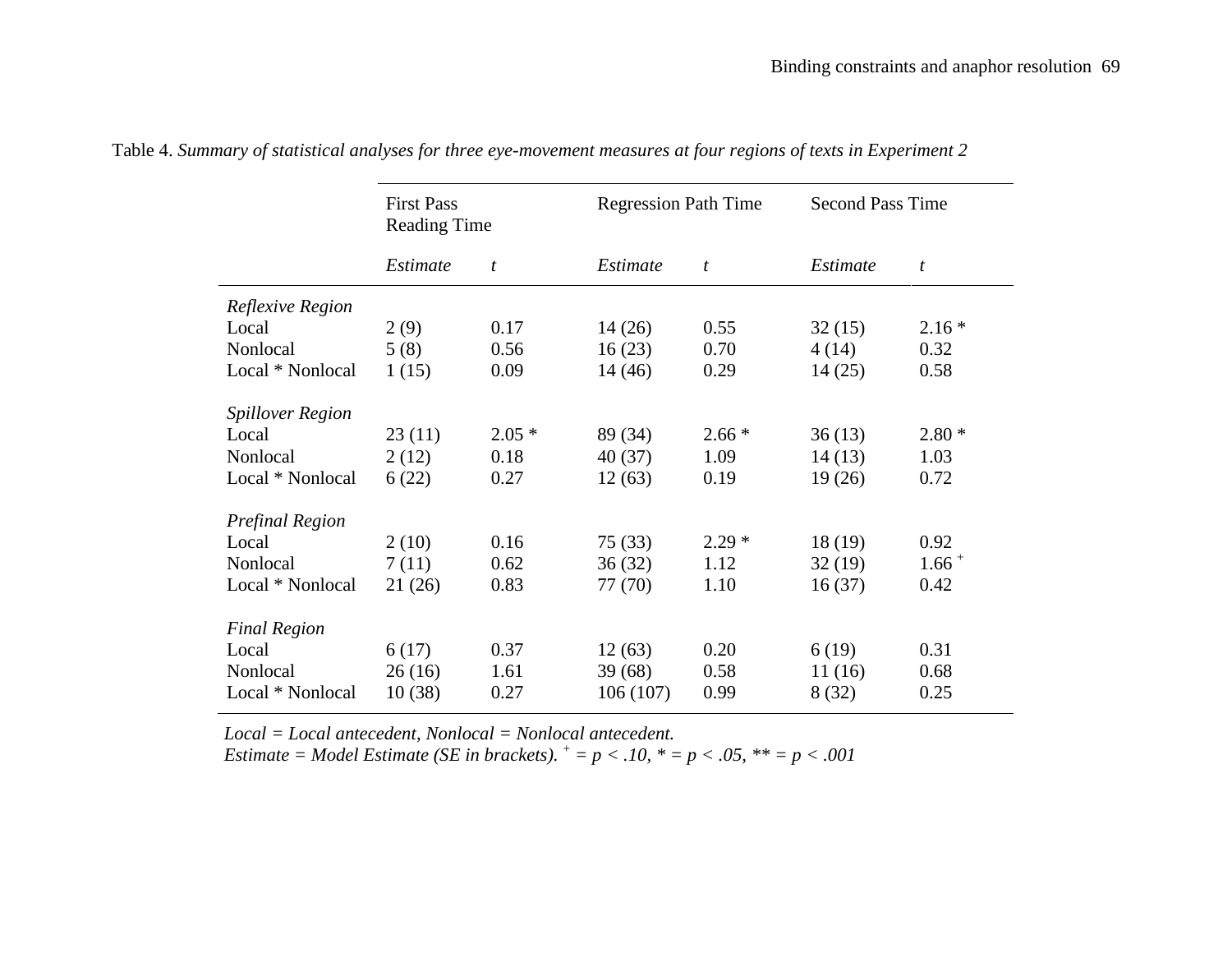| <b>First Pass</b><br><b>Reading Time</b> | Regression<br>Path Time                                                    | <b>Second Pass</b><br>Time                                                 |
|------------------------------------------|----------------------------------------------------------------------------|----------------------------------------------------------------------------|
|                                          |                                                                            |                                                                            |
| 237 (115)                                | 296 (244)                                                                  | 72 (152)                                                                   |
| 242 (121)                                | 298 (210)                                                                  | 71 (158)                                                                   |
| 260 (148)                                | 315 (245)                                                                  | 108 (197)                                                                  |
| 254 (128)                                | 334 (228)                                                                  | 119 (214)                                                                  |
|                                          |                                                                            |                                                                            |
|                                          |                                                                            | 126(225)                                                                   |
|                                          | 299 (257)                                                                  | 103 (180)                                                                  |
| 264 (150)                                | 388 (395)                                                                  | 152 (223)                                                                  |
| 268 (153)                                | 354 (285)                                                                  | 96 (179)                                                                   |
|                                          |                                                                            |                                                                            |
|                                          |                                                                            | 125 (199)                                                                  |
|                                          |                                                                            | 111 (192)                                                                  |
|                                          |                                                                            | 120 (202)                                                                  |
| 294 (191)                                | 463 (525)                                                                  | 123 (205)                                                                  |
|                                          |                                                                            |                                                                            |
|                                          |                                                                            | 84 (191)                                                                   |
| 337 (216)                                |                                                                            | 65 (164)                                                                   |
| 342 (217)                                | 680 (654)                                                                  | 82 (180)                                                                   |
| 369 (265)                                | 627 (583)                                                                  | 93 (232)                                                                   |
|                                          | 263 (148)<br>249 (137)<br>276 (199)<br>286 (155)<br>270 (142)<br>344 (238) | 333 (266)<br>405 (383)<br>388 (265)<br>428 (440)<br>665 (752)<br>603 (585) |

Table 5. *Reading times for three eye-movement measures at four regions of texts in Experiment 3 (SDs in parentheses)*

*Local = Local antecedent, Nonlocal = Nonlocal antecedent*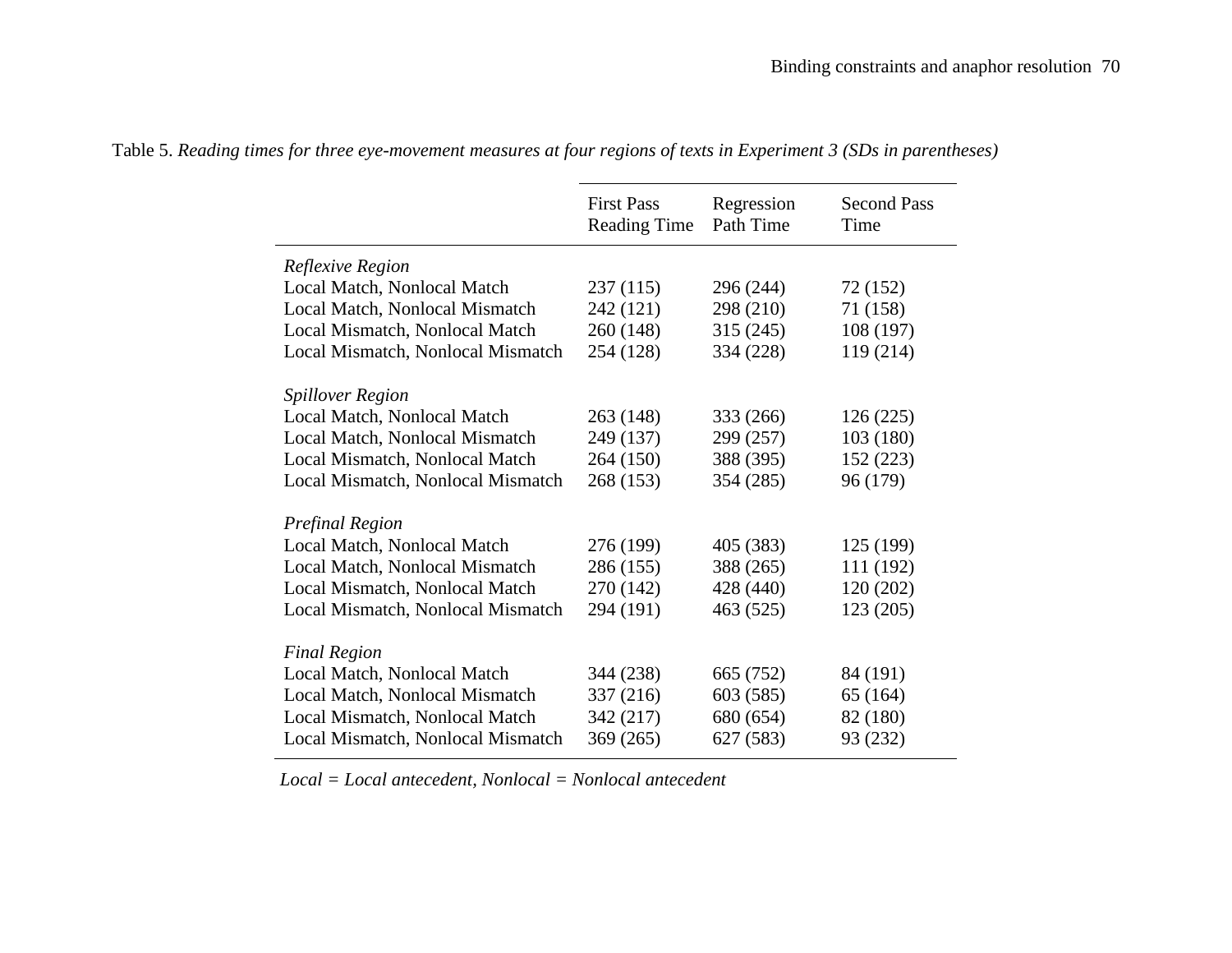|                         | <b>First Pass</b><br><b>Reading Time</b> |                  | <b>Regression Path Time</b> |          | <b>Second Pass Time</b> |                  |
|-------------------------|------------------------------------------|------------------|-----------------------------|----------|-------------------------|------------------|
|                         | Estimate                                 | $\boldsymbol{t}$ | Estimate                    | t        | Estimate                | $\boldsymbol{t}$ |
| Reflexive Region        |                                          |                  |                             |          |                         |                  |
| Local                   | 17(9)                                    | $1.86 +$         | 27(15)                      | $1.78 +$ | 42(14)                  | $3.08*$          |
| Nonlocal                | 0(8)                                     | 0.05             | 9(18)                       | 0.50     | 5(12)                   | 0.40             |
| Local * Nonlocal        | 11(17)                                   | 0.65             | 16(31)                      | 0.51     | 11(24)                  | 0.47             |
| <b>Spillover Region</b> |                                          |                  |                             |          |                         |                  |
| Local                   | 11(11)                                   | 0.97             | 51 (24)                     | $2.12*$  | 10(14)                  | 0.67             |
| Nonlocal                | 3(11)                                    | 0.24             | 26(27)                      | 0.96     | 39(14)                  | $2.79*$          |
| Local * Nonlocal        | 18(24)                                   | 0.77             | 11 (49)                     | 0.23     | 33(26)                  | 1.24             |
| <b>Prefinal Region</b>  |                                          |                  |                             |          |                         |                  |
| Local                   | 2(15)                                    | 0.17             | 48 (47)                     | 1.03     | 4(15)                   | 0.24             |
| Nonlocal                | 15(13)                                   | 1.12             | 4(30)                       | 0.13     | 5(12)                   | 0.43             |
| Local * Nonlocal        | 15(28)                                   | 0.54             | 46(68)                      | 0.68     | 17(26)                  | 0.66             |
| <b>Final Region</b>     |                                          |                  |                             |          |                         |                  |
| Local                   | 13(16)                                   | 0.82             | 26(58)                      | 0.45     | 13(15)                  | 0.85             |
| Nonlocal                | 9(16)                                    | 0.58             | 45(53)                      | 0.85     | 4(13)                   | 0.30             |
| Local * Nonlocal        | 29 (29)                                  | 1.00             | 11 (112)                    | 0.10     | 31(28)                  | 1.09             |

Table 6. *Summary of statistical analyses for three eye-movement measures at four regions of texts in Experiment 3*

*Local = Local antecedent, Nonlocal = Nonlocal antecedent.*

*Estimate = Model Estimate (SE in brackets).*  $^{+} = p < .10,$   $^{*} = p < .05,$   $^{**} = p < .001$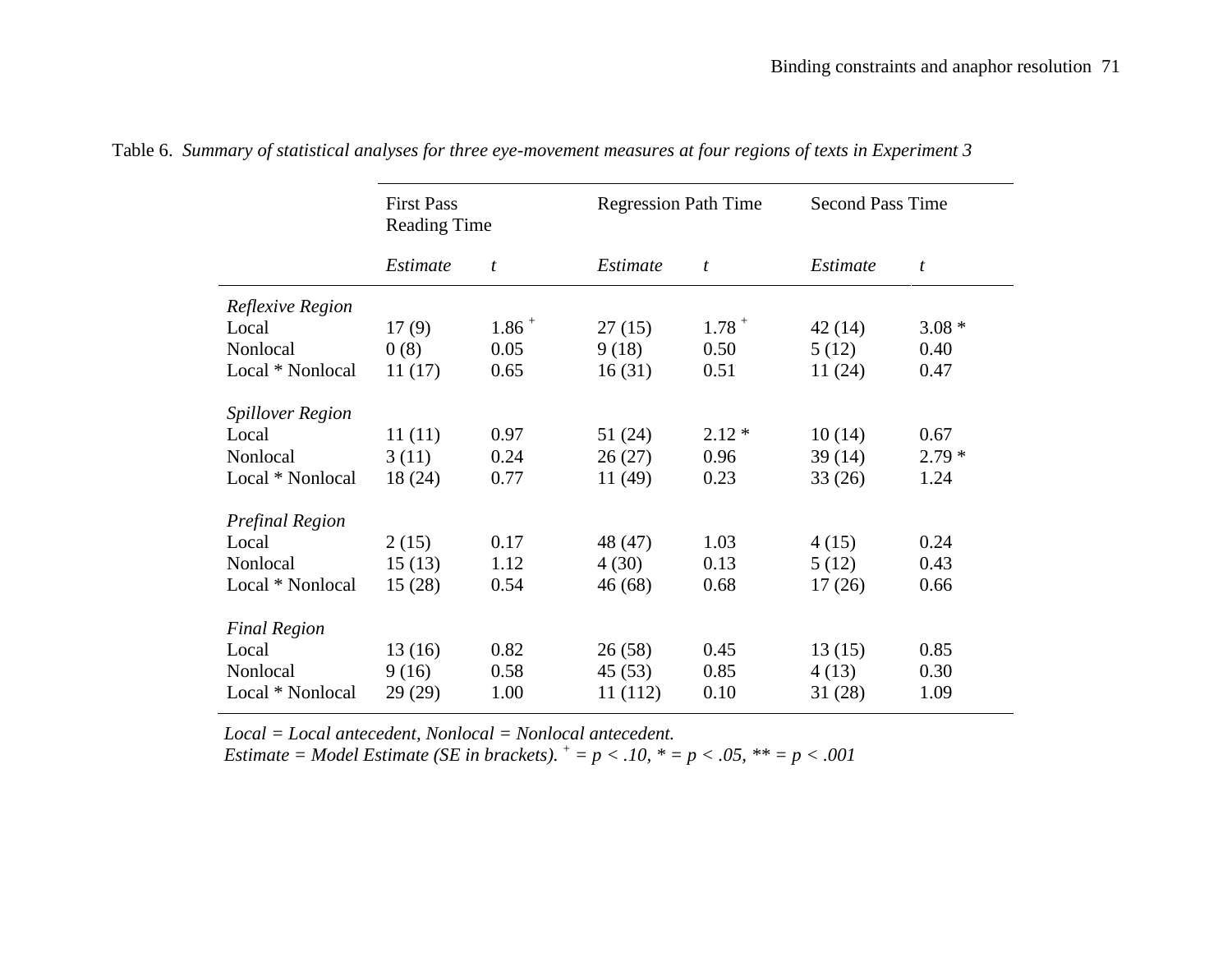|                                                | Coargument<br>Reflexives     |                                 | <b>PNP</b><br>Reflexives     |                                 | <b>PPNP</b><br>Reflexives    |                                 |
|------------------------------------------------|------------------------------|---------------------------------|------------------------------|---------------------------------|------------------------------|---------------------------------|
|                                                | Local<br>Antecedent<br>Match | Local<br>Antecedent<br>Mismatch | Local<br>Antecedent<br>Match | Local<br>Antecedent<br>Mismatch | Local<br>Antecedent<br>Match | Local<br>Antecedent<br>Mismatch |
| Percentage of local<br>antecedent responses    | 97.7%                        | 94.4%                           | 91.2%                        | 80.1%                           | 78.2%                        | 65.3%                           |
| Percentage of nonlocal<br>antecedent responses | 1.9%                         | 4.2%                            | 2.3%                         | 6.9%                            | 5.6%                         | 14.8%                           |
| Percentage of either<br>antecedent responses   | 0.5%                         | 1.4%                            | 6.5%                         | 13.0%                           | 16.2%                        | 19.9%                           |

*Table 7. Percentage of responses in six conditions in Experiment 4*